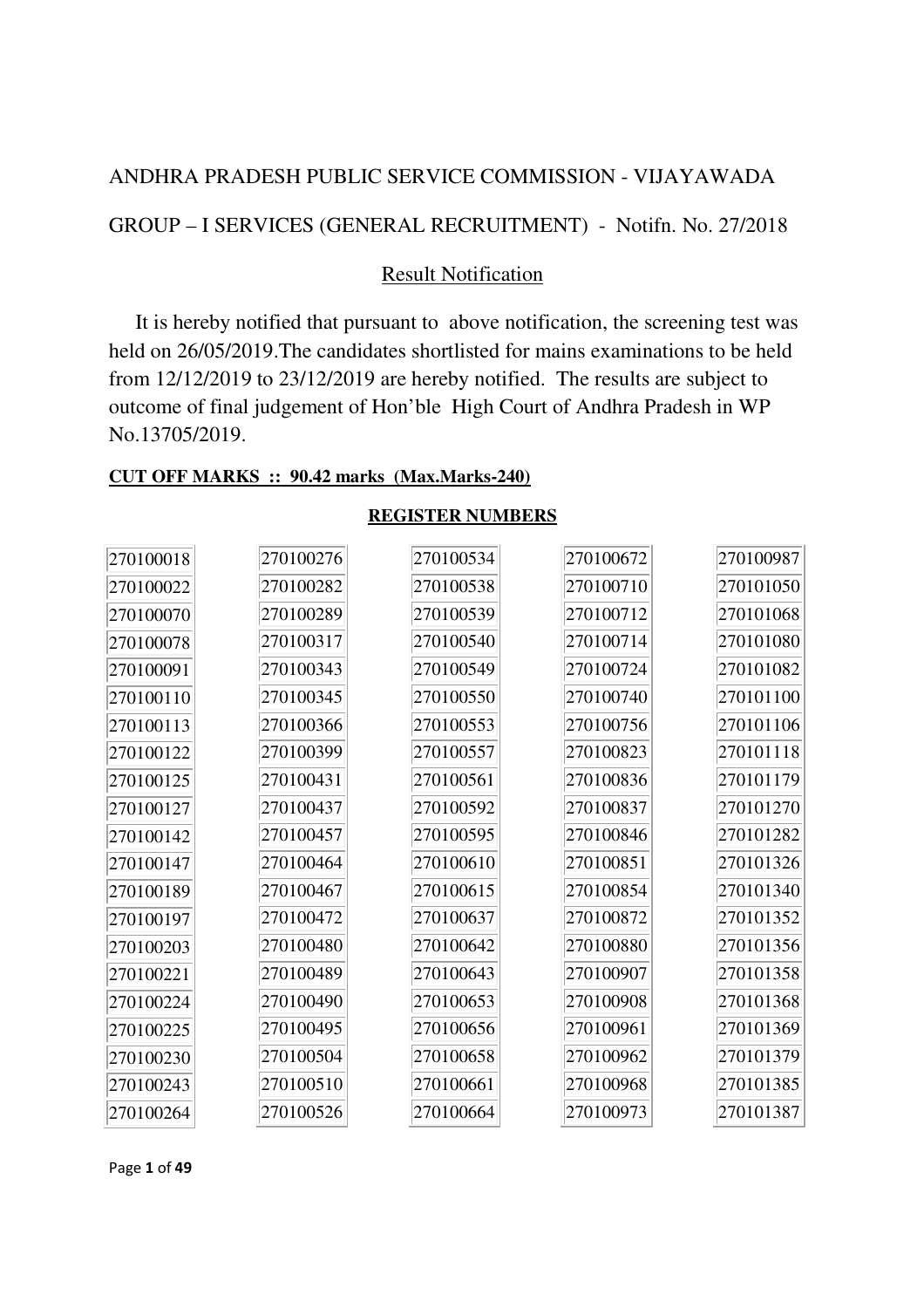| 270101388 | 270101953 | 270102451 | 270103230 | 270103800 |
|-----------|-----------|-----------|-----------|-----------|
| 270101408 | 270101967 | 270102462 | 270103235 | 270103804 |
| 270101409 | 270101980 | 270102515 | 270103243 | 270103805 |
| 270101421 | 270101989 | 270102534 | 270103257 | 270103806 |
| 270101422 | 270101997 | 270102566 | 270103289 | 270103814 |
| 270101423 | 270102018 | 270102593 | 270103330 | 270103827 |
| 270101430 | 270102034 | 270102640 | 270103331 | 270103829 |
| 270101448 | 270102035 | 270102705 | 270103334 | 270103855 |
| 270101454 | 270102042 | 270102728 | 270103337 | 270103863 |
| 270101461 | 270102079 | 270102776 | 270103353 | 270103877 |
| 270101517 | 270102082 | 270102807 | 270103373 | 270103894 |
| 270101525 | 270102094 | 270102814 | 270103415 | 270103938 |
| 270101528 | 270102096 | 270102817 | 270103472 | 270103940 |
| 270101537 | 270102100 | 270102831 | 270103489 | 270103951 |
| 270101540 | 270102161 | 270102835 | 270103502 | 270103985 |
| 270101549 | 270102173 | 270102865 | 270103531 | 270104015 |
| 270101593 | 270102175 | 270102869 | 270103563 | 270104036 |
| 270101627 | 270102186 | 270102998 | 270103618 | 270104102 |
| 270101632 | 270102194 | 270103004 | 270103636 | 270104110 |
| 270101633 | 270102201 | 270103038 | 270103643 | 270104112 |
| 270101636 | 270102209 | 270103044 | 270103655 | 270104114 |
| 270101659 | 270102235 | 270103055 | 270103657 | 270104143 |
| 270101704 | 270102236 | 270103061 | 270103668 | 270104148 |
| 270101707 | 270102291 | 270103068 | 270103670 | 270104170 |
| 270101713 | 270102297 | 270103085 | 270103686 | 270104177 |
| 270101729 | 270102304 | 270103109 | 270103695 | 270104208 |
| 270101769 | 270102308 | 270103132 | 270103706 | 270104263 |
| 270101773 | 270102329 | 270103141 | 270103710 | 270104312 |
| 270101818 | 270102339 | 270103146 | 270103719 | 270104319 |
| 270101830 | 270102352 | 270103150 | 270103742 | 270104328 |
| 270101866 | 270102378 | 270103158 | 270103743 | 270104329 |
| 270101872 | 270102417 | 270103190 | 270103755 | 270104337 |
| 270101880 | 270102419 | 270103194 | 270103771 | 270104348 |
| 270101919 | 270102443 | 270103212 | 270103780 | 270104351 |
| 270101924 | 270102448 | 270103221 | 270103795 | 270104361 |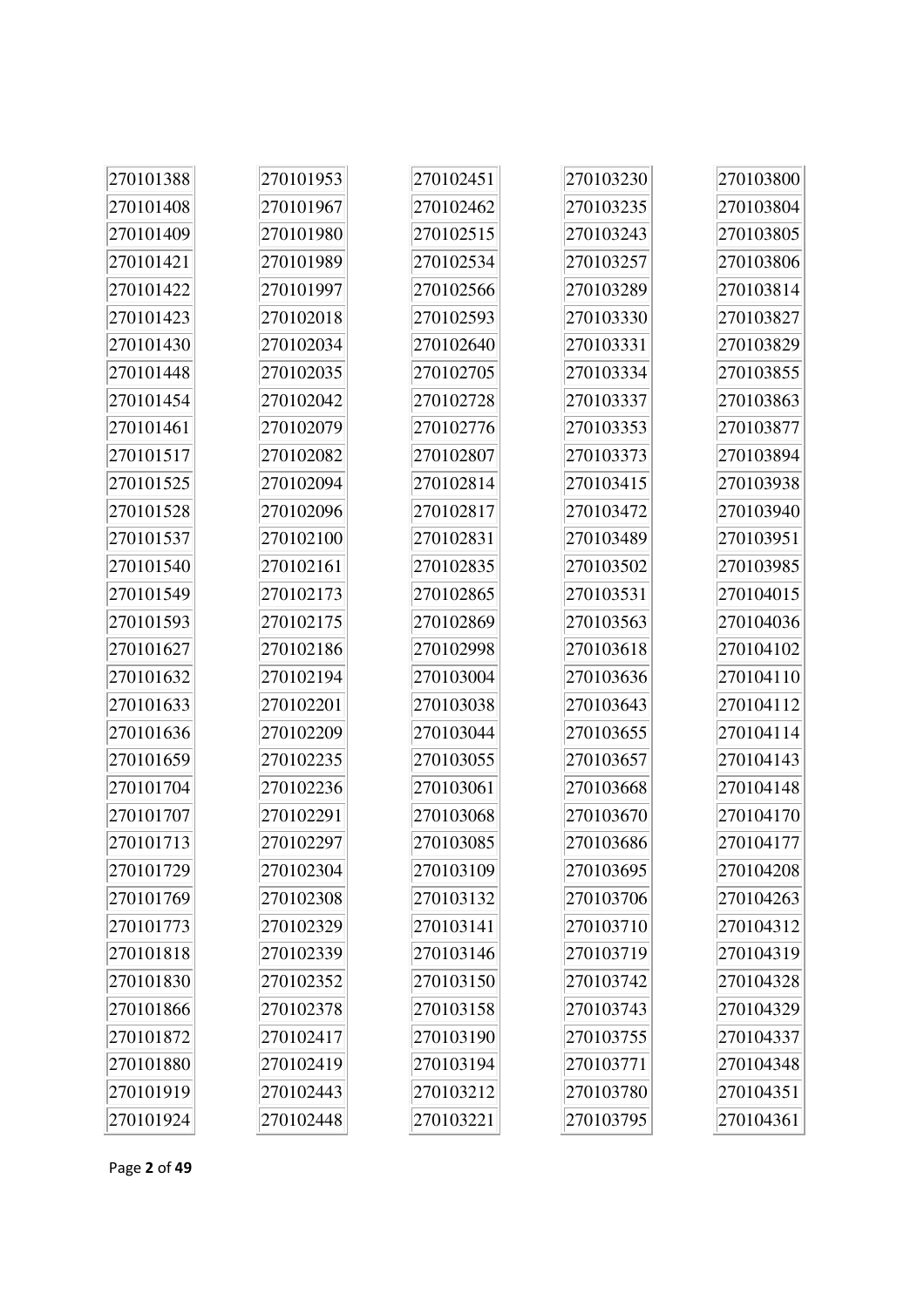| 270104372 | 270200387 | 270200837 | 270201466 | 270202139 |
|-----------|-----------|-----------|-----------|-----------|
| 270104373 | 270200403 | 270200880 | 270201508 | 270202144 |
| 270104378 | 270200440 | 270200889 | 270201509 | 270202169 |
| 270104392 | 270200470 | 270200910 | 270201516 | 270202172 |
| 270104402 | 270200484 | 270200929 | 270201520 | 270202177 |
| 270104412 | 270200485 | 270200930 | 270201521 | 270202178 |
| 270104417 | 270200491 | 270200941 | 270201537 | 270202187 |
| 270104424 | 270200498 | 270200946 | 270201541 | 270202191 |
| 270104427 | 270200506 | 270200953 | 270201676 | 270202195 |
| 270104432 | 270200518 | 270200977 | 270201686 | 270202196 |
| 270200025 | 270200523 | 270200993 | 270201704 | 270202198 |
| 270200041 | 270200534 | 270200998 | 270201710 | 270202199 |
| 270200055 | 270200551 | 270201003 | 270201738 | 270202210 |
| 270200079 | 270200552 | 270201038 | 270201739 | 270202215 |
| 270200096 | 270200554 | 270201041 | 270201755 | 270202216 |
| 270200107 | 270200566 | 270201086 | 270201765 | 270202220 |
| 270200109 | 270200573 | 270201092 | 270201767 | 270202223 |
| 270200126 | 270200575 | 270201105 | 270201768 | 270202232 |
| 270200128 | 270200626 | 270201133 | 270201779 | 270202243 |
| 270200137 | 270200630 | 270201182 | 270201792 | 270202245 |
| 270200139 | 270200631 | 270201206 | 270201868 | 270202253 |
| 270200153 | 270200649 | 270201221 | 270201872 | 270202257 |
| 270200163 | 270200656 | 270201233 | 270201873 | 270202269 |
| 270200200 | 270200686 | 270201279 | 270201875 | 270202285 |
| 270200211 | 270200699 | 270201299 | 270201880 | 270202298 |
| 270200212 | 270200709 | 270201310 | 270201907 | 270202309 |
| 270200213 | 270200715 | 270201324 | 270201926 | 270202310 |
| 270200222 | 270200719 | 270201347 | 270201945 | 270202331 |
| 270200223 | 270200729 | 270201358 | 270201962 | 270202361 |
| 270200264 | 270200734 | 270201374 | 270201991 | 270202381 |
| 270200302 | 270200739 | 270201418 | 270202065 | 270202419 |
| 270200339 | 270200752 | 270201421 | 270202082 | 270202487 |
| 270200341 | 270200767 | 270201439 | 270202084 | 270202530 |
| 270200344 | 270200795 | 270201453 | 270202114 | 270202563 |
| 270200351 | 270200817 | 270201462 | 270202124 | 270202574 |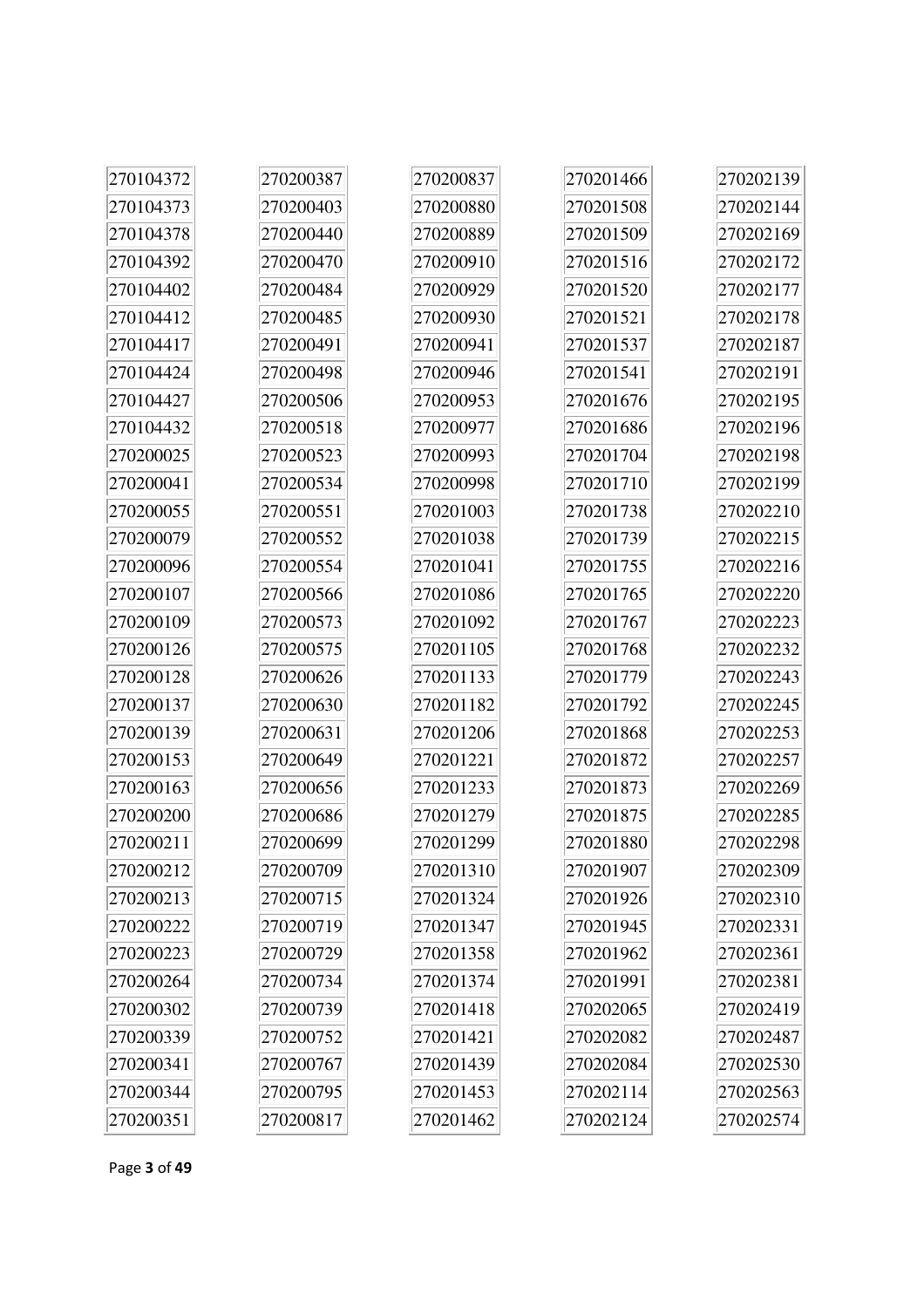| 270202579 | 270203026 | 270203684 | 270204223 | 270204668 |
|-----------|-----------|-----------|-----------|-----------|
| 270202587 | 270203029 | 270203685 | 270204253 | 270204706 |
| 270202590 | 270203039 | 270203686 | 270204254 | 270204736 |
| 270202591 | 270203054 | 270203751 | 270204295 | 270204759 |
| 270202592 | 270203091 | 270203760 | 270204298 | 270204762 |
| 270202602 | 270203092 | 270203775 | 270204301 | 270204781 |
| 270202613 | 270203093 | 270203786 | 270204312 | 270204784 |
| 270202617 | 270203096 | 270203793 | 270204316 | 270204842 |
| 270202623 | 270203097 | 270203811 | 270204317 | 270204860 |
| 270202643 | 270203148 | 270203823 | 270204329 | 270204879 |
| 270202699 | 270203151 | 270203850 | 270204346 | 270204909 |
| 270202704 | 270203190 | 270203851 | 270204352 | 270204912 |
| 270202708 | 270203200 | 270203857 | 270204356 | 270204977 |
| 270202709 | 270203203 | 270203860 | 270204361 | 270204979 |
| 270202710 | 270203241 | 270203884 | 270204372 | 270205003 |
| 270202731 | 270203242 | 270203895 | 270204379 | 270205010 |
| 270202736 | 270203247 | 270203907 | 270204392 | 270205030 |
| 270202745 | 270203266 | 270203908 | 270204398 | 270205061 |
| 270202788 | 270203343 | 270203910 | 270204415 | 270205066 |
| 270202806 | 270203359 | 270203911 | 270204426 | 270205097 |
| 270202829 | 270203368 | 270203914 | 270204445 | 270205100 |
| 270202832 | 270203400 | 270203917 | 270204492 | 270205109 |
| 270202863 | 270203475 | 270203923 | 270204509 | 270205147 |
| 270202908 | 270203477 | 270203996 | 270204539 | 270205149 |
| 270202915 | 270203484 | 270204012 | 270204541 | 270205176 |
| 270202936 | 270203485 | 270204016 | 270204567 | 270205180 |
| 270202939 | 270203488 | 270204017 | 270204569 | 270205191 |
| 270202940 | 270203515 | 270204046 | 270204612 | 270205194 |
| 270202944 | 270203538 | 270204075 | 270204618 | 270205205 |
| 270202953 | 270203541 | 270204137 | 270204632 | 270205210 |
| 270202962 | 270203542 | 270204151 | 270204634 | 270205212 |
| 270202963 | 270203547 | 270204158 | 270204644 | 270205239 |
| 270202993 | 270203558 | 270204193 | 270204648 | 270205274 |
| 270202996 | 270203618 | 270204218 | 270204649 | 270205286 |
| 270203007 | 270203676 | 270204222 | 270204665 | 270205316 |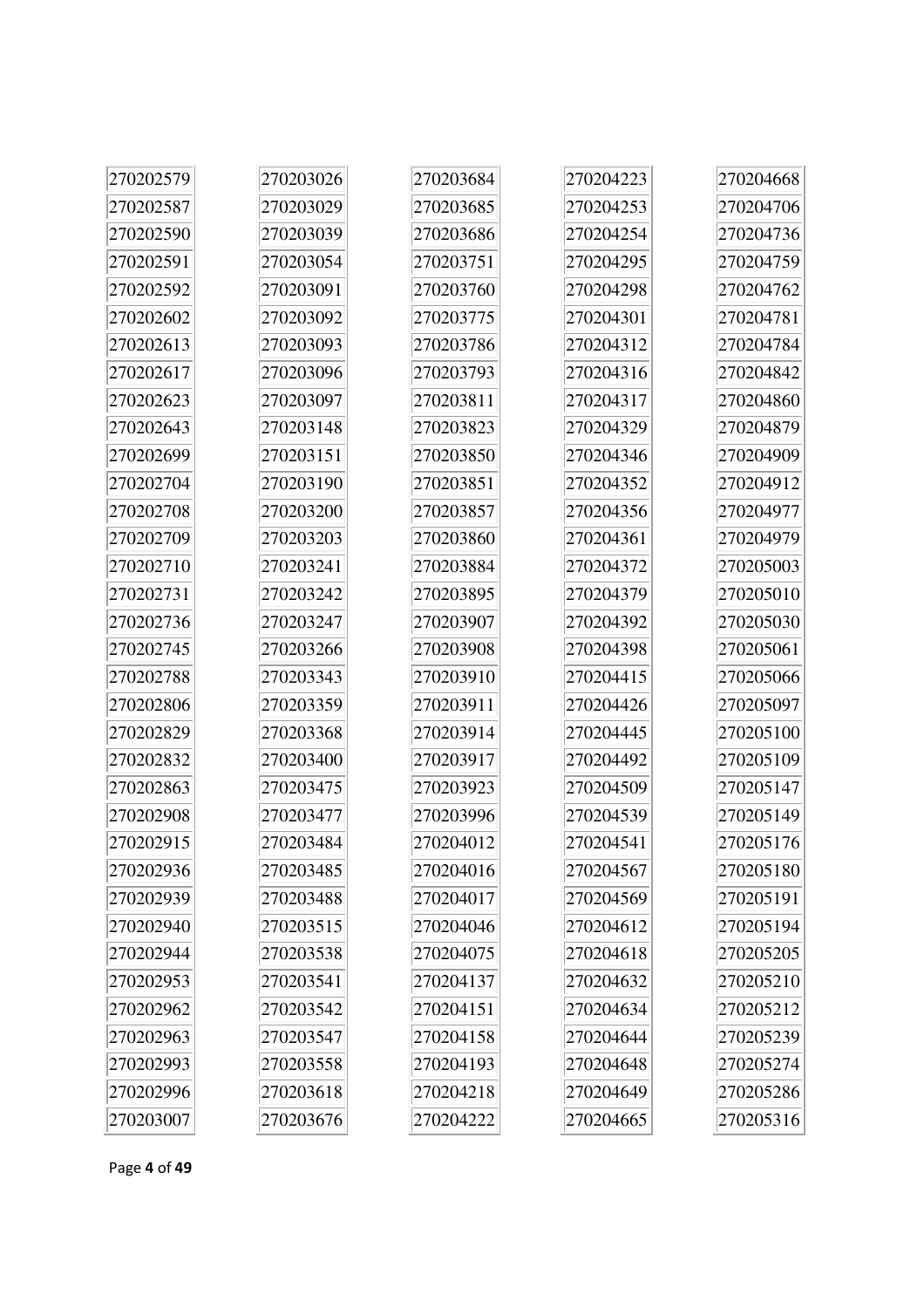| 270205331 | 270205815 | 270206375 | 270206784 | 270207188 |
|-----------|-----------|-----------|-----------|-----------|
| 270205356 | 270205829 | 270206381 | 270206798 | 270207191 |
| 270205360 | 270205877 | 270206396 | 270206813 | 270207192 |
| 270205361 | 270205880 | 270206399 | 270206820 | 270207200 |
| 270205365 | 270205902 | 270206408 | 270206827 | 270207231 |
| 270205391 | 270205927 | 270206414 | 270206844 | 270207246 |
| 270205430 | 270205945 | 270206429 | 270206848 | 270207258 |
| 270205445 | 270205970 | 270206432 | 270206857 | 270207276 |
| 270205454 | 270205973 | 270206439 | 270206859 | 270207301 |
| 270205470 | 270205974 | 270206443 | 270206876 | 270207344 |
| 270205495 | 270205975 | 270206464 | 270206888 | 270207385 |
| 270205497 | 270205990 | 270206465 | 270206913 | 270207387 |
| 270205504 | 270206035 | 270206493 | 270206927 | 270207443 |
| 270205508 | 270206047 | 270206517 | 270206965 | 270207452 |
| 270205536 | 270206066 | 270206521 | 270206974 | 270207475 |
| 270205537 | 270206075 | 270206545 | 270206991 | 270207482 |
| 270205538 | 270206094 | 270206547 | 270206994 | 270207490 |
| 270205552 | 270206098 | 270206555 | 270206999 | 270207494 |
| 270205566 | 270206105 | 270206556 | 270207010 | 270207513 |
| 270205607 | 270206115 | 270206613 | 270207014 | 270207517 |
| 270205614 | 270206137 | 270206614 | 270207022 | 270207527 |
| 270205650 | 270206146 | 270206635 | 270207043 | 270207530 |
| 270205673 | 270206170 | 270206647 | 270207046 | 270207551 |
| 270205674 | 270206175 | 270206650 | 270207064 | 270207571 |
| 270205678 | 270206181 | 270206668 | 270207078 | 270207578 |
| 270205704 | 270206191 | 270206669 | 270207098 | 270207585 |
| 270205706 | 270206221 | 270206684 | 270207106 | 270207594 |
| 270205719 | 270206243 | 270206685 | 270207113 | 270207603 |
| 270205733 | 270206272 | 270206707 | 270207130 | 270207607 |
| 270205748 | 270206301 | 270206716 | 270207132 | 270207619 |
| 270205751 | 270206318 | 270206717 | 270207140 | 270207641 |
| 270205758 | 270206326 | 270206718 | 270207141 | 270207653 |
| 270205760 | 270206329 | 270206725 | 270207142 | 270207660 |
| 270205761 | 270206351 | 270206726 | 270207152 | 270207710 |
| 270205804 | 270206358 | 270206743 | 270207181 | 270207724 |

à.

Page **5** of **49**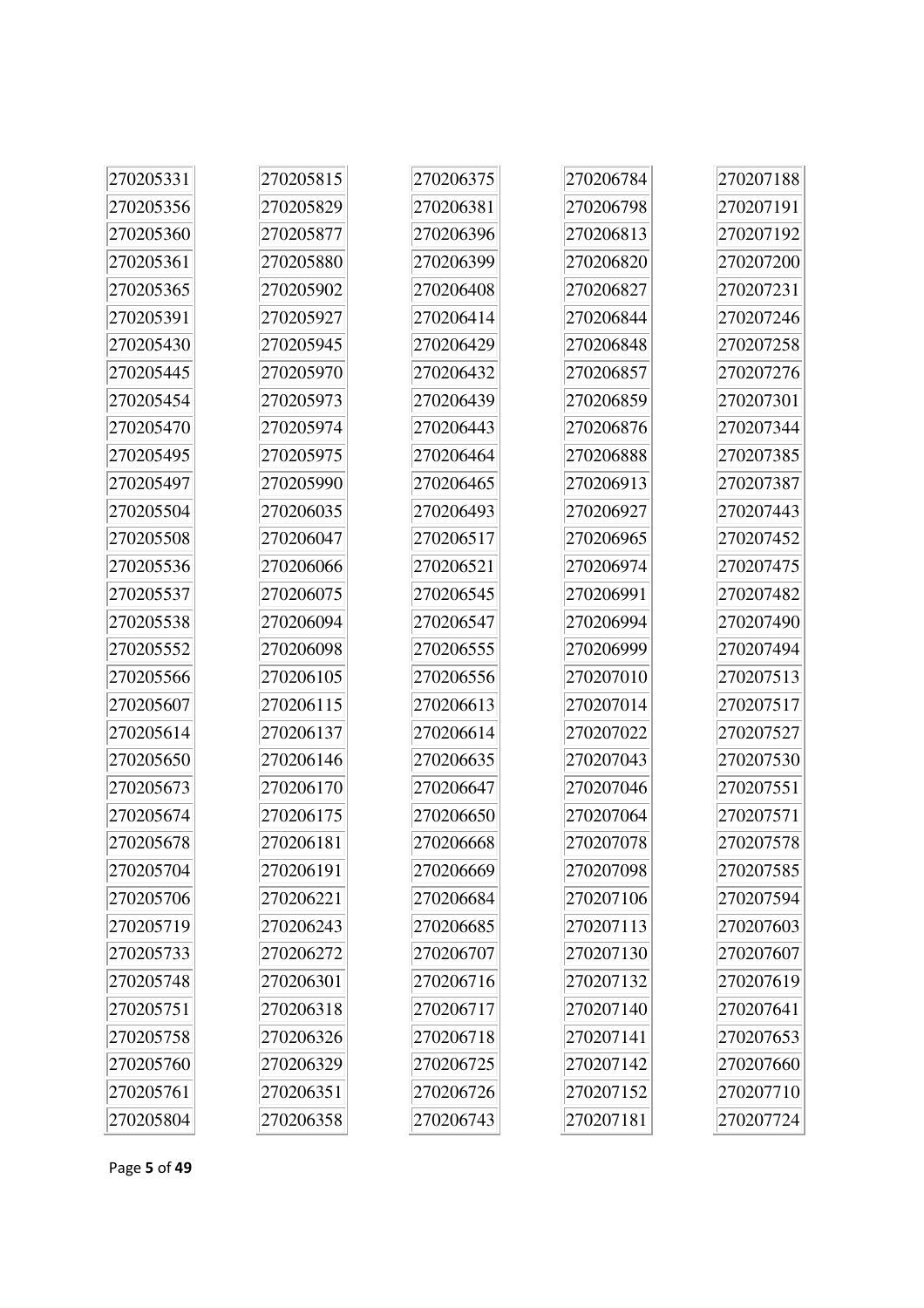| 270207745 | 270208214 | 270208795 | 270209200 | 270209786 |
|-----------|-----------|-----------|-----------|-----------|
| 270207753 | 270208217 | 270208807 | 270209249 | 270209791 |
| 270207754 | 270208251 | 270208848 | 270209254 | 270209793 |
| 270207758 | 270208259 | 270208851 | 270209255 | 270209796 |
| 270207759 | 270208262 | 270208870 | 270209257 | 270209805 |
| 270207766 | 270208264 | 270208888 | 270209263 | 270209806 |
| 270207800 | 270208269 | 270208892 | 270209267 | 270209825 |
| 270207801 | 270208275 | 270208893 | 270209285 | 270209833 |
| 270207827 | 270208310 | 270208910 | 270209296 | 270209839 |
| 270207830 | 270208326 | 270208918 | 270209297 | 270209841 |
| 270207856 | 270208342 | 270208937 | 270209316 | 270209843 |
| 270207863 | 270208348 | 270208944 | 270209342 | 270209846 |
| 270207869 | 270208349 | 270208957 | 270209344 | 270209901 |
| 270207875 | 270208352 | 270208958 | 270209347 | 270209907 |
| 270207876 | 270208364 | 270208962 | 270209349 | 270209908 |
| 270207884 | 270208378 | 270208998 | 270209352 | 270209956 |
| 270207920 | 270208388 | 270209014 | 270209359 | 270210033 |
| 270207926 | 270208429 | 270209023 | 270209408 | 270210038 |
| 270207929 | 270208430 | 270209035 | 270209411 | 270210047 |
| 270207937 | 270208446 | 270209043 | 270209424 | 270210059 |
| 270207955 | 270208459 | 270209059 | 270209486 | 270210069 |
| 270207978 | 270208471 | 270209073 | 270209555 | 270210075 |
| 270207987 | 270208483 | 270209101 | 270209602 | 270210128 |
| 270207998 | 270208494 | 270209103 | 270209627 | 270210145 |
| 270208000 | 270208500 | 270209123 | 270209659 | 270210157 |
| 270208054 | 270208504 | 270209130 | 270209692 | 270210174 |
| 270208119 | 270208518 | 270209132 | 270209694 | 270210175 |
| 270208142 | 270208528 | 270209135 | 270209708 | 270210177 |
| 270208150 | 270208569 | 270209141 | 270209709 | 270210211 |
| 270208167 | 270208585 | 270209147 | 270209711 | 270210215 |
| 270208174 | 270208596 | 270209165 | 270209716 | 270210227 |
| 270208187 | 270208609 | 270209181 | 270209726 | 270210232 |
| 270208196 | 270208727 | 270209184 | 270209735 | 270210265 |
| 270208198 | 270208787 | 270209188 | 270209737 | 270210268 |
| 270208202 | 270208794 | 270209198 | 270209769 | 270210274 |

Page **6** of **49**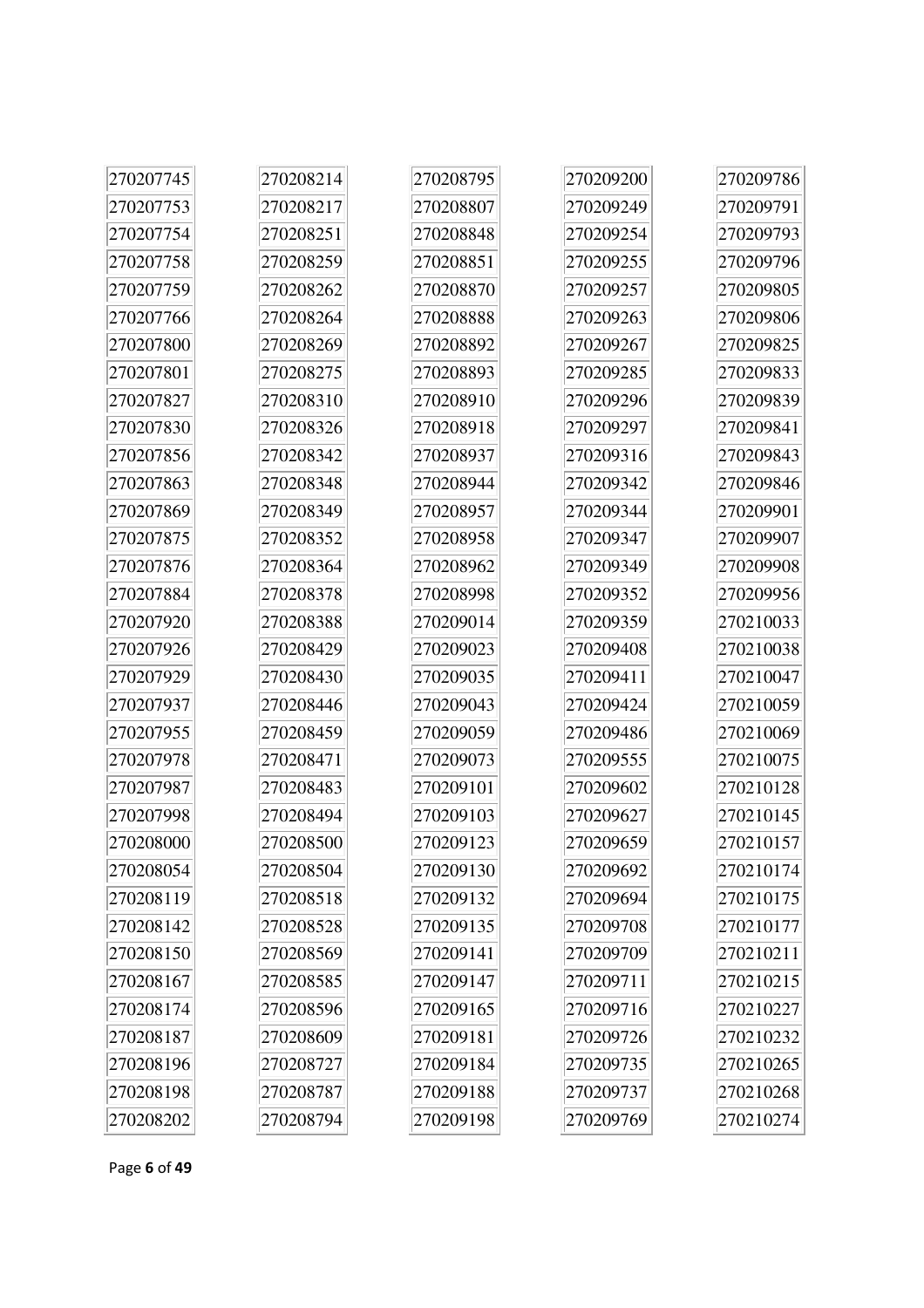| 270210296 | 270210903 | 270211461 | 270211923 | 270212577 |
|-----------|-----------|-----------|-----------|-----------|
| 270210316 | 270210909 | 270211469 | 270211949 | 270212648 |
| 270210318 | 270210913 | 270211470 | 270211954 | 270212655 |
| 270210337 | 270210920 | 270211471 | 270211984 | 270212677 |
| 270210375 | 270210928 | 270211521 | 270212003 | 270212698 |
| 270210378 | 270210936 | 270211525 | 270212082 | 270212701 |
| 270210390 | 270210944 | 270211531 | 270212145 | 270212704 |
| 270210391 | 270210948 | 270211536 | 270212162 | 270212705 |
| 270210445 | 270210960 | 270211545 | 270212224 | 270212714 |
| 270210491 | 270210965 | 270211552 | 270212229 | 270212729 |
| 270210500 | 270210991 | 270211562 | 270212242 | 270212746 |
| 270210517 | 270211021 | 270211563 | 270212253 | 270212754 |
| 270210538 | 270211022 | 270211566 | 270212260 | 270212770 |
| 270210543 | 270211042 | 270211570 | 270212267 | 270212785 |
| 270210551 | 270211043 | 270211580 | 270212268 | 270212798 |
| 270210573 | 270211059 | 270211604 | 270212274 | 270212801 |
| 270210578 | 270211070 | 270211631 | 270212286 | 270212809 |
| 270210579 | 270211074 | 270211653 | 270212307 | 270212813 |
| 270210580 | 270211096 | 270211708 | 270212327 | 270212817 |
| 270210592 | 270211125 | 270211710 | 270212329 | 270212837 |
| 270210633 | 270211137 | 270211715 | 270212333 | 270212873 |
| 270210640 | 270211146 | 270211729 | 270212337 | 270212877 |
| 270210648 | 270211181 | 270211743 | 270212382 | 270212898 |
| 270210651 | 270211189 | 270211755 | 270212385 | 270212917 |
| 270210655 | 270211199 | 270211795 | 270212387 | 270212923 |
| 270210656 | 270211328 | 270211797 | 270212388 | 270212945 |
| 270210675 | 270211371 | 270211798 | 270212390 | 270212999 |
| 270210689 | 270211379 | 270211805 | 270212396 | 270213010 |
| 270210709 | 270211397 | 270211826 | 270212420 | 270213057 |
| 270210752 | 270211426 | 270211827 | 270212424 | 270213074 |
| 270210815 | 270211432 | 270211843 | 270212430 | 270213109 |
| 270210820 | 270211435 | 270211867 | 270212431 | 270213117 |
| 270210835 | 270211442 | 270211899 | 270212437 | 270213119 |
| 270210856 | 270211448 | 270211901 | 270212460 | 270213121 |
| 270210900 | 270211449 | 270211910 | 270212472 | 270213123 |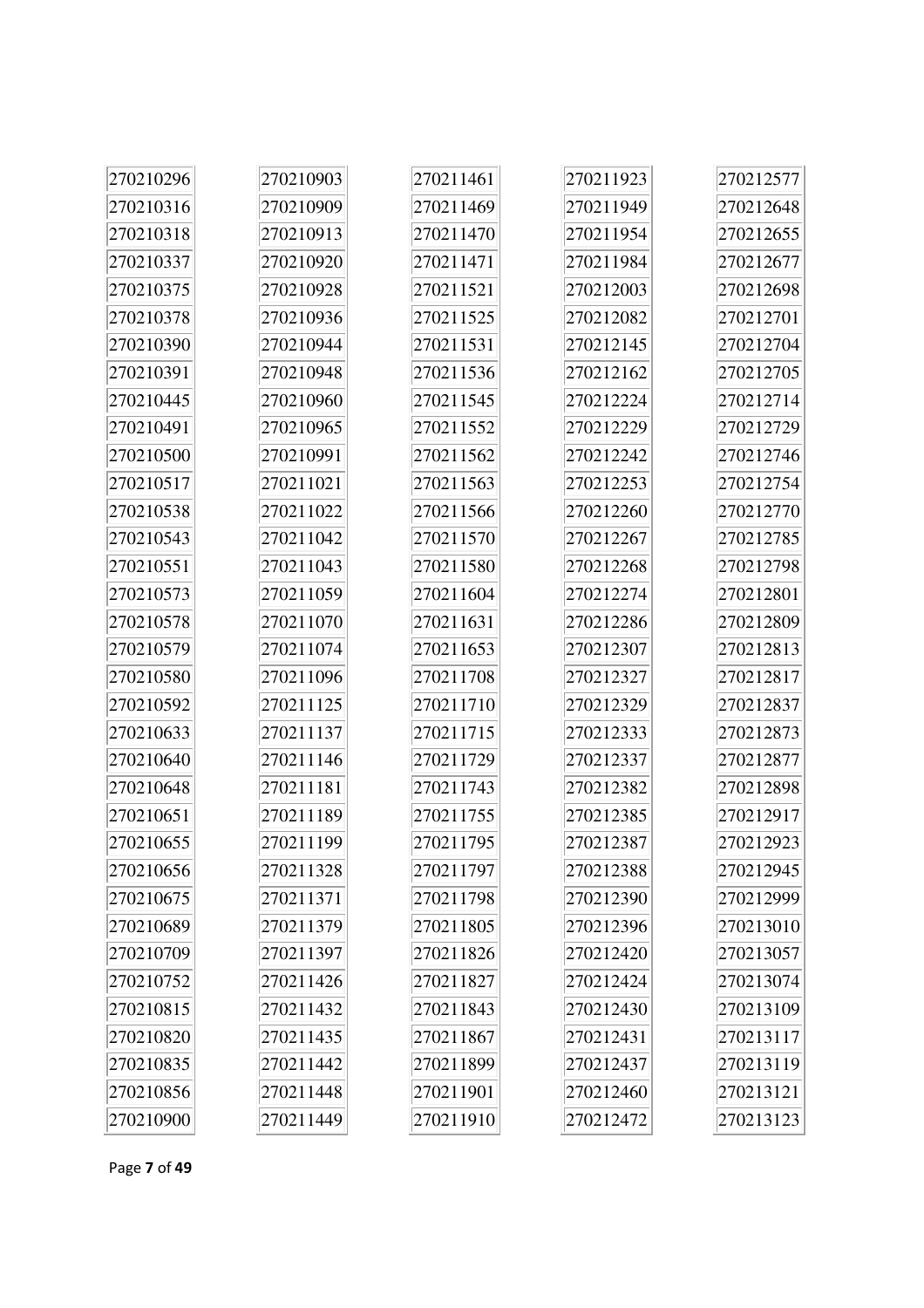| 270213125 | 270213680 | 270214281 | 270214648 | 270215132 |
|-----------|-----------|-----------|-----------|-----------|
| 270213129 | 270213682 | 270214320 | 270214654 | 270215134 |
| 270213130 | 270213711 | 270214352 | 270214693 | 270215146 |
| 270213139 | 270213715 | 270214354 | 270214709 | 270215152 |
| 270213140 | 270213737 | 270214358 | 270214722 | 270215181 |
| 270213157 | 270213738 | 270214365 | 270214728 | 270215195 |
| 270213164 | 270213751 | 270214369 | 270214754 | 270215207 |
| 270213178 | 270213779 | 270214373 | 270214776 | 270215208 |
| 270213193 | 270213841 | 270214374 | 270214778 | 270215229 |
| 270213243 | 270213856 | 270214375 | 270214788 | 270215231 |
| 270213244 | 270213882 | 270214391 | 270214798 | 270215233 |
| 270213245 | 270213886 | 270214397 | 270214831 | 270215241 |
| 270213253 | 270213897 | 270214401 | 270214845 | 270215245 |
| 270213269 | 270213913 | 270214404 | 270214853 | 270215256 |
| 270213279 | 270213914 | 270214414 | 270214857 | 270215291 |
| 270213311 | 270213967 | 270214418 | 270214858 | 270215294 |
| 270213312 | 270213978 | 270214419 | 270214860 | 270215317 |
| 270213322 | 270214027 | 270214443 | 270214883 | 270215318 |
| 270213370 | 270214086 | 270214446 | 270214902 | 270215346 |
| 270213447 | 270214092 | 270214451 | 270214916 | 270215359 |
| 270213448 | 270214101 | 270214464 | 270214917 | 270215371 |
| 270213471 | 270214102 | 270214509 | 270214919 | 270215394 |
| 270213502 | 270214107 | 270214515 | 270214935 | 270215405 |
| 270213521 | 270214120 | 270214536 | 270214945 | 270215430 |
| 270213543 | 270214132 | 270214546 | 270214963 | 270215448 |
| 270213551 | 270214133 | 270214549 | 270214981 | 270215452 |
| 270213555 | 270214135 | 270214561 | 270215000 | 270215474 |
| 270213583 | 270214142 | 270214563 | 270215024 | 270215480 |
| 270213597 | 270214145 | 270214566 | 270215030 | 270215486 |
| 270213606 | 270214147 | 270214606 | 270215047 | 270215487 |
| 270213619 | 270214193 | 270214619 | 270215052 | 270215491 |
| 270213665 | 270214195 | 270214621 | 270215068 | 270215494 |
| 270213670 | 270214201 | 270214626 | 270215070 | 270215497 |
| 270213675 | 270214250 | 270214640 | 270215098 | 270215513 |
| 270213677 | 270214272 | 270214644 | 270215104 | 270215519 |

Page **8** of **49**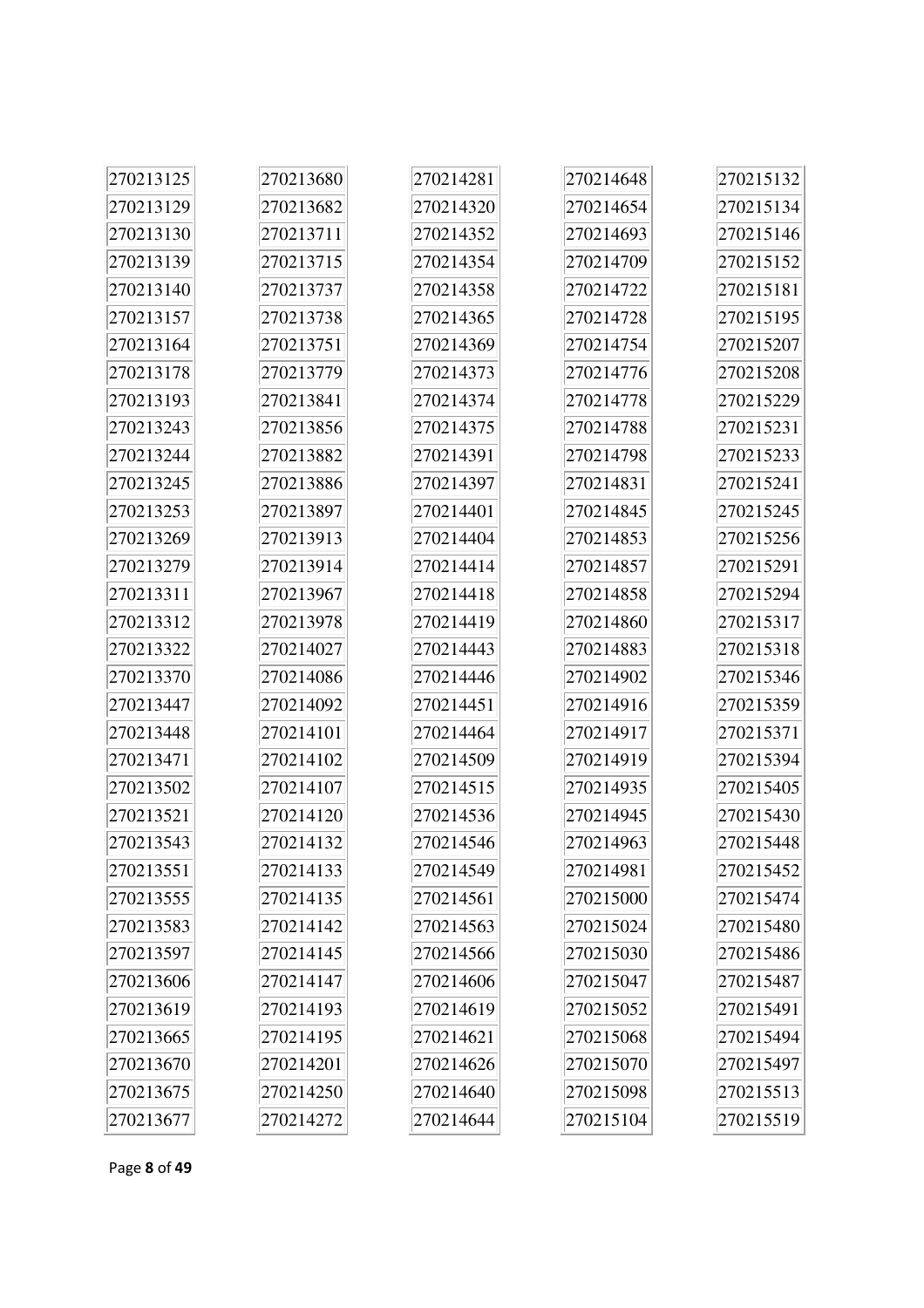| 270215526 | 270300202 | 270300616 | 270301339 | 270301949 |
|-----------|-----------|-----------|-----------|-----------|
| 270215530 | 270300207 | 270300747 | 270301358 | 270301956 |
| 270215531 | 270300230 | 270300780 | 270301368 | 270301977 |
| 270215539 | 270300231 | 270300829 | 270301376 | 270301978 |
| 270215541 | 270300237 | 270300835 | 270301384 | 270301993 |
| 270215559 | 270300251 | 270300864 | 270301393 | 270302015 |
| 270215567 | 270300262 | 270300928 | 270301397 | 270302030 |
| 270215587 | 270300273 | 270300953 | 270301398 | 270302053 |
| 270215603 | 270300284 | 270300967 | 270301416 | 270302059 |
| 270215605 | 270300285 | 270301000 | 270301425 | 270302065 |
| 270215650 | 270300294 | 270301010 | 270301436 | 270302070 |
| 270215657 | 270300304 | 270301021 | 270301446 | 270302101 |
| 270215675 | 270300307 | 270301037 | 270301473 | 270302117 |
| 270215676 | 270300329 | 270301047 | 270301488 | 270302136 |
| 270215678 | 270300331 | 270301075 | 270301499 | 270302139 |
| 270215683 | 270300359 | 270301085 | 270301511 | 270302140 |
| 270215718 | 270300362 | 270301086 | 270301517 | 270302170 |
| 270215726 | 270300365 | 270301123 | 270301531 | 270302179 |
| 270215733 | 270300366 | 270301161 | 270301548 | 270302199 |
| 270215767 | 270300371 | 270301170 | 270301555 | 270302204 |
| 270215772 | 270300380 | 270301180 | 270301558 | 270302209 |
| 270215812 | 270300446 | 270301191 | 270301626 | 270302244 |
| 270215821 | 270300455 | 270301197 | 270301668 | 270302259 |
| 270215832 | 270300475 | 270301198 | 270301670 | 270302261 |
| 270215834 | 270300492 | 270301203 | 270301709 | 270302264 |
| 270215886 | 270300495 | 270301207 | 270301722 | 270302269 |
| 270300030 | 270300516 | 270301224 | 270301759 | 270302293 |
| 270300036 | 270300518 | 270301235 | 270301835 | 270302323 |
| 270300046 | 270300520 | 270301250 | 270301844 | 270302342 |
| 270300117 | 270300529 | 270301269 | 270301903 | 270302347 |
| 270300136 | 270300537 | 270301272 | 270301915 | 270302422 |
| 270300148 | 270300541 | 270301280 | 270301916 | 270302426 |
| 270300167 | 270300568 | 270301284 | 270301923 | 270302433 |
| 270300177 | 270300569 | 270301319 | 270301926 | 270302437 |
| 270300200 | 270300595 | 270301323 | 270301929 | 270302440 |

ò.

÷.

 $\overline{1}$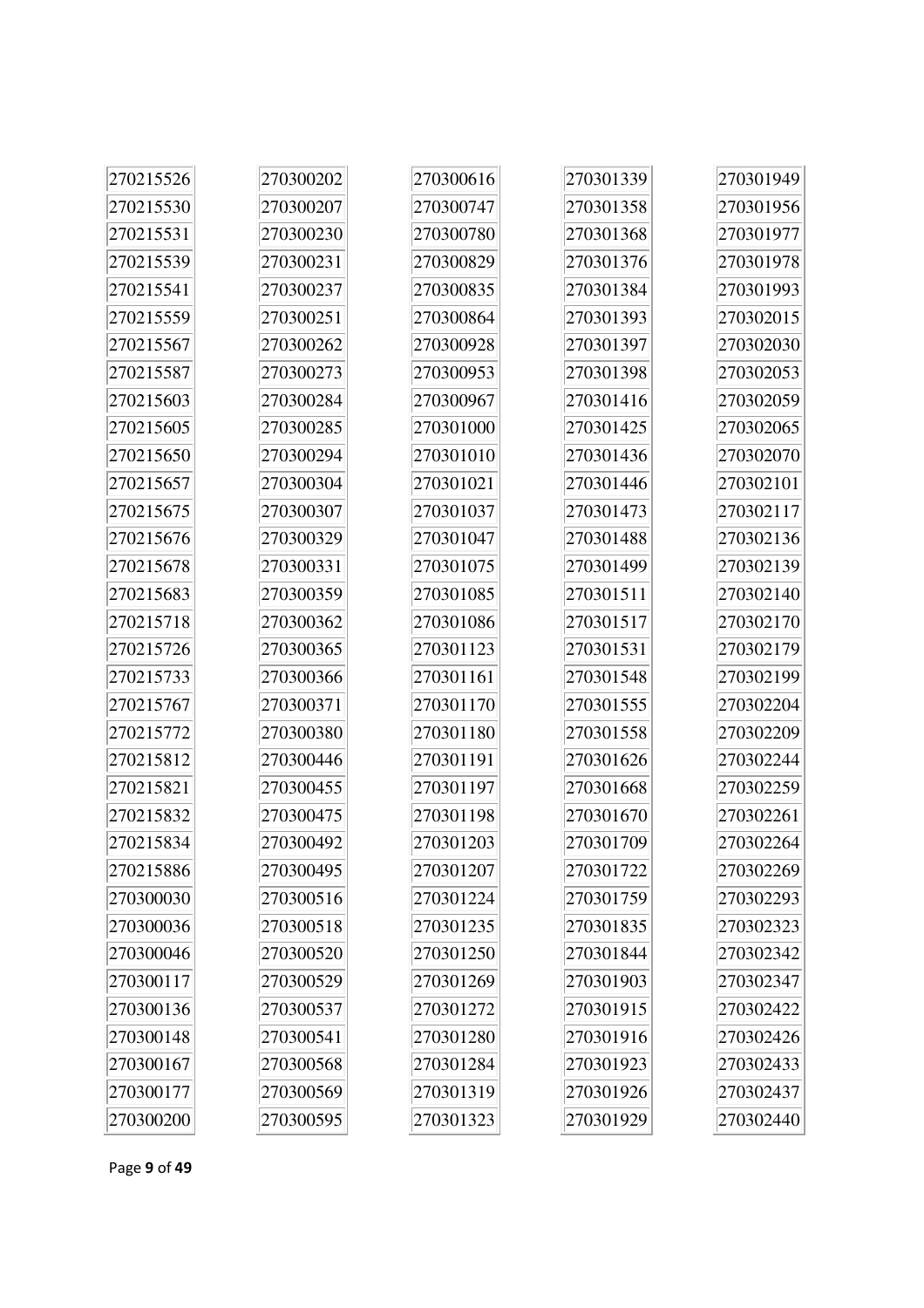| 270302442 | 270302979 | 270303559 | 270400362 | 270401132 |
|-----------|-----------|-----------|-----------|-----------|
| 270302452 | 270302985 | 270303598 | 270400365 | 270401168 |
| 270302466 | 270303006 | 270303602 | 270400409 | 270401196 |
| 270302502 | 270303022 | 270303610 | 270400439 | 270401230 |
| 270302522 | 270303033 | 270303613 | 270400460 | 270401283 |
| 270302549 | 270303044 | 270303643 | 270400504 | 270401367 |
| 270302570 | 270303069 | 270303674 | 270400513 | 270401393 |
| 270302593 | 270303134 | 270303719 | 270400519 | 270401408 |
| 270302594 | 270303163 | 270303743 | 270400569 | 270401412 |
| 270302639 | 270303171 | 270303753 | 270400582 | 270401434 |
| 270302641 | 270303191 | 270303763 | 270400594 | 270401496 |
| 270302650 | 270303195 | 270303767 | 270400621 | 270401531 |
| 270302670 | 270303212 | 270303768 | 270400625 | 270401567 |
| 270302683 | 270303228 | 270400001 | 270400628 | 270401573 |
| 270302697 | 270303233 | 270400005 | 270400648 | 270401594 |
| 270302719 | 270303239 | 270400019 | 270400659 | 270401604 |
| 270302740 | 270303247 | 270400059 | 270400680 | 270401610 |
| 270302741 | 270303250 | 270400069 | 270400686 | 270401638 |
| 270302746 | 270303259 | 270400099 | 270400696 | 270401641 |
| 270302748 | 270303277 | 270400101 | 270400720 | 270401652 |
| 270302749 | 270303292 | 270400111 | 270400740 | 270401677 |
| 270302757 | 270303320 | 270400118 | 270400797 | 270401686 |
| 270302760 | 270303356 | 270400119 | 270400802 | 270401762 |
| 270302768 | 270303377 | 270400122 | 270400804 | 270401785 |
| 270302788 | 270303480 | 270400149 | 270400824 | 270401792 |
| 270302870 | 270303481 | 270400158 | 270400932 | 270401804 |
| 270302874 | 270303484 | 270400211 | 270400944 | 270401813 |
| 270302913 | 270303493 | 270400217 | 270400958 | 270401824 |
| 270302918 | 270303496 | 270400244 | 270400962 | 270401837 |
| 270302920 | 270303514 | 270400262 | 270400977 | 270401841 |
| 270302927 | 270303515 | 270400272 | 270401017 | 270401861 |
| 270302932 | 270303518 | 270400296 | 270401068 | 270401870 |
| 270302937 | 270303531 | 270400317 | 270401099 | 270401915 |
| 270302953 | 270303537 | 270400336 | 270401108 | 270401938 |
| 270302978 | 270303556 | 270400352 | 270401109 | 270401955 |

Page **10** of **49**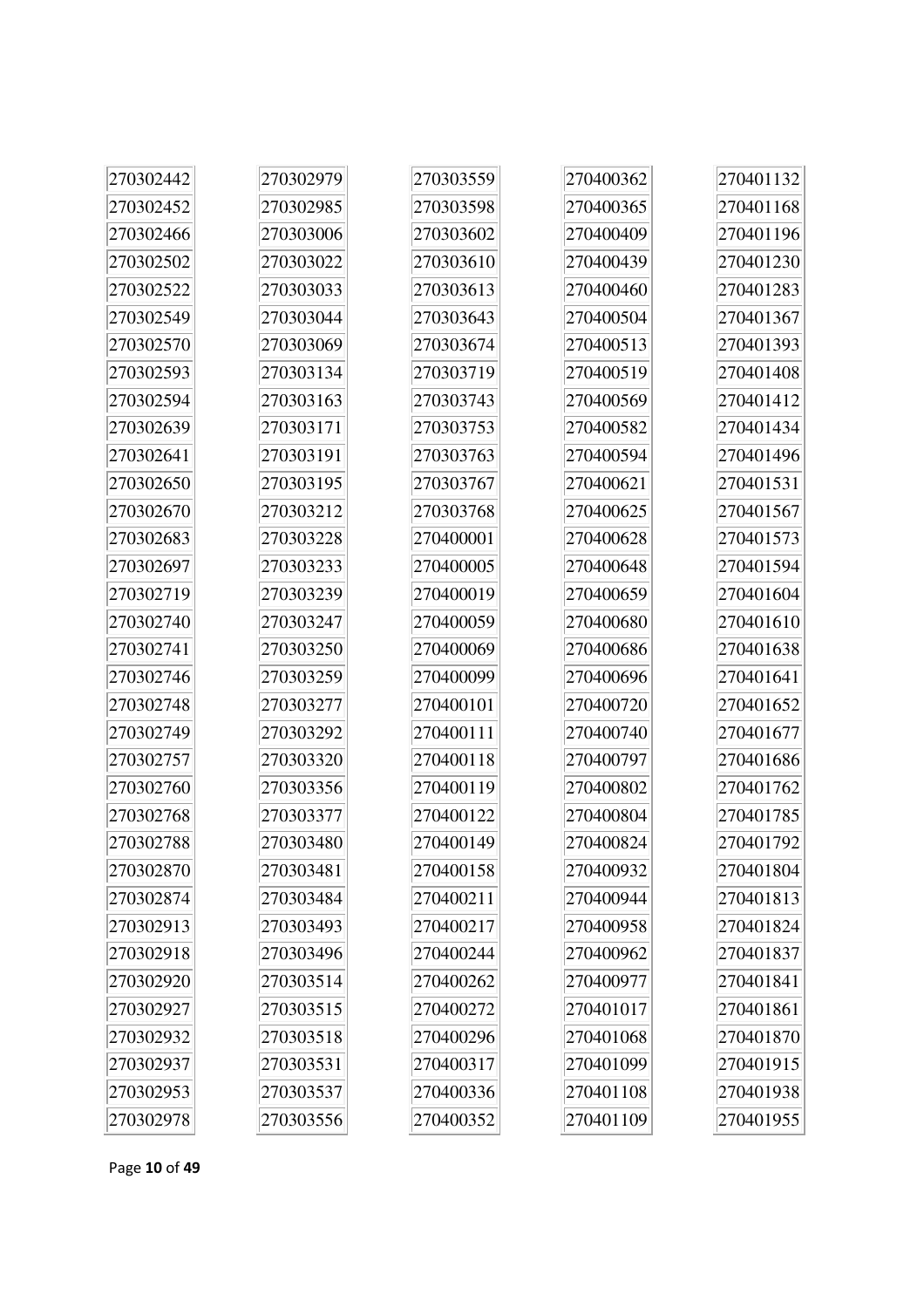| 270401963 | 270402453 | 270403170 | 270404071 | 270404897 |
|-----------|-----------|-----------|-----------|-----------|
| 270401971 | 270402476 | 270403180 | 270404075 | 270404908 |
| 270401979 | 270402488 | 270403188 | 270404078 | 270404910 |
| 270401988 | 270402490 | 270403190 | 270404133 | 270404914 |
| 270402006 | 270402492 | 270403205 | 270404139 | 270404921 |
| 270402019 | 270402495 | 270403240 | 270404152 | 270404969 |
| 270402022 | 270402505 | 270403245 | 270404161 | 270404991 |
| 270402036 | 270402509 | 270403275 | 270404168 | 270405057 |
| 270402049 | 270402551 | 270403285 | 270404194 | 270405068 |
| 270402094 | 270402562 | 270403292 | 270404233 | 270405069 |
| 270402128 | 270402603 | 270403351 | 270404255 | 270405074 |
| 270402133 | 270402605 | 270403368 | 270404267 | 270405102 |
| 270402144 | 270402612 | 270403383 | 270404286 | 270405128 |
| 270402148 | 270402617 | 270403412 | 270404339 | 270405131 |
| 270402154 | 270402641 | 270403422 | 270404370 | 270405137 |
| 270402157 | 270402656 | 270403447 | 270404380 | 270405141 |
| 270402168 | 270402683 | 270403493 | 270404381 | 270405149 |
| 270402186 | 270402690 | 270403502 | 270404383 | 270405179 |
| 270402256 | 270402705 | 270403522 | 270404391 | 270405181 |
| 270402272 | 270402730 | 270403551 | 270404397 | 270405201 |
| 270402273 | 270402755 | 270403567 | 270404484 | 270405213 |
| 270402277 | 270402785 | 270403594 | 270404616 | 270405214 |
| 270402302 | 270402799 | 270403603 | 270404744 | 270405280 |
| 270402326 | 270402809 | 270403716 | 270404752 | 270405300 |
| 270402367 | 270402838 | 270403803 | 270404771 | 270405318 |
| 270402369 | 270402843 | 270403867 | 270404774 | 270405323 |
| 270402381 | 270402849 | 270403869 | 270404777 | 270405351 |
| 270402405 | 270402852 | 270403895 | 270404790 | 270405375 |
| 270402421 | 270402910 | 270403949 | 270404804 | 270405390 |
| 270402439 | 270402926 | 270403955 | 270404820 | 270405401 |
| 270402440 | 270402982 | 270403957 | 270404826 | 270405402 |
| 270402444 | 270403022 | 270404018 | 270404834 | 270405422 |
| 270402447 | 270403042 | 270404019 | 270404869 | 270405451 |
| 270402449 | 270403054 | 270404023 | 270404879 | 270405469 |
| 270402450 | 270403117 | 270404070 | 270404896 | 270405470 |

Page **11** of **49**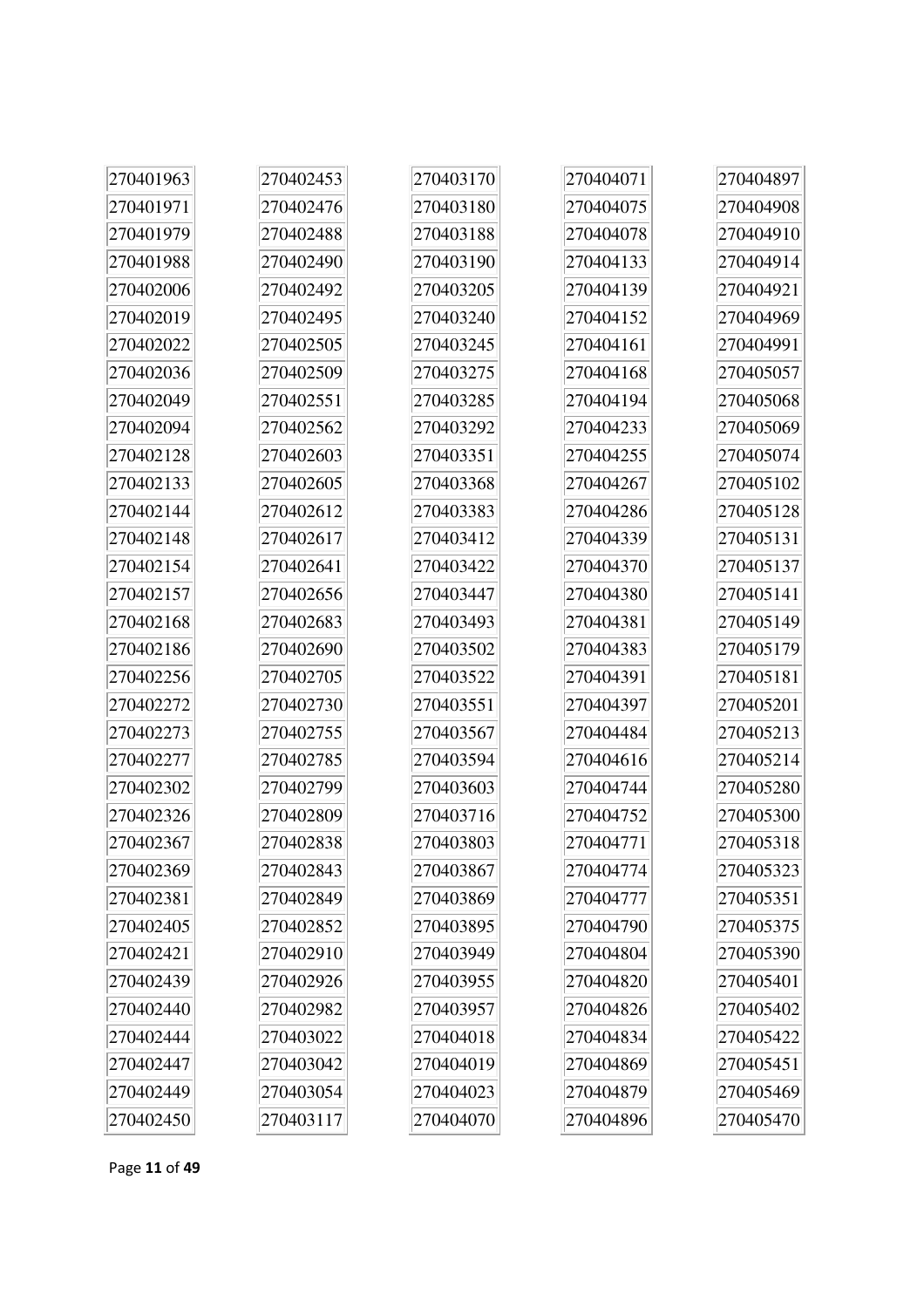| 270405481 | 270406023 | 270406635 | 270407259 | 270407800 |
|-----------|-----------|-----------|-----------|-----------|
| 270405496 | 270406028 | 270406639 | 270407297 | 270407807 |
| 270405537 | 270406074 | 270406640 | 270407308 | 270407813 |
| 270405542 | 270406092 | 270406675 | 270407318 | 270407816 |
| 270405597 | 270406136 | 270406682 | 270407340 | 270407818 |
| 270405614 | 270406138 | 270406694 | 270407364 | 270407821 |
| 270405628 | 270406144 | 270406695 | 270407370 | 270407844 |
| 270405633 | 270406171 | 270406701 | 270407392 | 270407849 |
| 270405650 | 270406201 | 270406702 | 270407398 | 270407875 |
| 270405659 | 270406217 | 270406706 | 270407401 | 270407883 |
| 270405673 | 270406219 | 270406730 | 270407403 | 270407892 |
| 270405680 | 270406221 | 270406733 | 270407407 | 270407911 |
| 270405692 | 270406271 | 270406785 | 270407482 | 270407912 |
| 270405704 | 270406273 | 270406804 | 270407484 | 270407924 |
| 270405710 | 270406275 | 270406821 | 270407505 | 270407945 |
| 270405730 | 270406302 | 270406879 | 270407528 | 270407960 |
| 270405802 | 270406313 | 270406943 | 270407573 | 270407972 |
| 270405817 | 270406329 | 270406956 | 270407574 | 270407978 |
| 270405826 | 270406330 | 270406985 | 270407580 | 270407985 |
| 270405836 | 270406335 | 270407000 | 270407607 | 270408010 |
| 270405844 | 270406371 | 270407002 | 270407609 | 270408019 |
| 270405872 | 270406373 | 270407036 | 270407611 | 270408023 |
| 270405878 | 270406384 | 270407037 | 270407623 | 270408077 |
| 270405912 | 270406412 | 270407053 | 270407648 | 270408106 |
| 270405914 | 270406432 | 270407066 | 270407654 | 270408180 |
| 270405916 | 270406487 | 270407084 | 270407659 | 270408184 |
| 270405919 | 270406505 | 270407102 | 270407670 | 270408201 |
| 270405923 | 270406508 | 270407108 | 270407702 | 270408210 |
| 270405945 | 270406515 | 270407121 | 270407729 | 270408237 |
| 270405964 | 270406521 | 270407141 | 270407734 | 270408246 |
| 270405973 | 270406524 | 270407160 | 270407763 | 270408253 |
| 270405976 | 270406539 | 270407171 | 270407764 | 270408265 |
| 270405998 | 270406545 | 270407189 | 270407767 | 270408278 |
| 270406008 | 270406567 | 270407200 | 270407774 | 270408286 |
| 270406016 | 270406633 | 270407224 | 270407781 | 270408290 |

÷.

à.

Page **12** of **49**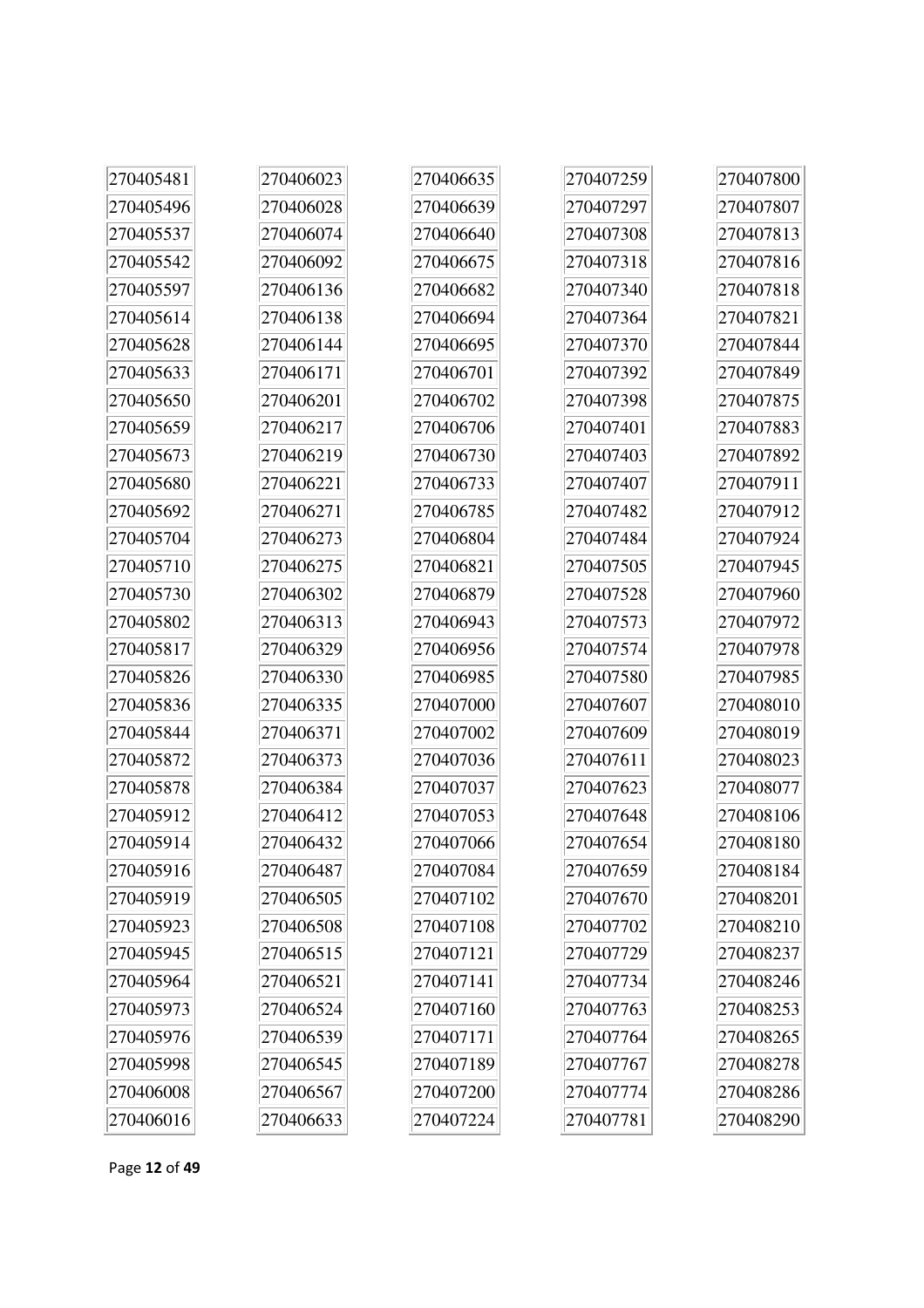| 270408305 | 270409107 | 270409613 | 270500446 | 270501165 |
|-----------|-----------|-----------|-----------|-----------|
| 270408317 | 270409121 | 270409627 | 270500448 | 270501169 |
| 270408322 | 270409139 | 270409671 | 270500450 | 270501192 |
| 270408325 | 270409168 | 270500011 | 270500452 | 270501217 |
| 270408399 | 270409171 | 270500049 | 270500462 | 270501241 |
| 270408411 | 270409204 | 270500067 | 270500536 | 270501271 |
| 270408429 | 270409207 | 270500070 | 270500543 | 270501303 |
| 270408439 | 270409234 | 270500074 | 270500549 | 270501335 |
| 270408481 | 270409237 | 270500075 | 270500557 | 270501352 |
| 270408500 | 270409247 | 270500076 | 270500581 | 270501373 |
| 270408524 | 270409248 | 270500084 | 270500582 | 270501374 |
| 270408617 | 270409285 | 270500101 | 270500635 | 270501378 |
| 270408620 | 270409287 | 270500130 | 270500646 | 270501380 |
| 270408689 | 270409303 | 270500134 | 270500743 | 270501396 |
| 270408694 | 270409304 | 270500141 | 270500752 | 270501402 |
| 270408756 | 270409311 | 270500145 | 270500755 | 270501405 |
| 270408761 | 270409313 | 270500158 | 270500780 | 270501406 |
| 270408796 | 270409341 | 270500159 | 270500792 | 270501476 |
| 270408802 | 270409406 | 270500203 | 270500803 | 270501478 |
| 270408805 | 270409407 | 270500204 | 270500839 | 270501483 |
| 270408823 | 270409410 | 270500223 | 270500865 | 270501488 |
| 270408833 | 270409418 | 270500224 | 270500880 | 270501492 |
| 270408893 | 270409424 | 270500242 | 270500882 | 270501499 |
| 270408900 | 270409431 | 270500261 | 270500893 | 270501505 |
| 270408908 | 270409444 | 270500310 | 270500909 | 270501508 |
| 270408929 | 270409454 | 270500321 | 270500916 | 270501540 |
| 270408930 | 270409459 | 270500334 | 270500960 | 270501541 |
| 270408961 | 270409472 | 270500351 | 270500962 | 270501656 |
| 270408967 | 270409536 | 270500358 | 270500970 | 270501662 |
| 270408997 | 270409543 | 270500363 | 270501004 | 270501755 |
| 270408999 | 270409568 | 270500368 | 270501005 | 270501764 |
| 270409006 | 270409570 | 270500376 | 270501075 | 270501773 |
| 270409021 | 270409574 | 270500394 | 270501090 | 270501821 |
| 270409034 | 270409596 | 270500431 | 270501102 | 270501838 |
| 270409047 | 270409602 | 270500443 | 270501162 | 270501846 |

Page **13** of **49**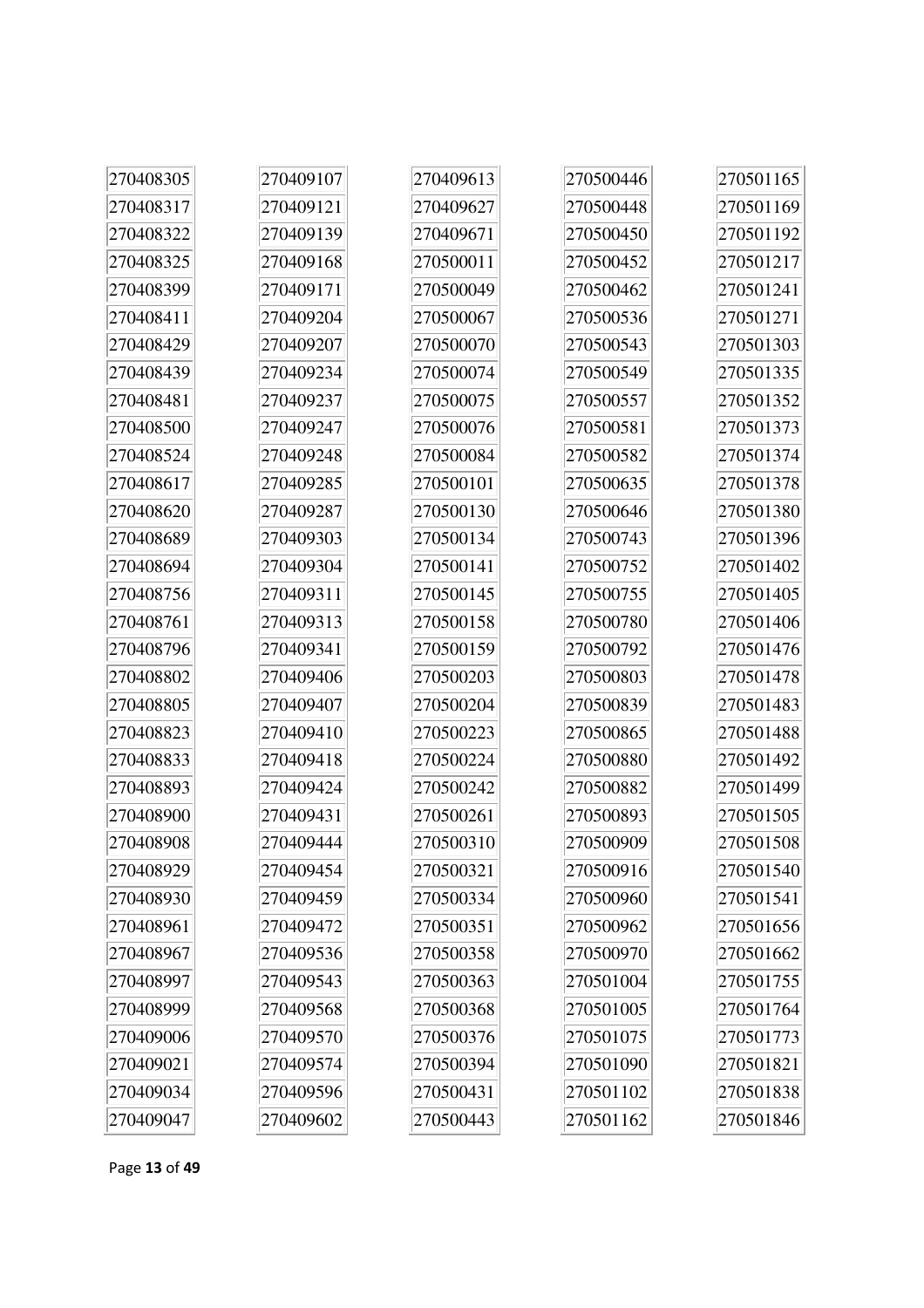| 270501866 | 270502464 | 270503225 | 270504165 | 270504864 |
|-----------|-----------|-----------|-----------|-----------|
| 270501886 | 270502467 | 270503245 | 270504177 | 270504869 |
| 270501898 | 270502512 | 270503265 | 270504217 | 270504892 |
| 270501915 | 270502514 | 270503284 | 270504253 | 270504919 |
| 270501945 | 270502519 | 270503320 | 270504296 | 270504930 |
| 270501946 | 270502520 | 270503400 | 270504297 | 270504932 |
| 270501954 | 270502555 | 270503411 | 270504309 | 270504952 |
| 270501956 | 270502582 | 270503460 | 270504314 | 270504982 |
| 270501997 | 270502591 | 270503512 | 270504365 | 270504995 |
| 270502017 | 270502624 | 270503518 | 270504367 | 270505000 |
| 270502021 | 270502654 | 270503544 | 270504390 | 270505015 |
| 270502076 | 270502662 | 270503561 | 270504399 | 270505053 |
| 270502077 | 270502680 | 270503568 | 270504484 | 270505060 |
| 270502121 | 270502731 | 270503583 | 270504492 | 270505069 |
| 270502131 | 270502826 | 270503617 | 270504515 | 270505238 |
| 270502132 | 270502832 | 270503620 | 270504522 | 270505247 |
| 270502147 | 270502850 | 270503628 | 270504526 | 270505261 |
| 270502173 | 270502875 | 270503630 | 270504528 | 270505327 |
| 270502200 | 270502889 | 270503659 | 270504563 | 270505337 |
| 270502210 | 270502942 | 270503706 | 270504585 | 270505352 |
| 270502232 | 270502966 | 270503763 | 270504608 | 270505383 |
| 270502249 | 270502974 | 270503805 | 270504621 | 270505393 |
| 270502281 | 270502975 | 270503809 | 270504641 | 270505399 |
| 270502293 | 270502991 | 270503822 | 270504659 | 270505442 |
| 270502319 | 270503010 | 270503829 | 270504663 | 270505480 |
| 270502321 | 270503030 | 270503831 | 270504693 | 270505481 |
| 270502347 | 270503058 | 270503842 | 270504717 | 270505497 |
| 270502379 | 270503064 | 270503860 | 270504724 | 270505536 |
| 270502393 | 270503070 | 270503929 | 270504734 | 270505541 |
| 270502395 | 270503106 | 270503947 | 270504742 | 270505551 |
| 270502397 | 270503109 | 270503994 | 270504758 | 270505571 |
| 270502403 | 270503122 | 270504067 | 270504798 | 270505573 |
| 270502408 | 270503164 | 270504072 | 270504827 | 270505581 |
| 270502418 | 270503166 | 270504095 | 270504849 | 270505621 |
| 270502434 | 270503213 | 270504118 | 270504858 | 270505652 |

Page **14** of **49**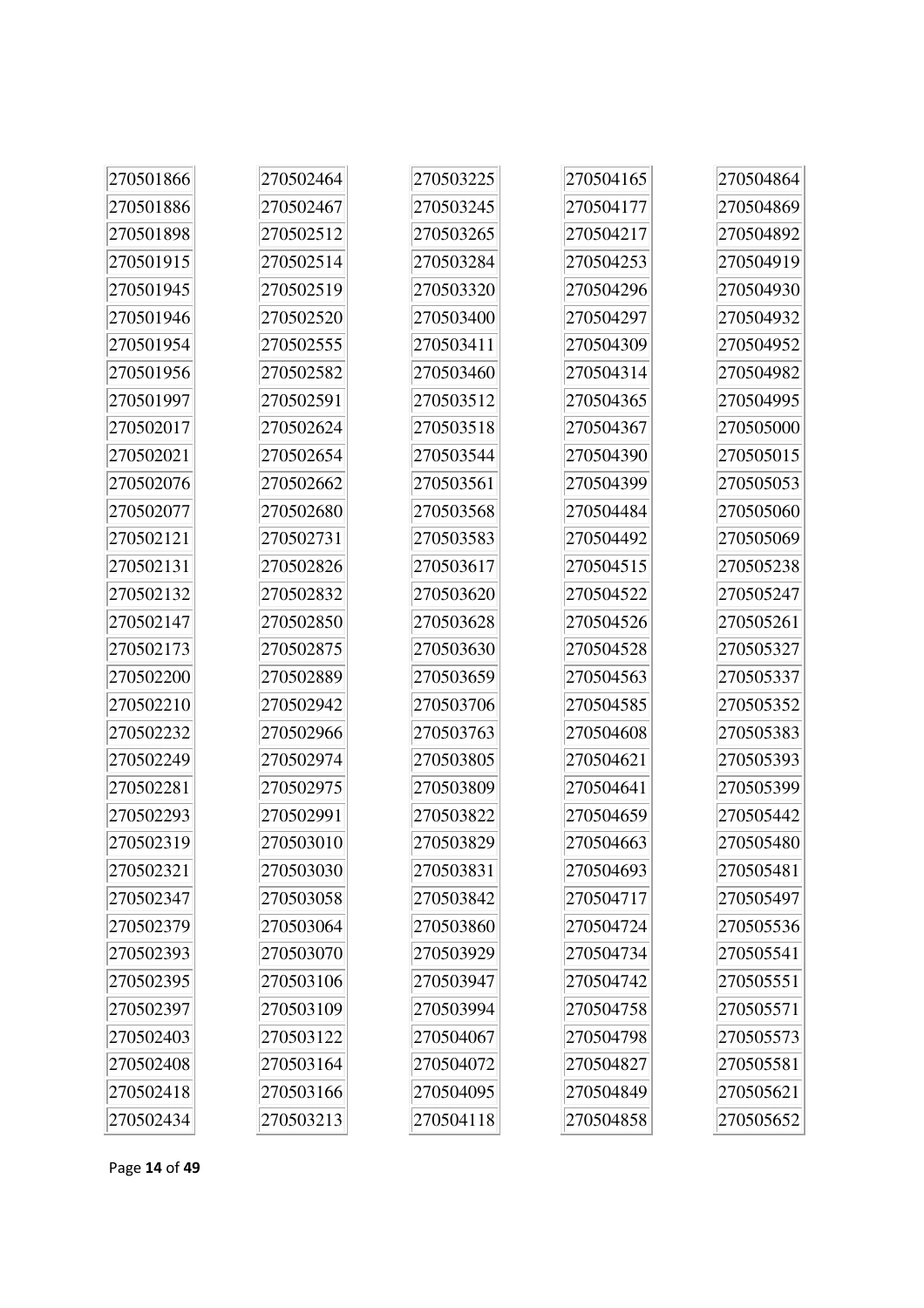| 270600001 | 270600329 | 270600882 | 270601280 | 270601633                |
|-----------|-----------|-----------|-----------|--------------------------|
| 270600004 | 270600331 | 270600897 | 270601293 | 270601636                |
| 270600011 | 270600332 | 270600899 | 270601297 | 270601647                |
| 270600020 | 270600336 | 270600949 | 270601301 | 270601648                |
| 270600042 | 270600337 | 270600951 | 270601314 | 270601659                |
| 270600043 | 270600338 | 270600957 | 270601318 | 270601664                |
| 270600059 | 270600341 | 270600960 | 270601324 | 270601672                |
| 270600061 | 270600358 | 270601004 | 270601327 | 270601694                |
| 270600068 | 270600362 | 270601010 | 270601332 | 270601695                |
| 270600076 | 270600375 | 270601015 | 270601336 | 270601705                |
| 270600083 | 270600441 | 270601017 | 270601338 | 270601706                |
| 270600091 | 270600471 | 270601018 | 270601351 | 270601709                |
| 270600094 | 270600480 | 270601058 | 270601354 | 270601730                |
| 270600101 | 270600514 | 270601072 | 270601371 | 270601734                |
| 270600102 | 270600515 | 270601077 | 270601374 | 270601738                |
| 270600106 | 270600533 | 270601078 | 270601376 | 270601748                |
| 270600109 | 270600540 | 270601080 | 270601378 | 270601755                |
| 270600114 | 270600589 | 270601089 | 270601380 | 270601758                |
| 270600116 | 270600592 | 270601097 | 270601383 | 270601777                |
| 270600133 | 270600597 | 270601100 | 270601437 | 270601779                |
| 270600149 | 270600598 | 270601110 | 270601447 | 270601782                |
| 270600162 | 270600601 | 270601118 | 270601449 | 270601787                |
| 270600178 | 270600611 | 270601122 | 270601458 | 270601799                |
| 270600190 | 270600612 | 270601127 | 270601492 | 270601802                |
| 270600197 | 270600628 | 270601138 | 270601521 | 270601804                |
| 270600211 | 270600629 | 270601139 | 270601527 | $\left 270601829\right $ |
| 270600214 | 270600637 | 270601145 | 270601553 | 270601830                |
| 270600223 | 270600676 | 270601147 | 270601557 | 270601891                |
| 270600234 | 270600684 | 270601157 | 270601570 | 270601894                |
| 270600235 | 270600700 | 270601206 | 270601574 | 270601901                |
| 270600262 | 270600708 | 270601211 | 270601609 | 270601905                |
| 270600263 | 270600719 | 270601213 | 270601618 | 270601961                |
| 270600294 | 270600781 | 270601230 | 270601621 | 270601975                |
| 270600300 | 270600818 | 270601248 | 270601622 | 270601977                |
| 270600316 | 270600836 | 270601256 | 270601629 | 270601985                |

Page **15** of **49**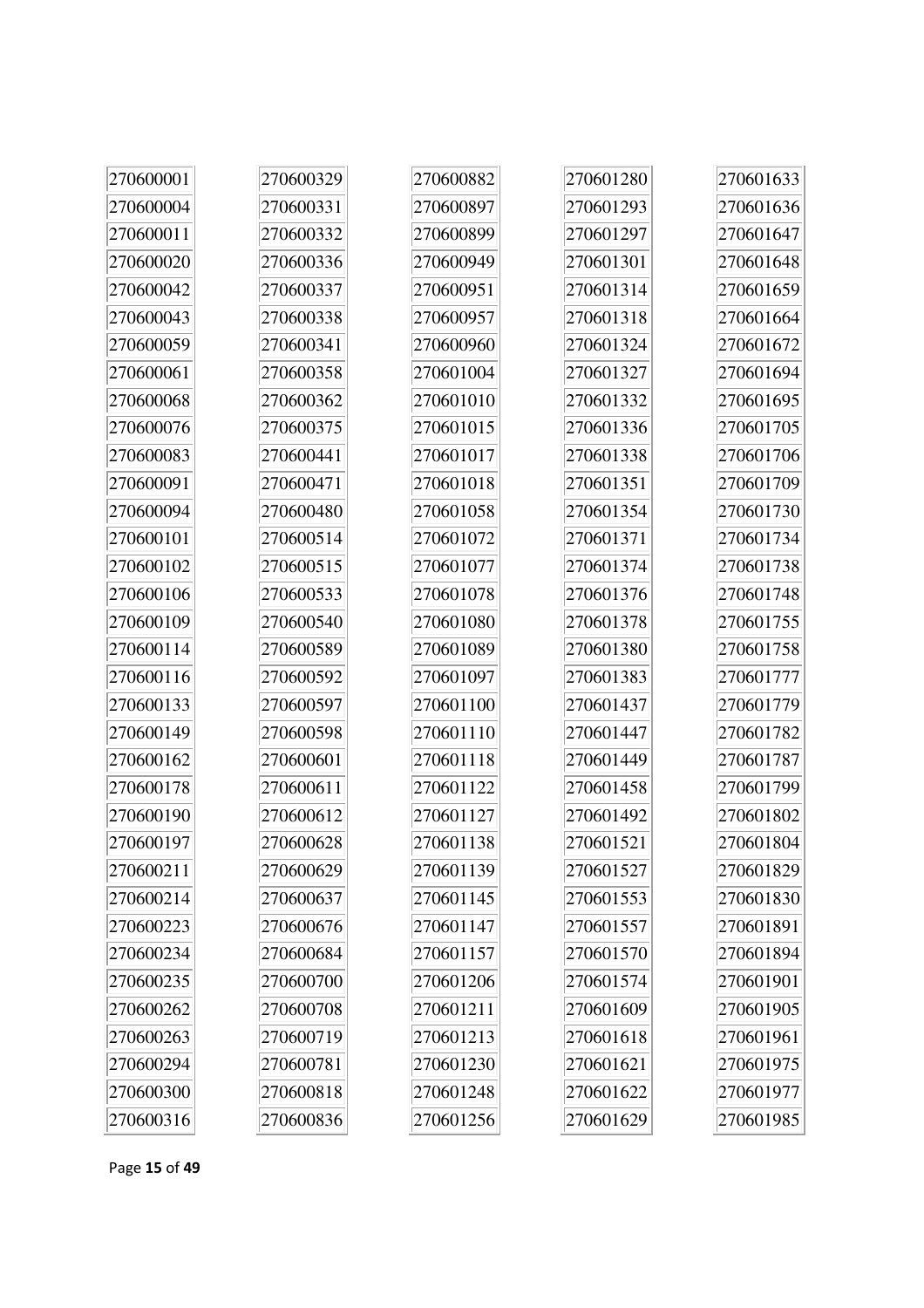| 270602007 | 270602275 | 270602579 | 270603193 | 270603598 |
|-----------|-----------|-----------|-----------|-----------|
| 270602014 | 270602290 | 270602625 | 270603225 | 270603599 |
| 270602018 | 270602295 | 270602626 | 270603230 | 270603607 |
| 270602022 | 270602305 | 270602627 | 270603240 | 270603620 |
| 270602026 | 270602312 | 270602631 | 270603287 | 270603628 |
| 270602042 | 270602313 | 270602634 | 270603288 | 270603636 |
| 270602054 | 270602314 | 270602635 | 270603304 | 270603643 |
| 270602055 | 270602318 | 270602638 | 270603315 | 270603646 |
| 270602056 | 270602339 | 270602639 | 270603322 | 270603647 |
| 270602057 | 270602348 | 270602679 | 270603343 | 270603648 |
| 270602069 | 270602366 | 270602689 | 270603344 | 270603658 |
| 270602078 | 270602374 | 270602713 | 270603371 | 270603662 |
| 270602087 | 270602380 | 270602731 | 270603378 | 270603671 |
| 270602091 | 270602386 | 270602733 | 270603380 | 270603724 |
| 270602092 | 270602388 | 270602740 | 270603383 | 270603754 |
| 270602101 | 270602391 | 270602741 | 270603396 | 270603762 |
| 270602123 | 270602394 | 270602783 | 270603400 | 270603787 |
| 270602146 | 270602395 | 270602817 | 270603408 | 270603810 |
| 270602149 | 270602405 | 270602823 | 270603417 | 270603814 |
| 270602154 | 270602406 | 270602847 | 270603421 | 270603826 |
| 270602158 | 270602411 | 270602871 | 270603427 | 270603827 |
| 270602160 | 270602420 | 270602890 | 270603446 | 270603867 |
| 270602166 | 270602444 | 270602907 | 270603453 | 270603868 |
| 270602172 | 270602454 | 270602921 | 270603457 | 270603887 |
| 270602189 | 270602458 | 270602986 | 270603467 | 270603888 |
| 270602198 | 270602488 | 270602990 | 270603489 | 270603896 |
| 270602203 | 270602493 | 270603000 | 270603491 | 270603900 |
| 270602206 | 270602500 | 270603006 | 270603508 | 270603901 |
| 270602218 | 270602507 | 270603009 | 270603525 | 270603903 |
| 270602224 | 270602510 | 270603013 | 270603535 | 270603914 |
| 270602251 | 270602511 | 270603054 | 270603537 | 270603926 |
| 270602255 | 270602517 | 270603081 | 270603560 | 270603927 |
| 270602257 | 270602523 | 270603129 | 270603568 | 270603933 |
| 270602263 | 270602550 | 270603159 | 270603591 | 270603953 |
| 270602266 | 270602562 | 270603191 | 270603593 | 270603954 |

Page **16** of **49**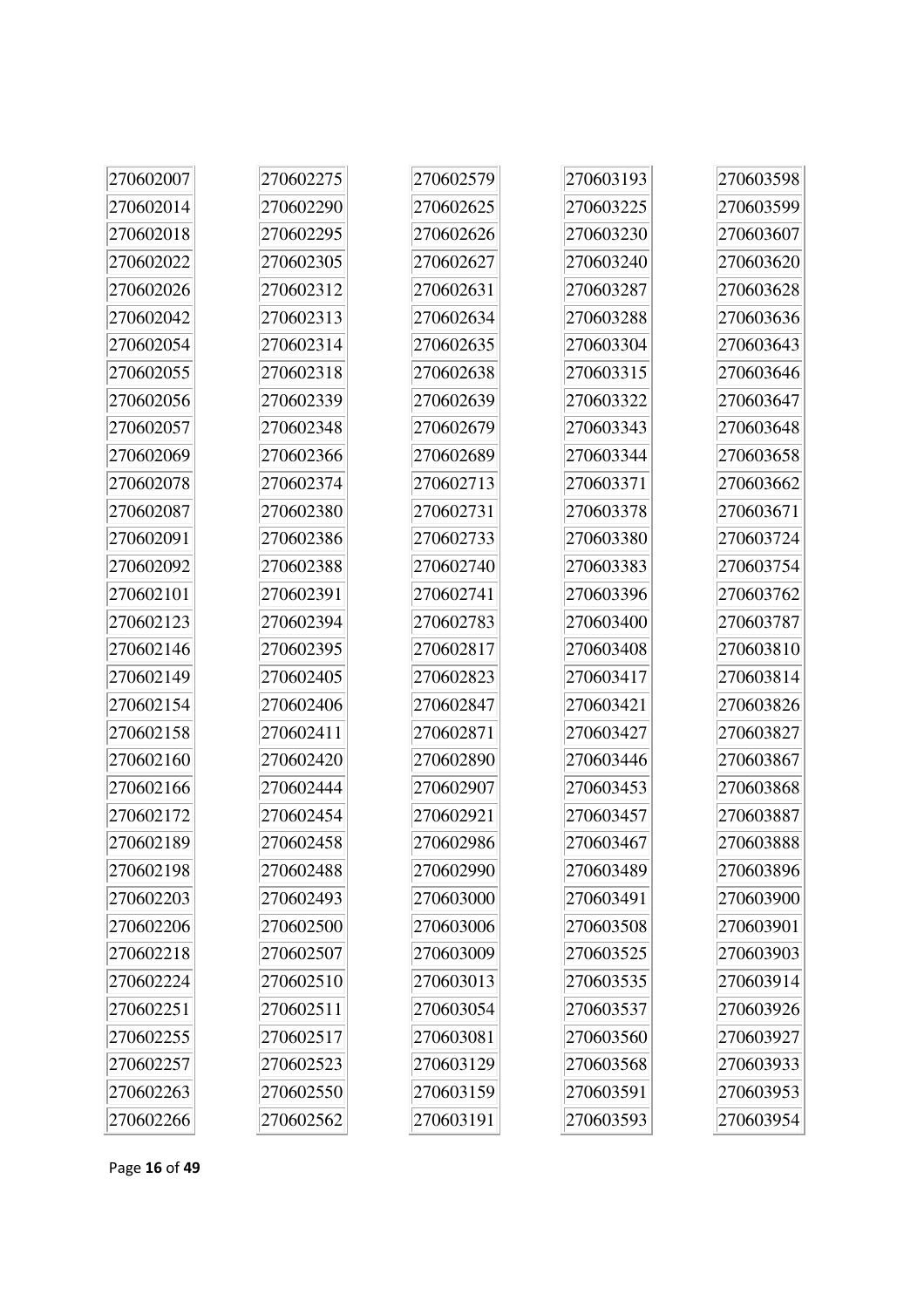| 270603957 | 270604444 | 270605057 | 270605400 | 270605827 |
|-----------|-----------|-----------|-----------|-----------|
| 270603978 | 270604460 | 270605064 | 270605405 | 270605829 |
| 270603979 | 270604509 | 270605072 | 270605411 | 270605837 |
| 270603991 | 270604514 | 270605090 | 270605416 | 270605853 |
| 270604017 | 270604518 | 270605096 | 270605425 | 270605863 |
| 270604031 | 270604531 | 270605114 | 270605475 | 270605867 |
| 270604046 | 270604561 | 270605152 | 270605478 | 270605882 |
| 270604096 | 270604579 | 270605156 | 270605511 | 270605894 |
| 270604097 | 270604594 | 270605157 | 270605548 | 270605904 |
| 270604114 | 270604598 | 270605163 | 270605551 | 270605917 |
| 270604117 | 270604603 | 270605191 | 270605581 | 270605920 |
| 270604134 | 270604632 | 270605204 | 270605586 | 270605925 |
| 270604174 | 270604642 | 270605206 | 270605587 | 270605950 |
| 270604181 | 270604680 | 270605209 | 270605615 | 270605963 |
| 270604185 | 270604744 | 270605228 | 270605628 | 270605988 |
| 270604193 | 270604755 | 270605233 | 270605657 | 270605989 |
| 270604213 | 270604776 | 270605243 | 270605660 | 270606000 |
| 270604219 | 270604780 | 270605258 | 270605661 | 270606003 |
| 270604223 | 270604789 | 270605286 | 270605667 | 270606027 |
| 270604234 | 270604810 | 270605289 | 270605669 | 270606032 |
| 270604235 | 270604832 | 270605291 | 270605677 | 270606033 |
| 270604236 | 270604841 | 270605297 | 270605683 | 270606034 |
| 270604253 | 270604845 | 270605299 | 270605684 | 270606039 |
| 270604259 | 270604870 | 270605310 | 270605689 | 270606042 |
| 270604274 | 270604877 | 270605324 | 270605724 | 270606088 |
| 270604331 | 270604907 | 270605332 | 270605726 | 270606100 |
| 270604352 | 270604912 | 270605340 | 270605747 | 270606101 |
| 270604360 | 270604920 | 270605349 | 270605755 | 270606111 |
| 270604370 | 270604946 | 270605366 | 270605758 | 270606113 |
| 270604372 | 270604981 | 270605367 | 270605765 | 270606128 |
| 270604379 | 270604988 | 270605386 | 270605779 | 270606147 |
| 270604399 | 270604989 | 270605388 | 270605785 | 270606156 |
| 270604403 | 270604993 | 270605389 | 270605787 | 270606159 |
| 270604408 | 270605005 | 270605392 | 270605793 | 270606182 |
| 270604430 | 270605028 | 270605398 | 270605809 | 270606214 |

÷.

à.

Page **17** of **49**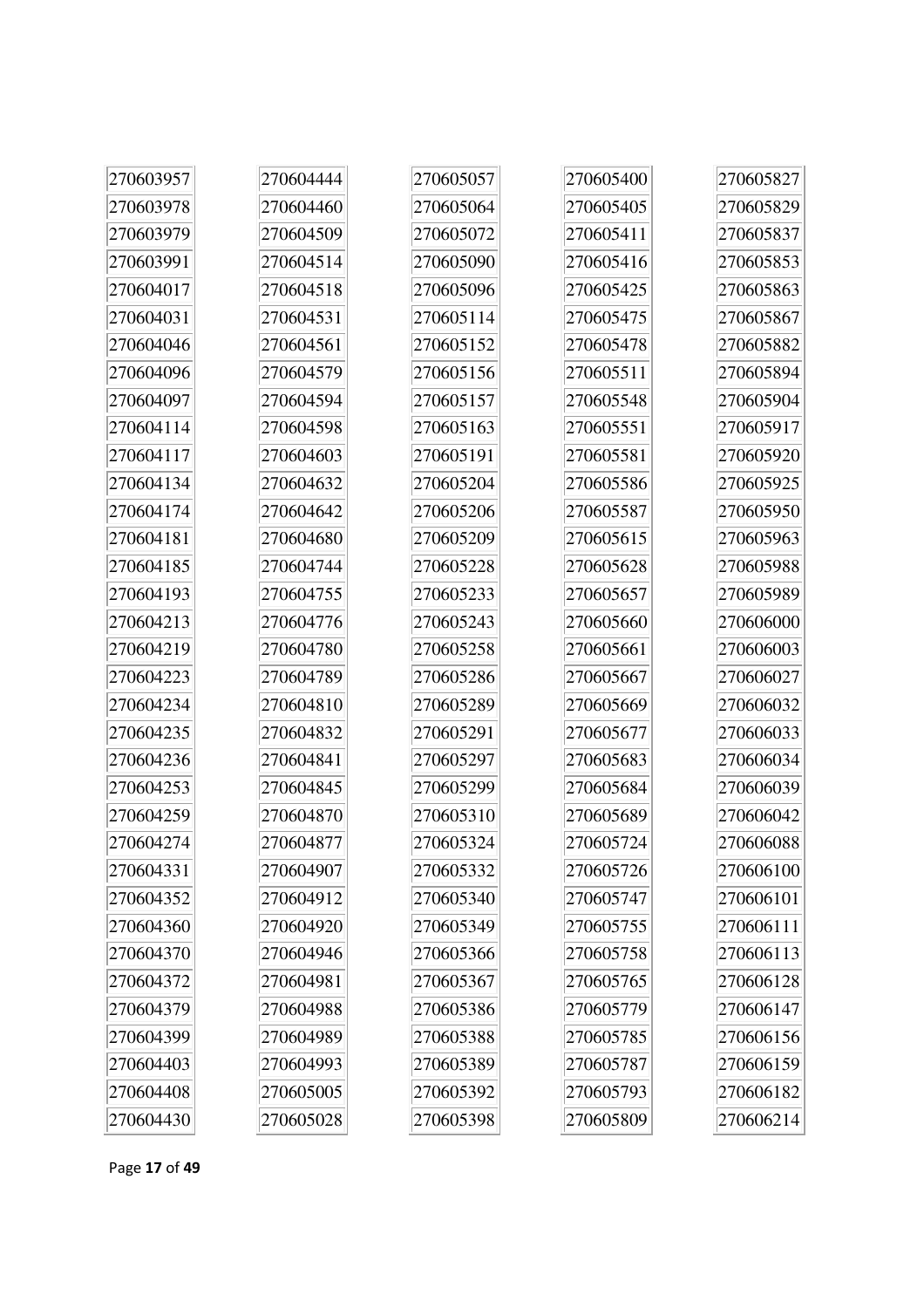| 270606218 | 270606641 | 270607014 | 270607339 | 270607689 |
|-----------|-----------|-----------|-----------|-----------|
| 270606222 | 270606647 | 270607016 | 270607340 | 270607700 |
| 270606240 | 270606648 | 270607021 | 270607341 | 270607713 |
| 270606289 | 270606663 | 270607033 | 270607345 | 270607720 |
| 270606298 | 270606671 | 270607044 | 270607351 | 270607722 |
| 270606299 | 270606674 | 270607051 | 270607352 | 270607723 |
| 270606301 | 270606676 | 270607054 | 270607357 | 270607726 |
| 270606302 | 270606686 | 270607064 | 270607360 | 270607734 |
| 270606313 | 270606693 | 270607068 | 270607363 | 270607739 |
| 270606315 | 270606723 | 270607079 | 270607386 | 270607760 |
| 270606333 | 270606756 | 270607088 | 270607400 | 270607802 |
| 270606371 | 270606757 | 270607092 | 270607405 | 270607815 |
| 270606372 | 270606787 | 270607116 | 270607434 | 270607825 |
| 270606377 | 270606796 | 270607123 | 270607451 | 270607831 |
| 270606387 | 270606801 | 270607126 | 270607458 | 270607838 |
| 270606388 | 270606828 | 270607139 | 270607501 | 270607854 |
| 270606402 | 270606830 | 270607141 | 270607504 | 270607855 |
| 270606410 | 270606833 | 270607143 | 270607518 | 270607861 |
| 270606427 | 270606840 | 270607149 | 270607520 | 270607863 |
| 270606429 | 270606844 | 270607157 | 270607525 | 270607864 |
| 270606435 | 270606846 | 270607167 | 270607527 | 270607870 |
| 270606442 | 270606849 | 270607171 | 270607529 | 270607885 |
| 270606444 | 270606857 | 270607190 | 270607530 | 270607887 |
| 270606458 | 270606886 | 270607212 | 270607532 | 270607900 |
| 270606462 | 270606920 | 270607250 | 270607534 | 270607919 |
| 270606473 | 270606935 | 270607251 | 270607542 | 270607926 |
| 270606480 | 270606960 | 270607254 | 270607543 | 270607929 |
| 270606485 | 270606964 | 270607271 | 270607544 | 270607941 |
| 270606492 | 270606965 | 270607281 | 270607552 | 270607948 |
| 270606525 | 270606983 | 270607304 | 270607555 | 270607969 |
| 270606534 | 270606984 | 270607315 | 270607625 | 270607977 |
| 270606539 | 270606991 | 270607320 | 270607636 | 270607981 |
| 270606560 | 270607002 | 270607323 | 270607637 | 270607988 |
| 270606561 | 270607008 | 270607329 | 270607642 | 270607995 |
| 270606596 | 270607013 | 270607335 | 270607656 | 270608003 |

Page **18** of **49**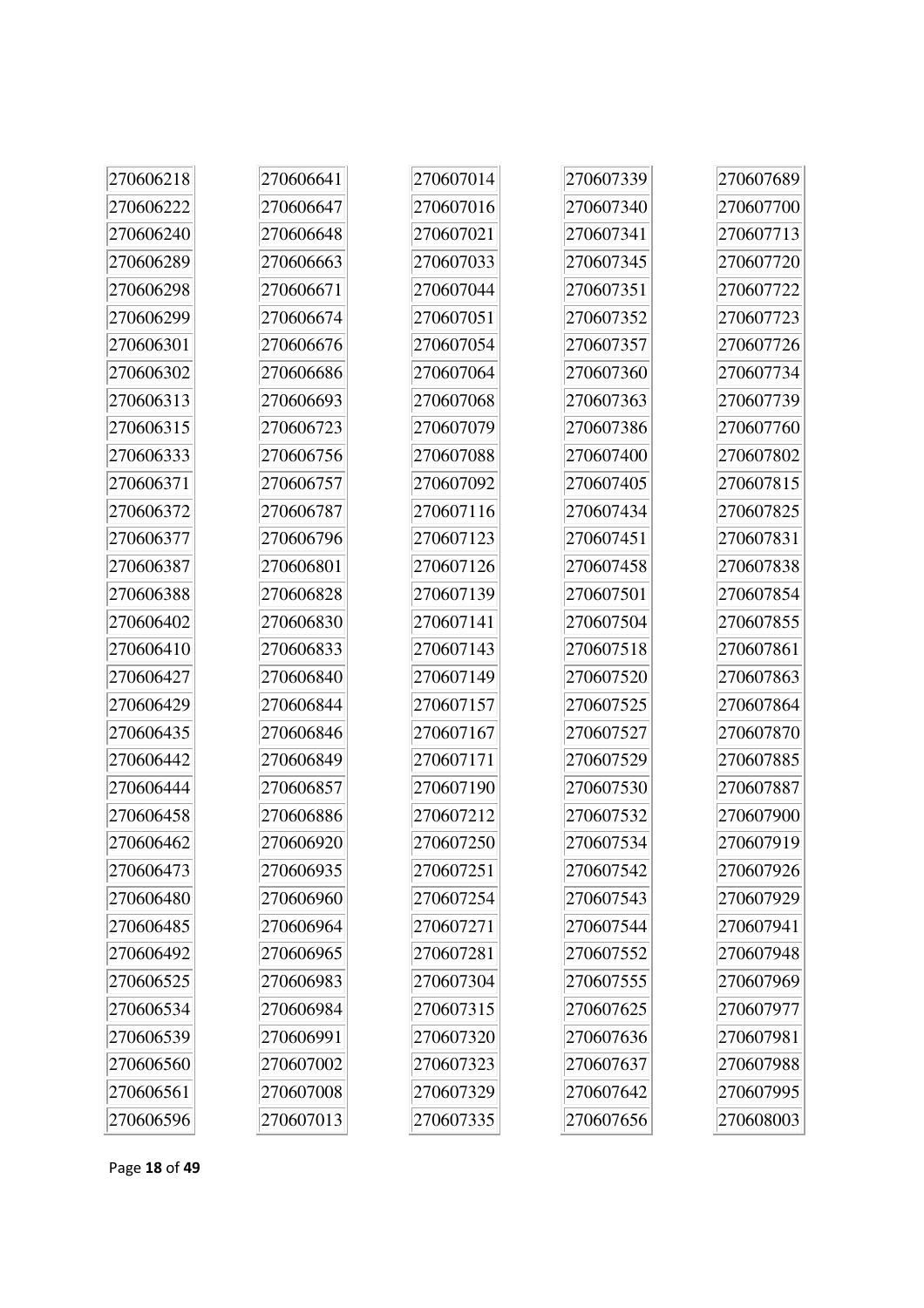| 270608015 | 270608405 | 270608695 | 270608988 | 270609295 |
|-----------|-----------|-----------|-----------|-----------|
| 270608029 | 270608422 | 270608699 | 270608994 | 270609315 |
| 270608032 | 270608431 | 270608714 | 270609001 | 270609321 |
| 270608037 | 270608449 | 270608721 | 270609006 | 270609324 |
| 270608040 | 270608452 | 270608722 | 270609012 | 270609327 |
| 270608042 | 270608461 | 270608730 | 270609013 | 270609330 |
| 270608043 | 270608467 | 270608732 | 270609024 | 270609340 |
| 270608049 | 270608474 | 270608743 | 270609037 | 270609349 |
| 270608059 | 270608475 | 270608745 | 270609047 | 270609355 |
| 270608085 | 270608481 | 270608748 | 270609056 | 270609356 |
| 270608103 | 270608484 | 270608750 | 270609083 | 270609360 |
| 270608104 | 270608488 | 270608767 | 270609103 | 270609394 |
| 270608110 | 270608507 | 270608779 | 270609111 | 270609396 |
| 270608114 | 270608509 | 270608781 | 270609118 | 270609397 |
| 270608115 | 270608514 | 270608789 | 270609125 | 270609398 |
| 270608132 | 270608523 | 270608790 | 270609129 | 270609403 |
| 270608139 | 270608524 | 270608803 | 270609134 | 270609414 |
| 270608149 | 270608526 | 270608807 | 270609158 | 270609419 |
| 270608179 | 270608529 | 270608830 | 270609183 | 270609422 |
| 270608189 | 270608533 | 270608832 | 270609189 | 270609434 |
| 270608226 | 270608539 | 270608838 | 270609191 | 270609437 |
| 270608255 | 270608541 | 270608847 | 270609200 | 270609441 |
| 270608259 | 270608542 | 270608855 | 270609206 | 270609448 |
| 270608269 | 270608548 | 270608861 | 270609211 | 270609450 |
| 270608273 | 270608551 | 270608867 | 270609222 | 270609483 |
| 270608284 | 270608552 | 270608881 | 270609230 | 270609490 |
| 270608292 | 270608557 | 270608899 | 270609240 | 270609531 |
| 270608327 | 270608559 | 270608904 | 270609254 | 270609533 |
| 270608342 | 270608593 | 270608909 | 270609257 | 270609560 |
| 270608346 | 270608601 | 270608916 | 270609264 | 270609570 |
| 270608353 | 270608623 | 270608919 | 270609265 | 270609584 |
| 270608356 | 270608626 | 270608926 | 270609270 | 270609589 |
| 270608377 | 270608642 | 270608944 | 270609290 | 270609614 |
| 270608389 | 270608660 | 270608952 | 270609292 | 270609623 |
| 270608390 | 270608686 | 270608981 | 270609294 | 270609630 |

 $\overline{a}$ 

 $\overline{1}$ 

Ī.

 $\rightarrow$ 

 $\overline{a}$ 

ħ

Ī.

Page **19** of **49**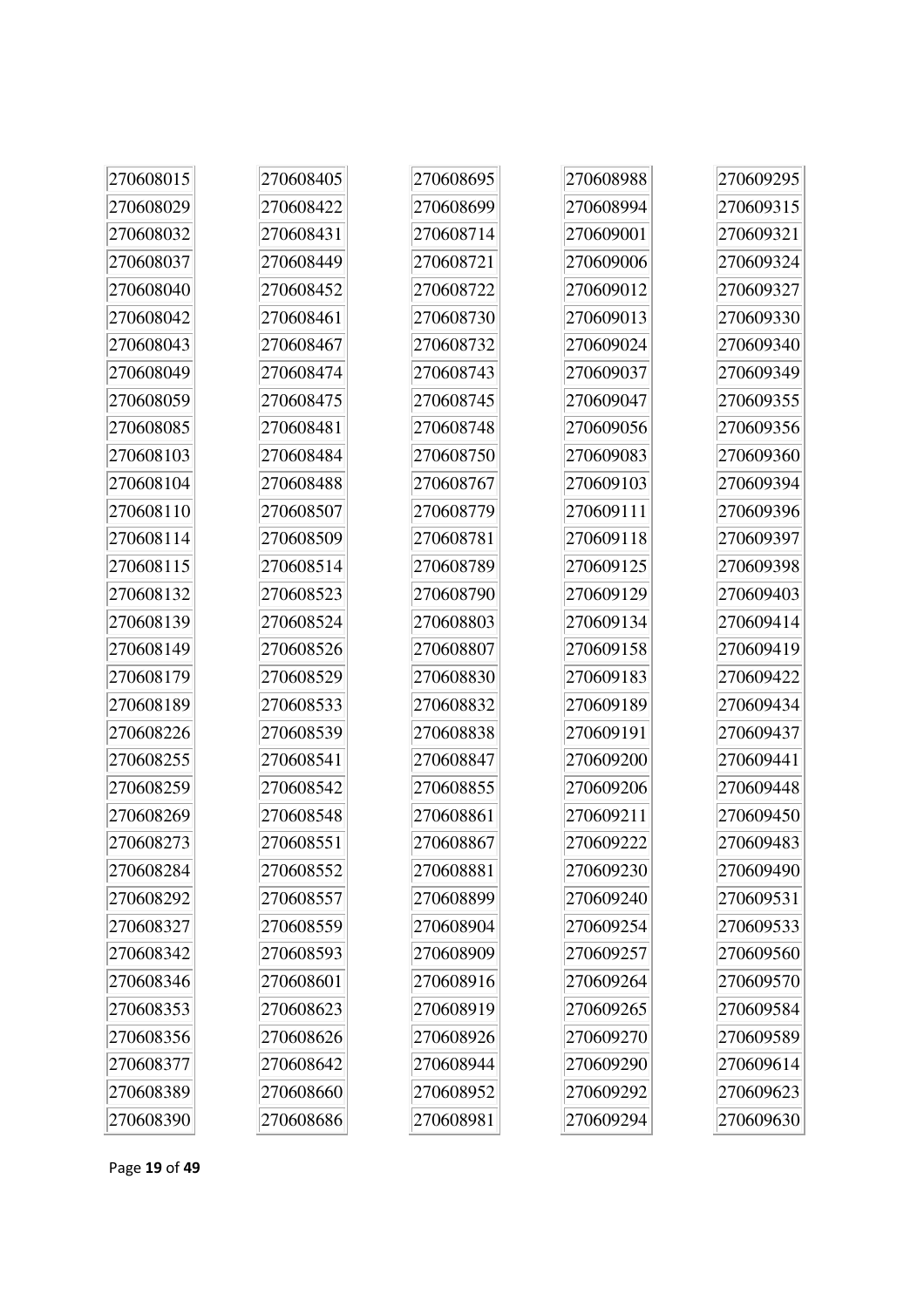| 270609637 | 270610035 | 270610362 | 270610734 | 270611090 |
|-----------|-----------|-----------|-----------|-----------|
| 270609648 | 270610039 | 270610383 | 270610762 | 270611097 |
| 270609651 | 270610041 | 270610397 | 270610769 | 270611111 |
| 270609655 | 270610045 | 270610412 | 270610780 | 270611116 |
| 270609669 | 270610050 | 270610416 | 270610782 | 270611129 |
| 270609677 | 270610054 | 270610431 | 270610805 | 270611132 |
| 270609678 | 270610056 | 270610432 | 270610809 | 270611134 |
| 270609703 | 270610062 | 270610446 | 270610814 | 270611136 |
| 270609709 | 270610066 | 270610467 | 270610821 | 270611139 |
| 270609751 | 270610093 | 270610470 | 270610830 | 270611151 |
| 270609757 | 270610096 | 270610473 | 270610834 | 270611162 |
| 270609765 | 270610098 | 270610481 | 270610841 | 270611195 |
| 270609774 | 270610102 | 270610495 | 270610846 | 270611201 |
| 270609791 | 270610122 | 270610521 | 270610878 | 270611249 |
| 270609823 | 270610123 | 270610526 | 270610895 | 270611260 |
| 270609827 | 270610139 | 270610529 | 270610899 | 270611266 |
| 270609864 | 270610163 | 270610536 | 270610920 | 270611270 |
| 270609883 | 270610165 | 270610555 | 270610924 | 270611298 |
| 270609886 | 270610182 | 270610556 | 270610925 | 270611301 |
| 270609892 | 270610187 | 270610558 | 270610932 | 270611305 |
| 270609893 | 270610194 | 270610567 | 270610959 | 270611306 |
| 270609930 | 270610200 | 270610610 | 270610962 | 270611311 |
| 270609936 | 270610204 | 270610613 | 270610976 | 270611316 |
| 270609949 | 270610213 | 270610620 | 270610982 | 270611319 |
| 270609962 | 270610222 | 270610621 | 270610985 | 270611340 |
| 270609963 | 270610228 | 270610635 | 270610990 | 270611438 |
| 270609965 | 270610231 | 270610662 | 270611011 | 270611451 |
| 270609972 | 270610236 | 270610665 | 270611014 | 270611456 |
| 270609979 | 270610238 | 270610683 | 270611018 | 270611464 |
| 270610001 | 270610240 | 270610711 | 270611028 | 270611465 |
| 270610002 | 270610249 | 270610712 | 270611029 | 270611482 |
| 270610005 | 270610250 | 270610714 | 270611039 | 270611489 |
| 270610014 | 270610251 | 270610716 | 270611064 | 270611552 |
| 270610016 | 270610316 | 270610723 | 270611084 | 270611556 |
| 270610018 | 270610322 | 270610732 | 270611085 | 270611566 |

à.

Page **20** of **49**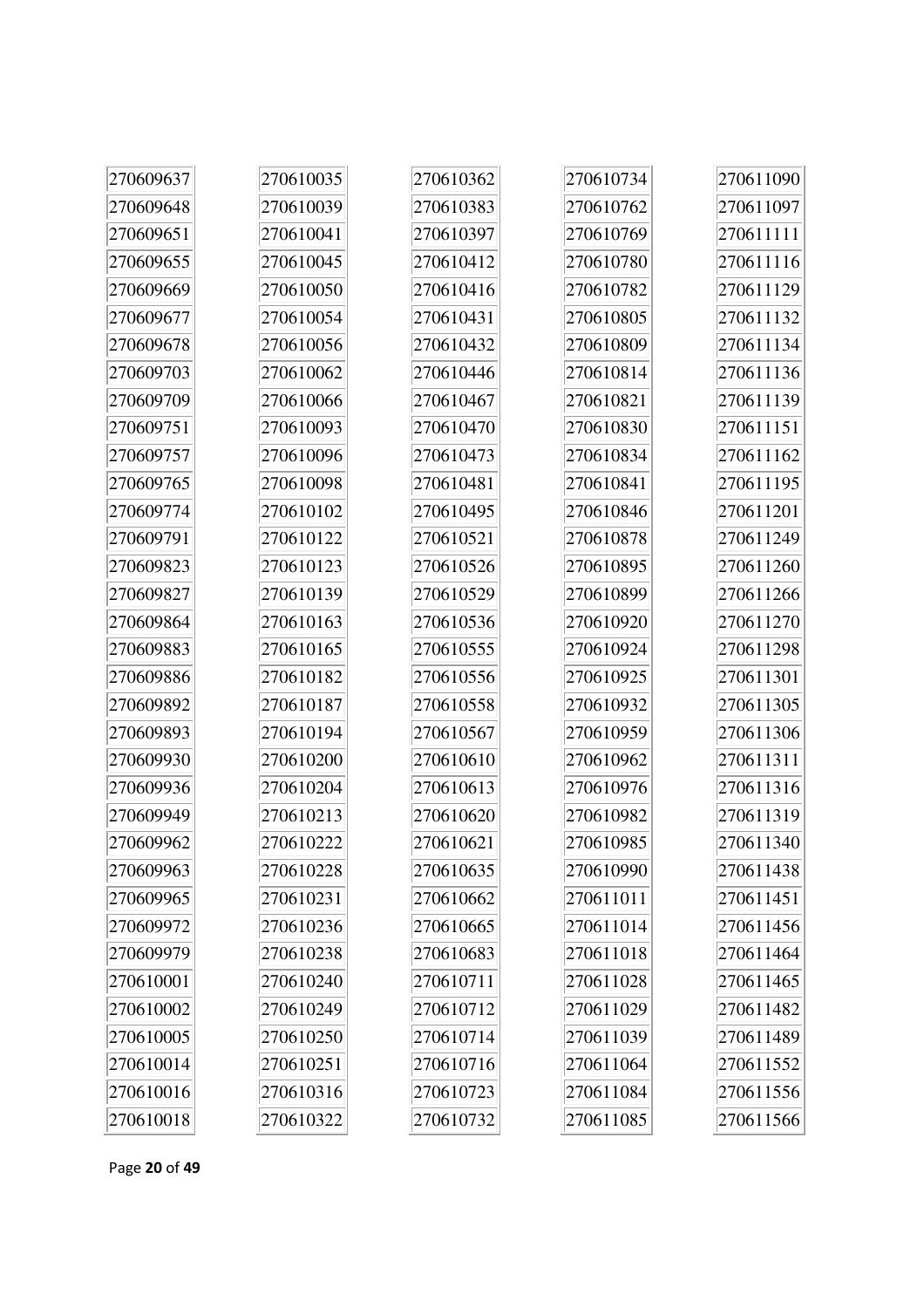| 270611575 | 270612299 | 270612568 | 270613338 | 270613889 |
|-----------|-----------|-----------|-----------|-----------|
| 270611592 | 270612302 | 270612575 | 270613396 | 270613896 |
| 270611600 | 270612320 | 270612580 | 270613416 | 270613920 |
| 270611612 | 270612322 | 270612586 | 270613449 | 270613922 |
| 270611675 | 270612329 | 270612593 | 270613457 | 270613930 |
| 270611689 | 270612333 | 270612610 | 270613475 | 270613945 |
| 270611721 | 270612338 | 270612632 | 270613487 | 270613949 |
| 270611756 | 270612341 | 270612664 | 270613494 | 270613950 |
| 270611759 | 270612358 | 270612722 | 270613495 | 270613957 |
| 270611811 | 270612371 | 270612730 | 270613502 | 270613966 |
| 270611884 | 270612378 | 270612758 | 270613506 | 270613967 |
| 270611886 | 270612384 | 270612763 | 270613507 | 270613978 |
| 270611896 | 270612396 | 270612787 | 270613510 | 270613982 |
| 270611898 | 270612403 | 270612812 | 270613518 | 270613990 |
| 270611947 | 270612414 | 270612823 | 270613520 | 270613995 |
| 270611951 | 270612422 | 270612829 | 270613528 | 270614004 |
| 270611961 | 270612436 | 270612857 | 270613607 | 270614017 |
| 270611980 | 270612441 | 270612872 | 270613639 | 270614028 |
| 270612066 | 270612465 | 270612900 | 270613657 | 270614050 |
| 270612083 | 270612469 | 270612903 | 270613662 | 270614051 |
| 270612101 | 270612475 | 270612918 | 270613671 | 270614091 |
| 270612111 | 270612492 | 270612920 | 270613673 | 270614101 |
| 270612139 | 270612503 | 270612987 | 270613700 | 270614116 |
| 270612151 | 270612506 | 270613125 | 270613726 | 270614132 |
| 270612183 | 270612517 | 270613156 | 270613730 | 270614149 |
| 270612204 | 270612518 | 270613157 | 270613740 | 270614178 |
| 270612245 | 270612527 | 270613163 | 270613755 | 270614285 |
| 270612249 | 270612528 | 270613193 | 270613769 | 270614292 |
| 270612251 | 270612530 | 270613194 | 270613776 | 270614302 |
| 270612258 | 270612535 | 270613197 | 270613792 | 270614310 |
| 270612263 | 270612541 | 270613204 | 270613807 | 270614325 |
| 270612265 | 270612542 | 270613211 | 270613813 | 270614332 |
| 270612273 | 270612553 | 270613226 | 270613817 | 270614339 |
| 270612274 | 270612561 | 270613238 | 270613852 | 270614348 |
| 270612295 | 270612562 | 270613322 | 270613855 | 270614370 |

Page **21** of **49**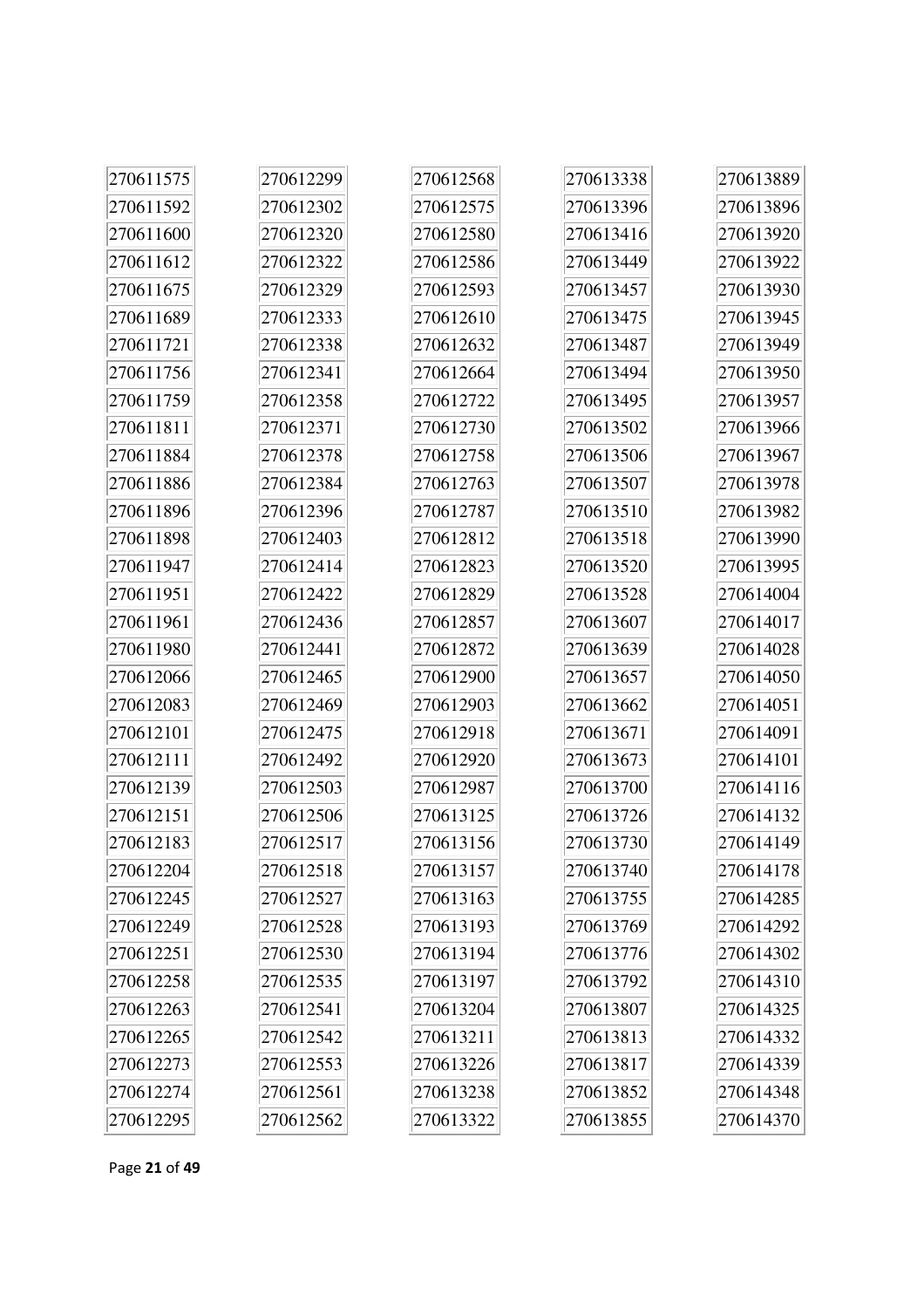| 270614371 | 270614768 | 270615140 | 270615462 | 270615765 |
|-----------|-----------|-----------|-----------|-----------|
| 270614399 | 270614792 | 270615143 | 270615474 | 270615770 |
| 270614402 | 270614796 | 270615147 | 270615475 | 270615771 |
| 270614411 | 270614804 | 270615152 | 270615487 | 270615772 |
| 270614423 | 270614813 | 270615160 | 270615508 | 270615774 |
| 270614433 | 270614817 | 270615171 | 270615517 | 270615776 |
| 270614439 | 270614825 | 270615185 | 270615527 | 270615781 |
| 270614457 | 270614830 | 270615190 | 270615547 | 270615818 |
| 270614461 | 270614831 | 270615207 | 270615553 | 270615842 |
| 270614464 | 270614840 | 270615218 | 270615556 | 270615856 |
| 270614474 | 270614861 | 270615234 | 270615559 | 270615869 |
| 270614482 | 270614887 | 270615235 | 270615573 | 270615896 |
| 270614495 | 270614888 | 270615240 | 270615592 | 270615908 |
| 270614500 | 270614898 | 270615246 | 270615625 | 270615922 |
| 270614509 | 270614914 | 270615278 | 270615630 | 270615927 |
| 270614512 | 270614922 | 270615281 | 270615642 | 270615939 |
| 270614519 | 270614929 | 270615282 | 270615647 | 270615954 |
| 270614524 | 270614939 | 270615285 | 270615651 | 270615964 |
| 270614526 | 270614944 | 270615291 | 270615668 | 270615969 |
| 270614609 | 270614947 | 270615292 | 270615681 | 270615990 |
| 270614648 | 270614957 | 270615301 | 270615682 | 270615998 |
| 270614663 | 270614963 | 270615316 | 270615683 | 270616029 |
| 270614670 | 270614980 | 270615326 | 270615684 | 270616038 |
| 270614686 | 270614988 | 270615336 | 270615688 | 270616043 |
| 270614702 | 270615016 | 270615339 | 270615690 | 270616087 |
| 270614709 | 270615035 | 270615351 | 270615693 | 270616098 |
| 270614712 | 270615039 | 270615362 | 270615699 | 270616100 |
| 270614720 | 270615056 | 270615364 | 270615700 | 270616112 |
| 270614725 | 270615091 | 270615396 | 270615702 | 270616124 |
| 270614736 | 270615099 | 270615401 | 270615707 | 270616140 |
| 270614743 | 270615100 | 270615435 | 270615717 | 270616141 |
| 270614745 | 270615105 | 270615437 | 270615721 | 270616144 |
| 270614756 | 270615119 | 270615442 | 270615751 | 270616150 |
| 270614761 | 270615124 | 270615457 | 270615755 | 270616166 |
| 270614763 | 270615139 | 270615458 | 270615758 | 270616171 |

Page **22** of **49**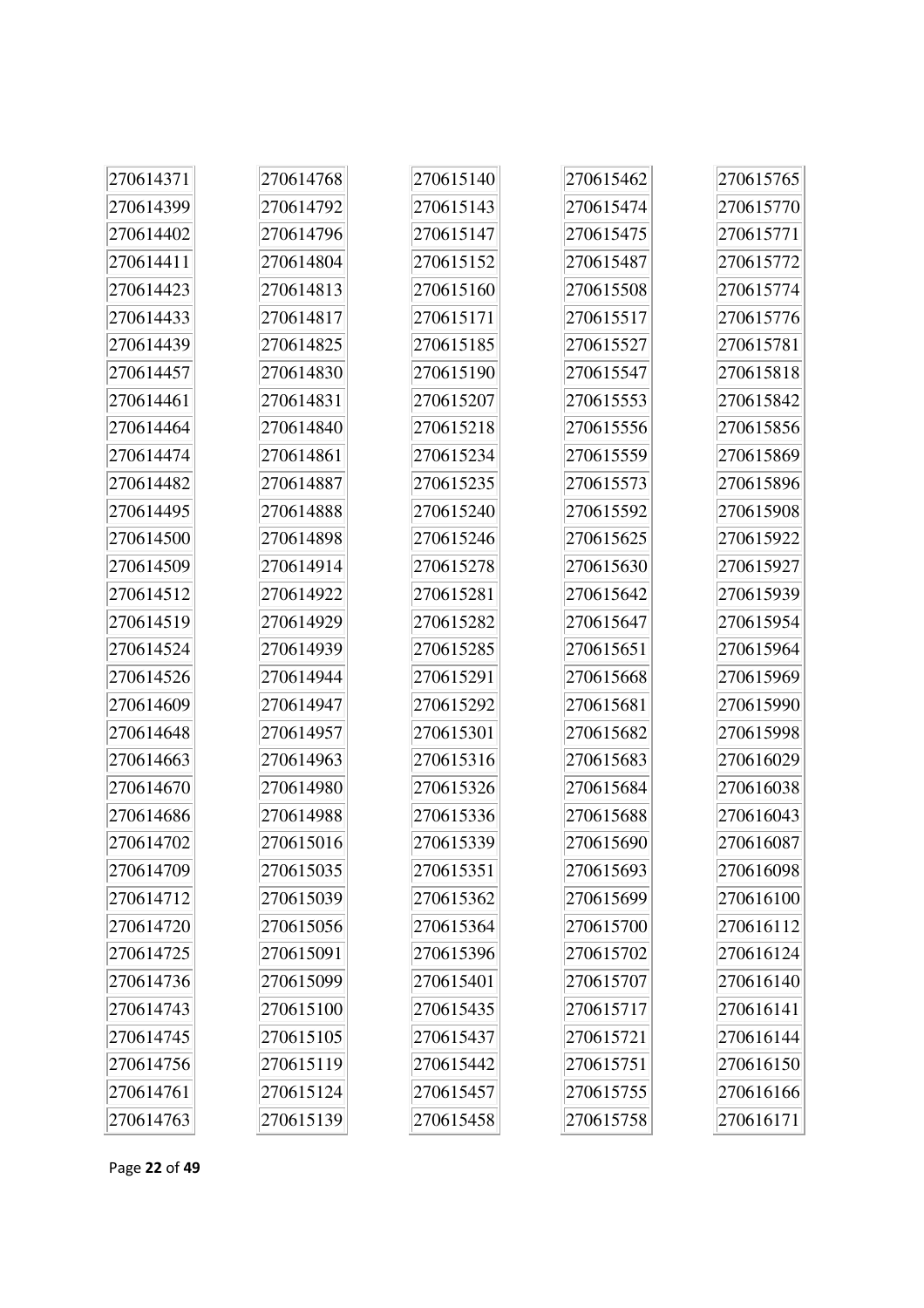| 270616198 | 270616543 | 270700410 | 270701131 | 270701702 |
|-----------|-----------|-----------|-----------|-----------|
| 270616206 | 270616552 | 270700422 | 270701179 | 270701706 |
| 270616210 | 270616599 | 270700426 | 270701188 | 270701721 |
| 270616220 | 270616600 | 270700428 | 270701193 | 270701735 |
| 270616225 | 270616606 | 270700433 | 270701221 | 270701757 |
| 270616230 | 270616615 | 270700434 | 270701254 | 270701761 |
| 270616235 | 270616644 | 270700437 | 270701290 | 270701762 |
| 270616240 | 270700018 | 270700485 | 270701306 | 270701771 |
| 270616247 | 270700020 | 270700504 | 270701314 | 270701781 |
| 270616280 | 270700048 | 270700507 | 270701366 | 270701798 |
| 270616282 | 270700068 | 270700518 | 270701385 | 270701841 |
| 270616283 | 270700093 | 270700523 | 270701388 | 270701857 |
| 270616287 | 270700098 | 270700526 | 270701407 | 270701865 |
| 270616291 | 270700127 | 270700554 | 270701426 | 270701874 |
| 270616292 | 270700146 | 270700570 | 270701470 | 270701881 |
| 270616298 | 270700159 | 270700581 | 270701499 | 270701886 |
| 270616300 | 270700161 | 270700584 | 270701502 | 270701915 |
| 270616306 | 270700162 | 270700597 | 270701508 | 270701931 |
| 270616307 | 270700192 | 270700614 | 270701510 | 270701942 |
| 270616328 | 270700200 | 270700639 | 270701539 | 270701943 |
| 270616343 | 270700211 | 270700641 | 270701551 | 270702009 |
| 270616349 | 270700227 | 270700667 | 270701563 | 270702010 |
| 270616358 | 270700261 | 270700673 | 270701565 | 270702014 |
| 270616364 | 270700287 | 270700700 | 270701585 | 270702020 |
| 270616384 | 270700294 | 270700721 | 270701589 | 270702032 |
| 270616385 | 270700296 | 270700722 | 270701604 | 270702037 |
| 270616389 | 270700298 | 270700783 | 270701614 | 270702039 |
| 270616390 | 270700306 | 270700799 | 270701616 | 270702073 |
| 270616400 | 270700336 | 270700803 | 270701620 | 270702080 |
| 270616404 | 270700349 | 270700831 | 270701630 | 270702117 |
| 270616415 | 270700350 | 270700869 | 270701663 | 270702119 |
| 270616480 | 270700356 | 270700871 | 270701670 | 270702139 |
| 270616491 | 270700382 | 270700908 | 270701674 | 270702151 |
| 270616496 | 270700386 | 270700911 | 270701678 | 270702152 |
| 270616504 | 270700402 | 270701002 | 270701690 | 270702163 |

Page **23** of **49**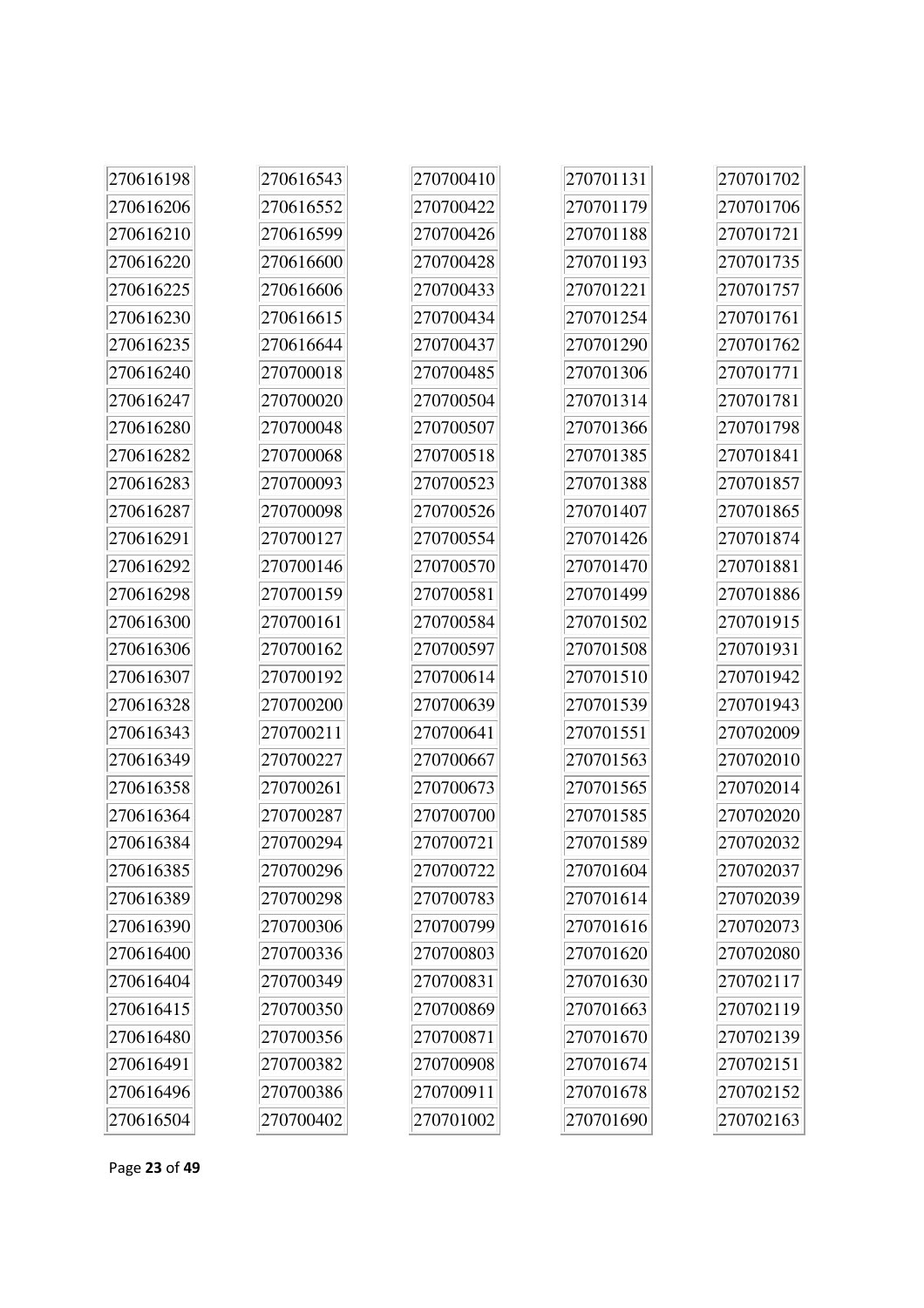| 270702172 | 270702684 | 270703043 | 270703507 | 270703834 |
|-----------|-----------|-----------|-----------|-----------|
| 270702176 | 270702703 | 270703052 | 270703513 | 270703839 |
| 270702213 | 270702715 | 270703071 | 270703515 | 270703844 |
| 270702222 | 270702720 | 270703153 | 270703518 | 270703908 |
| 270702256 | 270702731 | 270703154 | 270703529 | 270703921 |
| 270702270 | 270702735 | 270703162 | 270703538 | 270703941 |
| 270702298 | 270702741 | 270703184 | 270703543 | 270703947 |
| 270702306 | 270702748 | 270703192 | 270703544 | 270703952 |
| 270702318 | 270702758 | 270703193 | 270703547 | 270703983 |
| 270702322 | 270702776 | 270703203 | 270703549 | 270703986 |
| 270702364 | 270702787 | 270703206 | 270703552 | 270704021 |
| 270702375 | 270702789 | 270703238 | 270703556 | 270704022 |
| 270702389 | 270702799 | 270703252 | 270703558 | 270704029 |
| 270702390 | 270702827 | 270703254 | 270703581 | 270704087 |
| 270702408 | 270702838 | 270703289 | 270703582 | 270704105 |
| 270702453 | 270702851 | 270703305 | 270703592 | 270704109 |
| 270702522 | 270702865 | 270703312 | 270703600 | 270704150 |
| 270702574 | 270702871 | 270703339 | 270703601 | 270704182 |
| 270702585 | 270702887 | 270703341 | 270703628 | 270704189 |
| 270702592 | 270702895 | 270703356 | 270703633 | 270704195 |
| 270702598 | 270702902 | 270703363 | 270703648 | 270704208 |
| 270702615 | 270702912 | 270703369 | 270703663 | 270704214 |
| 270702619 | 270702916 | 270703377 | 270703666 | 270704230 |
| 270702620 | 270702940 | 270703380 | 270703670 | 270704234 |
| 270702622 | 270702949 | 270703400 | 270703677 | 270704261 |
| 270702625 | 270702950 | 270703402 | 270703691 | 270704282 |
| 270702632 | 270702953 | 270703427 | 270703734 | 270704283 |
| 270702635 | 270702956 | 270703436 | 270703737 | 270704286 |
| 270702644 | 270702982 | 270703440 | 270703784 | 270704287 |
| 270702650 | 270703004 | 270703458 | 270703811 | 270704295 |
| 270702662 | 270703014 | 270703459 | 270703815 | 270704302 |
| 270702664 | 270703018 | 270703460 | 270703819 | 270704321 |
| 270702667 | 270703025 | 270703483 | 270703820 | 270704327 |
| 270702674 | 270703029 | 270703489 | 270703822 | 270704328 |
| 270702679 | 270703037 | 270703491 | 270703828 | 270704339 |

Page **24** of **49**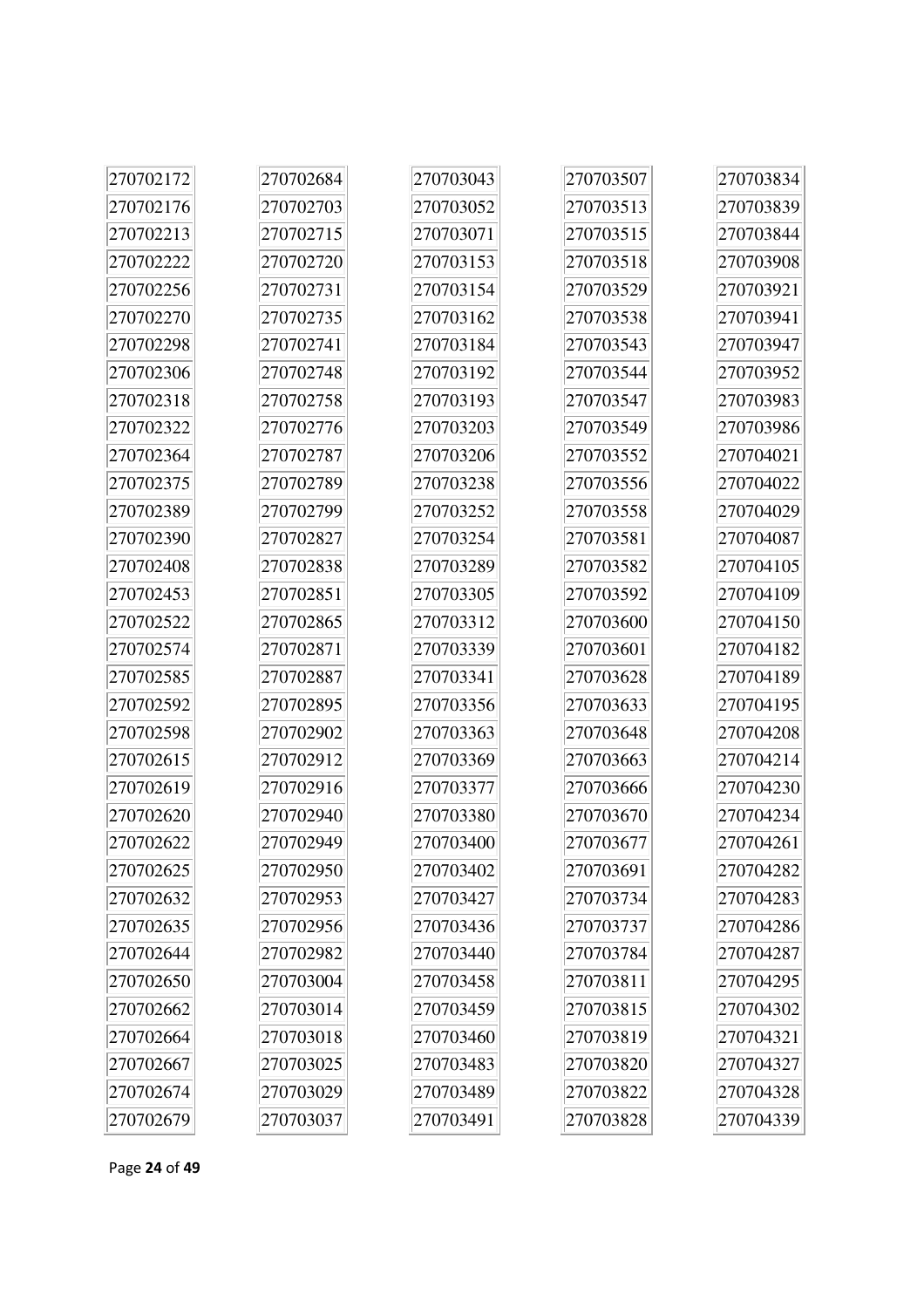| 270704352 | 270704933 | 270705341 | 270705764 | 270706052 |
|-----------|-----------|-----------|-----------|-----------|
| 270704364 | 270704934 | 270705358 | 270705771 | 270706102 |
| 270704376 | 270704965 | 270705359 | 270705783 | 270706104 |
| 270704402 | 270704968 | 270705368 | 270705790 | 270706116 |
| 270704410 | 270704969 | 270705381 | 270705795 | 270706124 |
| 270704444 | 270704970 | 270705387 | 270705799 | 270706143 |
| 270704464 | 270704975 | 270705441 | 270705802 | 270706164 |
| 270704466 | 270704978 | 270705465 | 270705806 | 270706184 |
| 270704478 | 270704982 | 270705478 | 270705809 | 270706191 |
| 270704501 | 270704984 | 270705485 | 270705812 | 270706192 |
| 270704511 | 270704987 | 270705514 | 270705866 | 270706197 |
| 270704527 | 270704999 | 270705527 | 270705877 | 270706205 |
| 270704528 | 270705003 | 270705530 | 270705894 | 270706241 |
| 270704531 | 270705007 | 270705531 | 270705904 | 270706267 |
| 270704548 | 270705023 | 270705557 | 270705907 | 270706270 |
| 270704558 | 270705026 | 270705560 | 270705924 | 270706272 |
| 270704569 | 270705034 | 270705563 | 270705928 | 270706279 |
| 270704590 | 270705054 | 270705611 | 270705929 | 270706280 |
| 270704614 | 270705080 | 270705612 | 270705960 | 270706282 |
| 270704658 | 270705091 | 270705630 | 270705967 | 270706289 |
| 270704671 | 270705099 | 270705646 | 270705968 | 270706306 |
| 270704677 | 270705104 | 270705649 | 270705970 | 270706316 |
| 270704692 | 270705106 | 270705650 | 270705974 | 270706331 |
| 270704701 | 270705108 | 270705656 | 270705977 | 270706347 |
| 270704702 | 270705128 | 270705662 | 270705983 | 270706378 |
| 270704707 | 270705131 | 270705667 | 270705986 | 270706380 |
| 270704748 | 270705148 | 270705684 | 270705997 | 270706404 |
| 270704766 | 270705161 | 270705707 | 270706001 | 270706432 |
| 270704815 | 270705172 | 270705709 | 270706003 | 270706439 |
| 270704819 | 270705176 | 270705717 | 270706006 | 270706442 |
| 270704842 | 270705206 | 270705721 | 270706007 | 270706444 |
| 270704873 | 270705208 | 270705722 | 270706008 | 270706451 |
| 270704911 | 270705214 | 270705725 | 270706010 | 270706479 |
| 270704914 | 270705242 | 270705730 | 270706015 | 270706496 |
| 270704928 | 270705274 | 270705732 | 270706042 | 270706512 |

Page **25** of **49**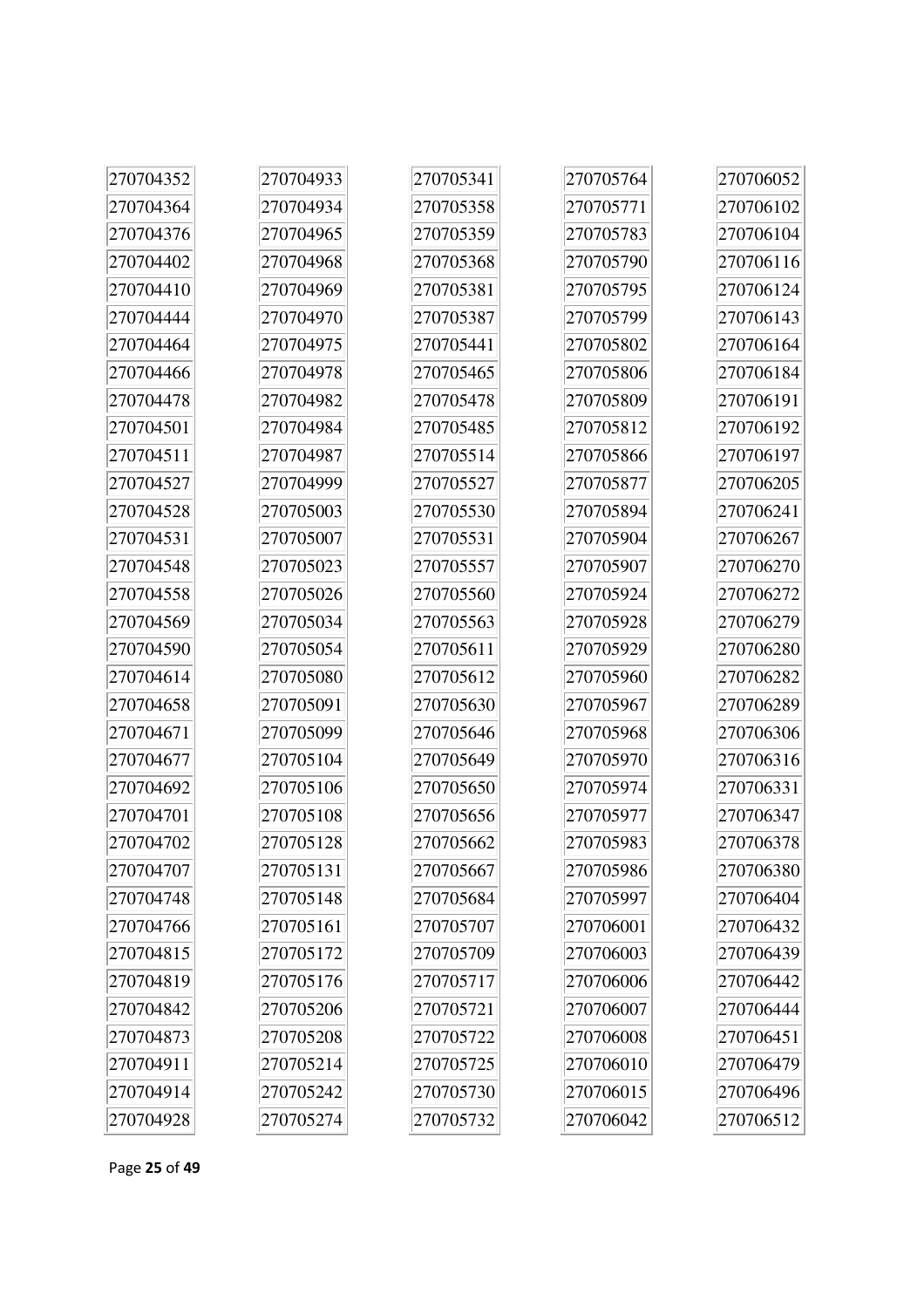| 270706517 | 270706951 | 270707352 | 270707835 | 270708153 |
|-----------|-----------|-----------|-----------|-----------|
| 270706532 | 270706955 | 270707364 | 270707837 | 270708160 |
| 270706541 | 270706973 | 270707367 | 270707840 | 270708202 |
| 270706563 | 270706981 | 270707381 | 270707847 | 270708203 |
| 270706604 | 270707000 | 270707405 | 270707848 | 270708221 |
| 270706605 | 270707013 | 270707421 | 270707850 | 270708258 |
| 270706611 | 270707027 | 270707427 | 270707868 | 270708289 |
| 270706638 | 270707032 | 270707430 | 270707876 | 270708309 |
| 270706641 | 270707062 | 270707450 | 270707886 | 270708330 |
| 270706656 | 270707063 | 270707453 | 270707904 | 270708332 |
| 270706660 | 270707074 | 270707460 | 270707918 | 270708334 |
| 270706662 | 270707084 | 270707484 | 270707923 | 270708336 |
| 270706679 | 270707088 | 270707498 | 270707927 | 270708340 |
| 270706693 | 270707115 | 270707499 | 270707932 | 270708354 |
| 270706709 | 270707120 | 270707504 | 270707950 | 270708373 |
| 270706719 | 270707127 | 270707516 | 270707951 | 270708378 |
| 270706720 | 270707150 | 270707520 | 270707957 | 270708391 |
| 270706721 | 270707153 | 270707531 | 270707968 | 270708395 |
| 270706723 | 270707163 | 270707550 | 270707982 | 270708403 |
| 270706764 | 270707183 | 270707564 | 270707988 | 270708419 |
| 270706767 | 270707230 | 270707574 | 270708001 | 270708433 |
| 270706771 | 270707245 | 270707578 | 270708003 | 270708446 |
| 270706827 | 270707253 | 270707584 | 270708010 | 270708453 |
| 270706832 | 270707259 | 270707589 | 270708016 | 270708454 |
| 270706860 | 270707265 | 270707596 | 270708019 | 270708477 |
| 270706880 | 270707267 | 270707601 | 270708025 | 270708484 |
| 270706886 | 270707274 | 270707632 | 270708048 | 270708494 |
| 270706887 | 270707293 | 270707636 | 270708049 | 270708503 |
| 270706890 | 270707309 | 270707657 | 270708082 | 270708507 |
| 270706896 | 270707310 | 270707674 | 270708085 | 270708512 |
| 270706909 | 270707315 | 270707680 | 270708093 | 270708516 |
| 270706916 | 270707317 | 270707721 | 270708118 | 270708557 |
| 270706924 | 270707323 | 270707769 | 270708124 | 270708563 |
| 270706925 | 270707328 | 270707779 | 270708135 | 270708566 |
| 270706946 | 270707345 | 270707804 | 270708143 | 270708571 |

Page **26** of **49**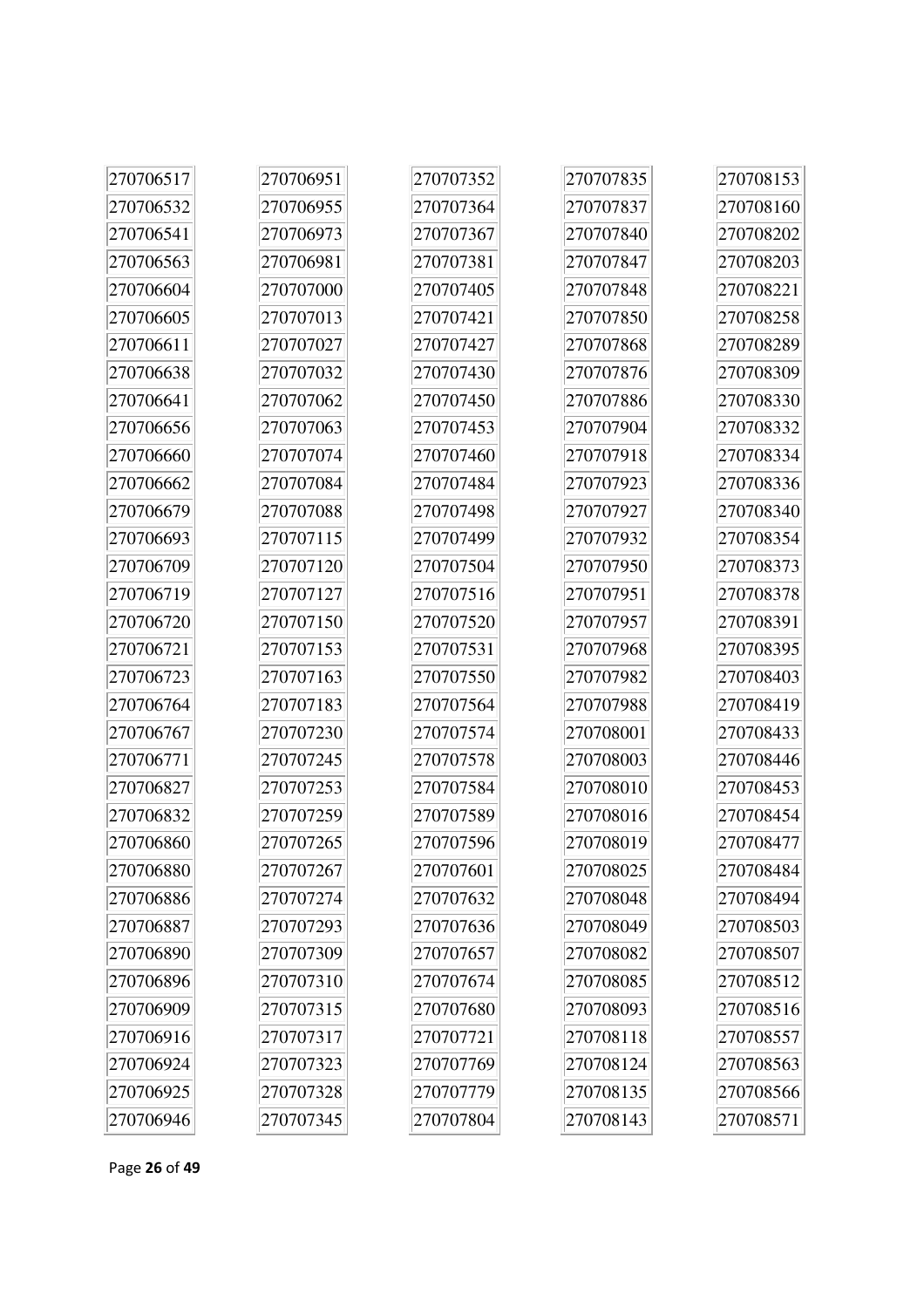| 270708577 | 270708969 | 270709424 | 270709944 | 270710551 |
|-----------|-----------|-----------|-----------|-----------|
| 270708582 | 270708981 | 270709425 | 270709948 | 270710553 |
| 270708584 | 270708986 | 270709427 | 270709967 | 270710557 |
| 270708591 | 270708989 | 270709430 | 270709985 | 270710601 |
| 270708605 | 270708993 | 270709461 | 270709997 | 270710603 |
| 270708609 | 270708997 | 270709469 | 270709999 | 270710613 |
| 270708636 | 270709025 | 270709485 | 270710061 | 270710625 |
| 270708652 | 270709038 | 270709488 | 270710100 | 270710626 |
| 270708666 | 270709048 | 270709537 | 270710179 | 270710628 |
| 270708680 | 270709051 | 270709545 | 270710196 | 270710658 |
| 270708696 | 270709064 | 270709554 | 270710263 | 270710673 |
| 270708717 | 270709067 | 270709559 | 270710298 | 270710675 |
| 270708723 | 270709077 | 270709572 | 270710343 | 270710690 |
| 270708742 | 270709082 | 270709578 | 270710372 | 270710693 |
| 270708755 | 270709085 | 270709593 | 270710377 | 270710695 |
| 270708763 | 270709108 | 270709594 | 270710378 | 270710740 |
| 270708777 | 270709137 | 270709610 | 270710396 | 270710771 |
| 270708787 | 270709171 | 270709623 | 270710406 | 270710818 |
| 270708789 | 270709187 | 270709632 | 270710417 | 270710843 |
| 270708792 | 270709192 | 270709681 | 270710428 | 270710855 |
| 270708815 | 270709205 | 270709686 | 270710434 | 270710858 |
| 270708864 | 270709208 | 270709687 | 270710435 | 270710879 |
| 270708865 | 270709211 | 270709706 | 270710441 | 270710884 |
| 270708900 | 270709224 | 270709714 | 270710449 | 270710889 |
| 270708908 | 270709251 | 270709715 | 270710453 | 270710896 |
| 270708912 | 270709254 | 270709717 | 270710466 | 270710903 |
| 270708914 | 270709261 | 270709774 | 270710468 | 270710905 |
| 270708925 | 270709262 | 270709793 | 270710471 | 270710910 |
| 270708926 | 270709306 | 270709804 | 270710492 | 270710911 |
| 270708930 | 270709311 | 270709861 | 270710494 | 270710914 |
| 270708931 | 270709341 | 270709871 | 270710499 | 270710919 |
| 270708935 | 270709343 | 270709875 | 270710518 | 270710922 |
| 270708937 | 270709368 | 270709876 | 270710534 | 270710923 |
| 270708946 | 270709373 | 270709888 | 270710539 | 270710925 |
| 270708964 | 270709390 | 270709937 | 270710544 | 270710932 |

 $\overline{1}$ 

Ī.

 $\rightarrow$ 

 $\overline{a}$ 

h

 $\overline{a}$ 

F

÷.

Page **27** of **49**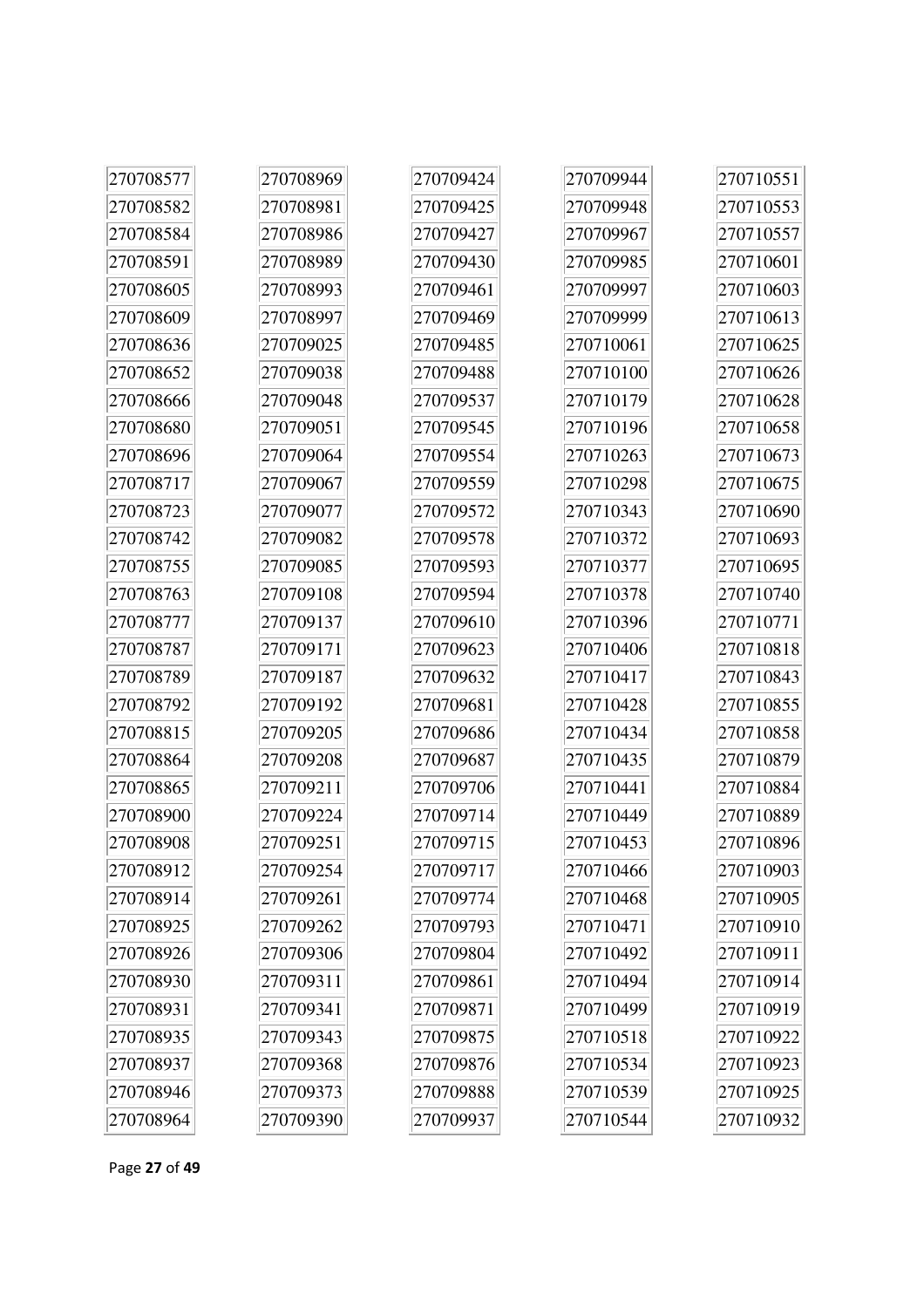| 270710948 | 270711409 | 270712013 | 270800280 | 270800936 |
|-----------|-----------|-----------|-----------|-----------|
| 270710981 | 270711454 | 270712017 | 270800291 | 270801003 |
| 270710984 | 270711472 | 270712043 | 270800323 | 270801014 |
| 270711047 | 270711483 | 270712055 | 270800338 | 270801015 |
| 270711051 | 270711497 | 270712146 | 270800342 | 270801019 |
| 270711078 | 270711524 | 270712151 | 270800347 | 270801026 |
| 270711087 | 270711526 | 270712152 | 270800349 | 270801059 |
| 270711096 | 270711558 | 270800002 | 270800368 | 270801080 |
| 270711097 | 270711571 | 270800004 | 270800373 | 270801103 |
| 270711107 | 270711579 | 270800015 | 270800376 | 270801108 |
| 270711114 | 270711600 | 270800016 | 270800384 | 270801116 |
| 270711126 | 270711601 | 270800028 | 270800400 | 270801133 |
| 270711128 | 270711632 | 270800031 | 270800412 | 270801143 |
| 270711144 | 270711637 | 270800034 | 270800425 | 270801154 |
| 270711156 | 270711661 | 270800112 | 270800428 | 270801155 |
| 270711179 | 270711672 | 270800113 | 270800434 | 270801159 |
| 270711240 | 270711674 | 270800121 | 270800441 | 270801165 |
| 270711241 | 270711687 | 270800130 | 270800443 | 270801223 |
| 270711252 | 270711746 | 270800137 | 270800457 | 270801227 |
| 270711267 | 270711756 | 270800153 | 270800478 | 270801237 |
| 270711289 | 270711760 | 270800158 | 270800514 | 270801247 |
| 270711292 | 270711817 | 270800166 | 270800551 | 270801250 |
| 270711294 | 270711820 | 270800178 | 270800564 | 270801259 |
| 270711295 | 270711857 | 270800181 | 270800599 | 270801265 |
| 270711297 | 270711870 | 270800188 | 270800606 | 270801271 |
| 270711298 | 270711879 | 270800198 | 270800621 | 270801272 |
| 270711310 | 270711918 | 270800200 | 270800628 | 270801279 |
| 270711314 | 270711919 | 270800201 | 270800643 | 270801331 |
| 270711315 | 270711925 | 270800202 | 270800664 | 270801428 |
| 270711344 | 270711964 | 270800207 | 270800717 | 270801429 |
| 270711356 | 270711965 | 270800218 | 270800742 | 270801432 |
| 270711368 | 270711969 | 270800233 | 270800764 | 270801443 |
| 270711398 | 270711971 | 270800249 | 270800806 | 270801456 |
| 270711406 | 270711986 | 270800266 | 270800823 | 270801468 |
| 270711408 | 270711994 | 270800278 | 270800831 | 270801505 |

Page **28** of **49**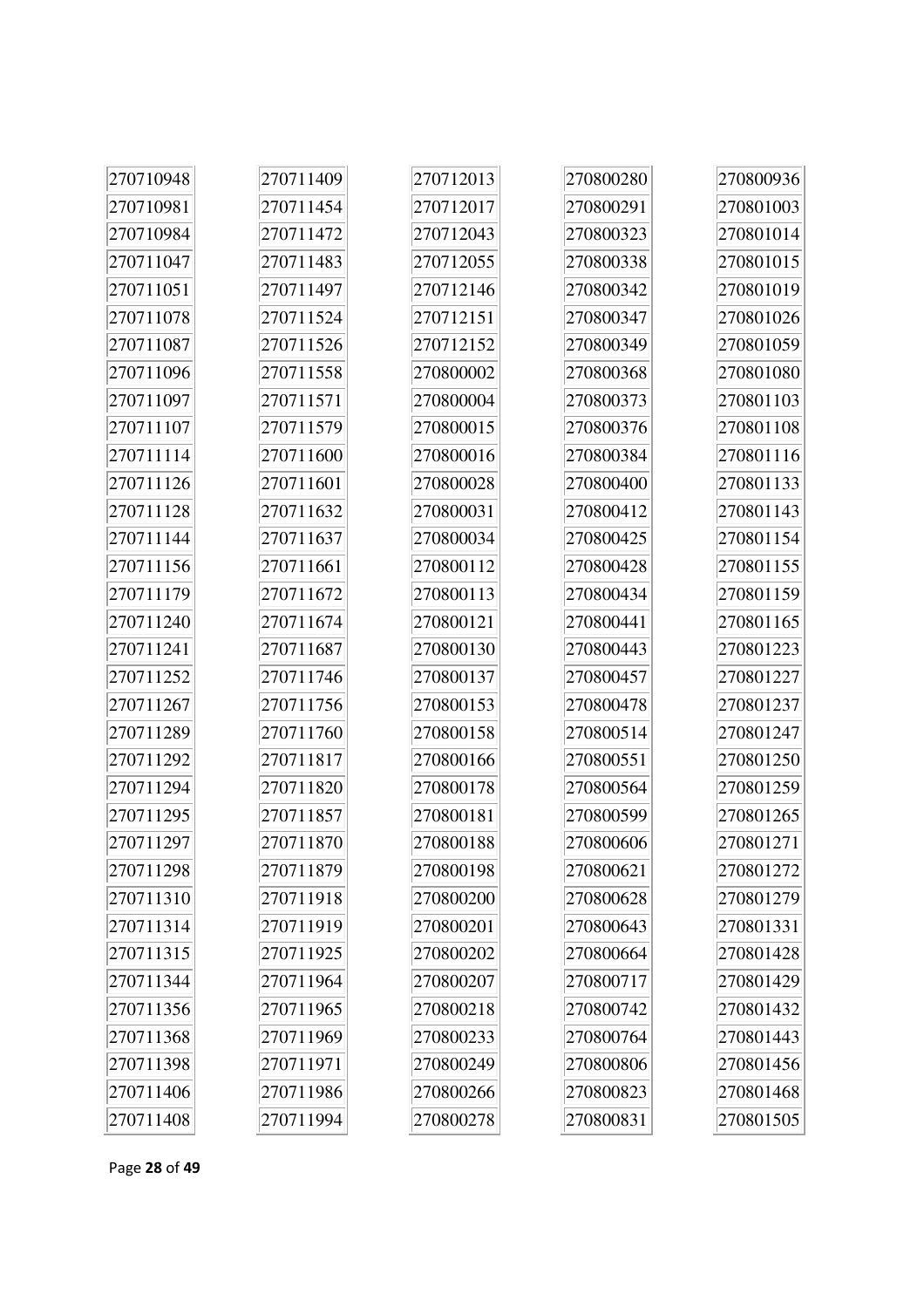| 270801524 | 270801992 | 270802633 | 270803288 | 270803798 |
|-----------|-----------|-----------|-----------|-----------|
| 270801532 | 270801998 | 270802641 | 270803290 | 270803813 |
| 270801564 | 270802010 | 270802649 | 270803302 | 270803836 |
| 270801572 | 270802046 | 270802686 | 270803311 | 270803840 |
| 270801589 | 270802052 | 270802697 | 270803320 | 270803887 |
| 270801610 | 270802082 | 270802711 | 270803377 | 270803893 |
| 270801617 | 270802091 | 270802750 | 270803382 | 270803927 |
| 270801621 | 270802098 | 270802771 | 270803396 | 270803937 |
| 270801624 | 270802109 | 270802866 | 270803465 | 270803956 |
| 270801646 | 270802113 | 270802880 | 270803467 | 270803969 |
| 270801650 | 270802123 | 270802886 | 270803493 | 270803972 |
| 270801651 | 270802161 | 270802910 | 270803506 | 270803974 |
| 270801653 | 270802184 | 270802913 | 270803528 | 270803987 |
| 270801658 | 270802208 | 270802919 | 270803552 | 270803990 |
| 270801669 | 270802217 | 270802937 | 270803562 | 270803993 |
| 270801679 | 270802241 | 270802949 | 270803566 | 270804001 |
| 270801721 | 270802266 | 270802968 | 270803570 | 270804018 |
| 270801722 | 270802268 | 270802969 | 270803607 | 270804019 |
| 270801740 | 270802274 | 270802975 | 270803612 | 270804030 |
| 270801754 | 270802275 | 270802993 | 270803638 | 270804048 |
| 270801769 | 270802279 | 270803009 | 270803643 | 270804052 |
| 270801785 | 270802282 | 270803010 | 270803652 | 270804075 |
| 270801799 | 270802283 | 270803039 | 270803657 | 270804078 |
| 270801821 | 270802284 | 270803062 | 270803662 | 270804097 |
| 270801823 | 270802291 | 270803067 | 270803685 | 270804105 |
| 270801874 | 270802297 | 270803090 | 270803688 | 270804120 |
| 270801881 | 270802395 | 270803118 | 270803695 | 270804133 |
| 270801893 | 270802396 | 270803120 | 270803699 | 270804183 |
| 270801900 | 270802405 | 270803131 | 270803708 | 270804216 |
| 270801906 | 270802421 | 270803149 | 270803719 | 270804223 |
| 270801928 | 270802436 | 270803173 | 270803723 | 270804228 |
| 270801958 | 270802456 | 270803175 | 270803727 | 270804237 |
| 270801964 | 270802573 | 270803220 | 270803773 | 270804247 |
| 270801974 | 270802612 | 270803271 | 270803779 | 270804251 |
| 270801986 | 270802616 | 270803282 | 270803783 | 270804257 |

÷.

Page **29** of **49**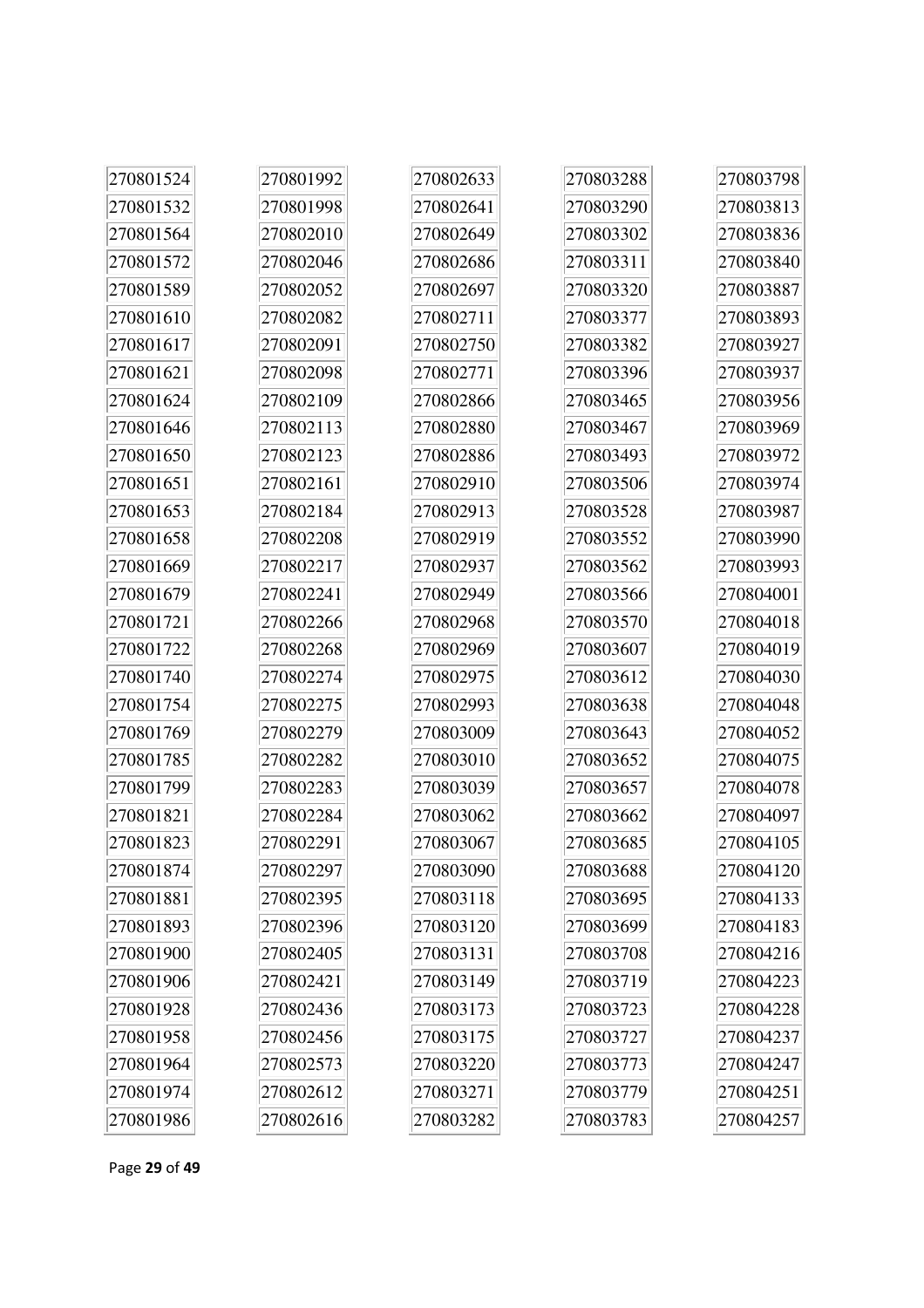| 270804265 | 270804699 | 270900129 | 270900510 | 270900956 |
|-----------|-----------|-----------|-----------|-----------|
| 270804290 | 270804700 | 270900146 | 270900518 | 270900984 |
| 270804296 | 270804712 | 270900149 | 270900530 | 270901016 |
| 270804320 | 270804731 | 270900156 | 270900536 | 270901022 |
| 270804322 | 270804733 | 270900157 | 270900553 | 270901023 |
| 270804332 | 270804743 | 270900159 | 270900561 | 270901025 |
| 270804353 | 270804769 | 270900161 | 270900562 | 270901028 |
| 270804375 | 270804773 | 270900164 | 270900612 | 270901030 |
| 270804391 | 270804775 | 270900166 | 270900655 | 270901032 |
| 270804408 | 270804781 | 270900172 | 270900664 | 270901033 |
| 270804413 | 270804789 | 270900176 | 270900688 | 270901042 |
| 270804431 | 270804817 | 270900191 | 270900727 | 270901043 |
| 270804462 | 270804819 | 270900220 | 270900734 | 270901049 |
| 270804470 | 270804822 | 270900224 | 270900740 | 270901051 |
| 270804475 | 270804827 | 270900245 | 270900749 | 270901055 |
| 270804476 | 270804835 | 270900271 | 270900772 | 270901083 |
| 270804478 | 270804838 | 270900278 | 270900779 | 270901106 |
| 270804481 | 270804839 | 270900296 | 270900780 | 270901109 |
| 270804491 | 270804845 | 270900301 | 270900782 | 270901118 |
| 270804516 | 270804861 | 270900307 | 270900791 | 270901124 |
| 270804524 | 270804867 | 270900309 | 270900793 | 270901127 |
| 270804538 | 270804876 | 270900337 | 270900807 | 270901139 |
| 270804548 | 270804892 | 270900349 | 270900813 | 270901141 |
| 270804551 | 270804912 | 270900362 | 270900832 | 270901153 |
| 270804559 | 270804933 | 270900366 | 270900835 | 270901155 |
| 270804564 | 270804937 | 270900368 | 270900839 | 270901168 |
| 270804566 | 270804941 | 270900391 | 270900845 | 270901196 |
| 270804570 | 270900006 | 270900403 | 270900855 | 270901204 |
| 270804576 | 270900034 | 270900417 | 270900867 | 270901209 |
| 270804588 | 270900037 | 270900423 | 270900881 | 270901235 |
| 270804594 | 270900063 | 270900425 | 270900887 | 270901255 |
| 270804638 | 270900074 | 270900438 | 270900920 | 270901262 |
| 270804653 | 270900088 | 270900462 | 270900923 | 270901266 |
| 270804681 | 270900095 | 270900466 | 270900943 | 270901285 |
| 270804687 | 270900100 | 270900500 | 270900948 | 270901287 |

à.

Page **30** of **49**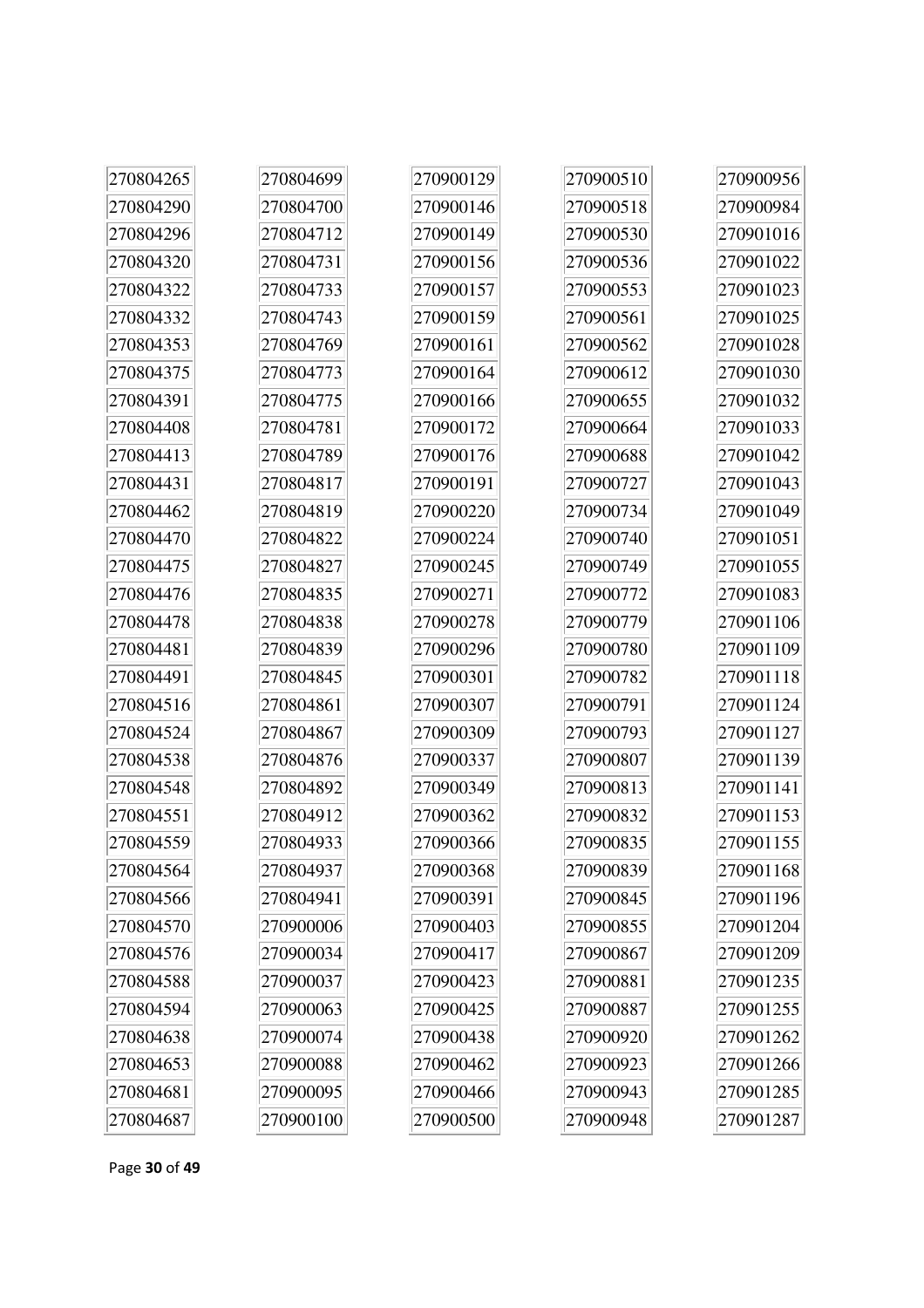| 270901300 | 270901781 | 270902153 | 270902655 | 270903157 |
|-----------|-----------|-----------|-----------|-----------|
| 270901301 | 270901805 | 270902163 | 270902665 | 270903159 |
| 270901309 | 270901816 | 270902186 | 270902673 | 270903165 |
| 270901362 | 270901831 | 270902196 | 270902675 | 270903178 |
| 270901374 | 270901849 | 270902258 | 270902677 | 270903185 |
| 270901379 | 270901850 | 270902260 | 270902678 | 270903195 |
| 270901422 | 270901860 | 270902281 | 270902680 | 270903201 |
| 270901477 | 270901872 | 270902285 | 270902681 | 270903211 |
| 270901484 | 270901874 | 270902289 | 270902682 | 270903226 |
| 270901489 | 270901879 | 270902317 | 270902687 | 270903246 |
| 270901492 | 270901897 | 270902318 | 270902719 | 270903249 |
| 270901503 | 270901905 | 270902373 | 270902743 | 270903268 |
| 270901505 | 270901906 | 270902387 | 270902790 | 270903321 |
| 270901522 | 270901931 | 270902392 | 270902801 | 270903330 |
| 270901525 | 270901943 | 270902396 | 270902902 | 270903333 |
| 270901526 | 270901951 | 270902453 | 270902908 | 270903341 |
| 270901533 | 270901954 | 270902475 | 270902950 | 270903353 |
| 270901568 | 270901977 | 270902511 | 270902984 | 270903361 |
| 270901583 | 270901978 | 270902513 | 270903029 | 270903369 |
| 270901584 | 270901980 | 270902524 | 270903031 | 270903469 |
| 270901610 | 270901987 | 270902525 | 270903036 | 270903516 |
| 270901616 | 270901992 | 270902536 | 270903051 | 270903531 |
| 270901618 | 270901994 | 270902537 | 270903060 | 270903533 |
| 270901633 | 270901995 | 270902542 | 270903068 | 270903545 |
| 270901676 | 270901996 | 270902543 | 270903069 | 270903549 |
| 270901680 | 270902003 | 270902552 | 270903072 | 270903621 |
| 270901686 | 270902026 | 270902553 | 270903081 | 270903623 |
| 270901690 | 270902043 | 270902558 | 270903082 | 270903630 |
| 270901706 | 270902058 | 270902561 | 270903088 | 270903634 |
| 270901712 | 270902060 | 270902565 | 270903109 | 270903704 |
| 270901724 | 270902062 | 270902580 | 270903112 | 270903784 |
| 270901726 | 270902074 | 270902581 | 270903121 | 270903789 |
| 270901729 | 270902115 | 270902582 | 270903122 | 270903796 |
| 270901732 | 270902124 | 270902586 | 270903124 | 270903807 |
| 270901740 | 270902125 | 270902651 | 270903133 | 270903814 |

Page **31** of **49**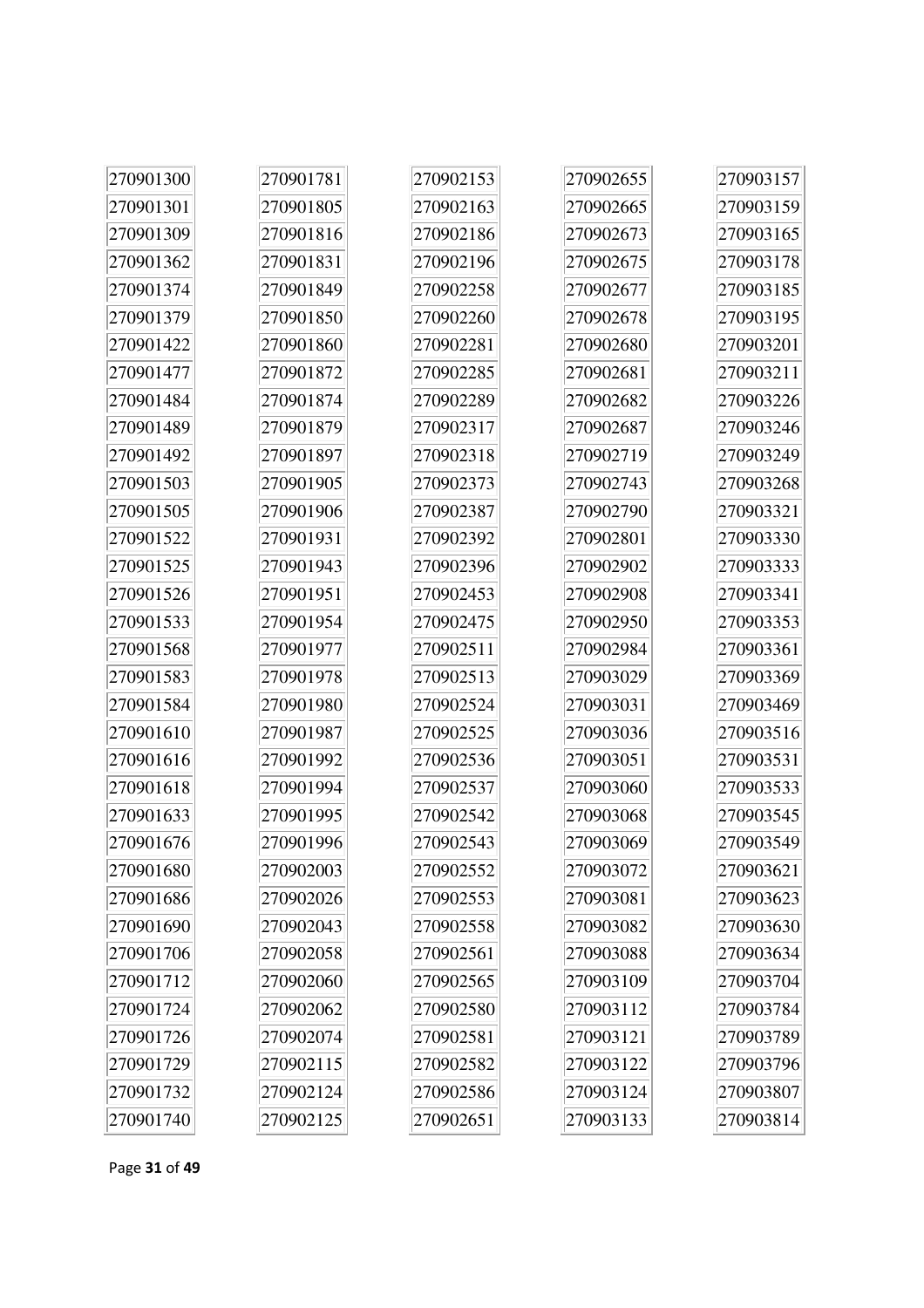| 270903817 | 270904553 | 270904952 | 270905380 | 271000202 |
|-----------|-----------|-----------|-----------|-----------|
| 270903826 | 270904590 | 270905013 | 270905392 | 271000205 |
| 270903856 | 270904606 | 270905025 | 270905416 | 271000221 |
| 270903859 | 270904608 | 270905041 | 270905423 | 271000236 |
| 270903860 | 270904650 | 270905057 | 270905429 | 271000252 |
| 270903887 | 270904654 | 270905071 | 270905443 | 271000260 |
| 270903891 | 270904657 | 270905074 | 270905460 | 271000288 |
| 270903894 | 270904664 | 270905078 | 270905473 | 271000289 |
| 270903921 | 270904672 | 270905080 | 270905484 | 271000290 |
| 270903934 | 270904673 | 270905081 | 270905488 | 271000304 |
| 270903954 | 270904690 | 270905102 | 270905497 | 271000314 |
| 270904014 | 270904693 | 270905106 | 270905501 | 271000334 |
| 270904019 | 270904694 | 270905140 | 270905515 | 271000335 |
| 270904020 | 270904706 | 270905163 | 270905519 | 271000360 |
| 270904069 | 270904713 | 270905165 | 270905529 | 271000375 |
| 270904070 | 270904719 | 270905198 | 271000006 | 271000376 |
| 270904072 | 270904721 | 270905224 | 271000017 | 271000381 |
| 270904079 | 270904722 | 270905230 | 271000036 | 271000385 |
| 270904082 | 270904729 | 270905241 | 271000037 | 271000392 |
| 270904119 | 270904743 | 270905245 | 271000050 | 271000401 |
| 270904127 | 270904760 | 270905246 | 271000058 | 271000434 |
| 270904130 | 270904781 | 270905250 | 271000069 | 271000442 |
| 270904153 | 270904808 | 270905251 | 271000077 | 271000470 |
| 270904186 | 270904832 | 270905257 | 271000089 | 271000471 |
| 270904187 | 270904861 | 270905272 | 271000093 | 271000473 |
| 270904204 | 270904862 | 270905292 | 271000102 | 271000487 |
| 270904211 | 270904866 | 270905304 | 271000124 | 271000494 |
| 270904219 | 270904867 | 270905314 | 271000134 | 271000514 |
| 270904307 | 270904890 | 270905332 | 271000140 | 271000527 |
| 270904317 | 270904897 | 270905337 | 271000142 | 271000543 |
| 270904333 | 270904911 | 270905338 | 271000143 | 271000557 |
| 270904417 | 270904916 | 270905350 | 271000149 | 271000608 |
| 270904469 | 270904917 | 270905355 | 271000166 | 271000609 |
| 270904531 | 270904937 | 270905371 | 271000168 | 271000614 |
| 270904533 | 270904951 | 270905378 | 271000186 | 271000633 |

Page **32** of **49**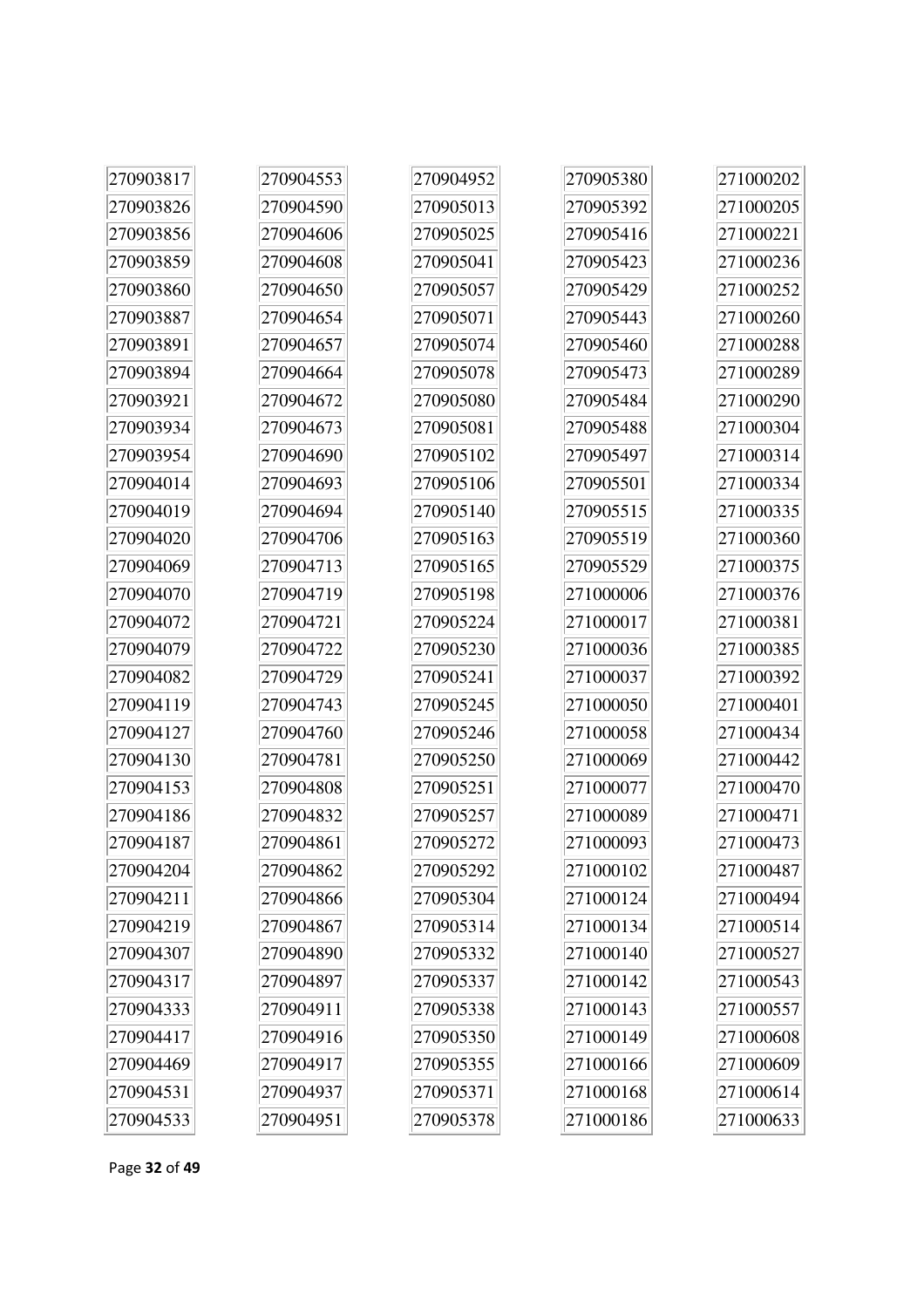| 271000636 | 271000971 | 271001378 | 271001788 | 271002142 |
|-----------|-----------|-----------|-----------|-----------|
| 271000639 | 271000982 | 271001406 | 271001792 | 271002150 |
| 271000650 | 271000984 | 271001416 | 271001815 | 271002155 |
| 271000672 | 271000986 | 271001423 | 271001830 | 271002169 |
| 271000690 | 271000992 | 271001428 | 271001837 | 271002183 |
| 271000702 | 271000994 | 271001435 | 271001846 | 271002206 |
| 271000706 | 271001015 | 271001440 | 271001851 | 271002241 |
| 271000711 | 271001060 | 271001442 | 271001874 | 271002244 |
| 271000718 | 271001078 | 271001456 | 271001877 | 271002254 |
| 271000720 | 271001081 | 271001459 | 271001878 | 271002271 |
| 271000749 | 271001099 | 271001464 | 271001879 | 271002279 |
| 271000754 | 271001134 | 271001480 | 271001883 | 271002334 |
| 271000758 | 271001137 | 271001492 | 271001894 | 271002356 |
| 271000770 | 271001161 | 271001495 | 271001909 | 271002358 |
| 271000776 | 271001182 | 271001527 | 271001911 | 271002361 |
| 271000785 | 271001190 | 271001528 | 271001932 | 271002369 |
| 271000786 | 271001199 | 271001532 | 271001933 | 271002392 |
| 271000790 | 271001230 | 271001539 | 271001940 | 271002398 |
| 271000798 | 271001243 | 271001545 | 271001957 | 271002401 |
| 271000799 | 271001252 | 271001546 | 271001973 | 271002448 |
| 271000809 | 271001253 | 271001602 | 271001987 | 271002453 |
| 271000814 | 271001271 | 271001625 | 271001989 | 271002456 |
| 271000837 | 271001273 | 271001630 | 271001995 | 271002464 |
| 271000844 | 271001282 | 271001632 | 271002011 | 271002467 |
| 271000846 | 271001285 | 271001652 | 271002042 | 271002475 |
| 271000847 | 271001286 | 271001686 | 271002047 | 271002480 |
| 271000867 | 271001301 | 271001707 | 271002070 | 271002494 |
| 271000881 | 271001338 | 271001719 | 271002105 | 271002495 |
| 271000890 | 271001343 | 271001724 | 271002114 | 271002498 |
| 271000899 | 271001351 | 271001758 | 271002121 | 271002505 |
| 271000910 | 271001353 | 271001759 | 271002124 | 271002536 |
| 271000914 | 271001354 | 271001761 | 271002125 | 271002550 |
| 271000957 | 271001356 | 271001768 | 271002130 | 271002553 |
| 271000960 | 271001358 | 271001775 | 271002134 | 271002593 |
| 271000967 | 271001371 | 271001776 | 271002137 | 271002594 |

Page **33** of **49**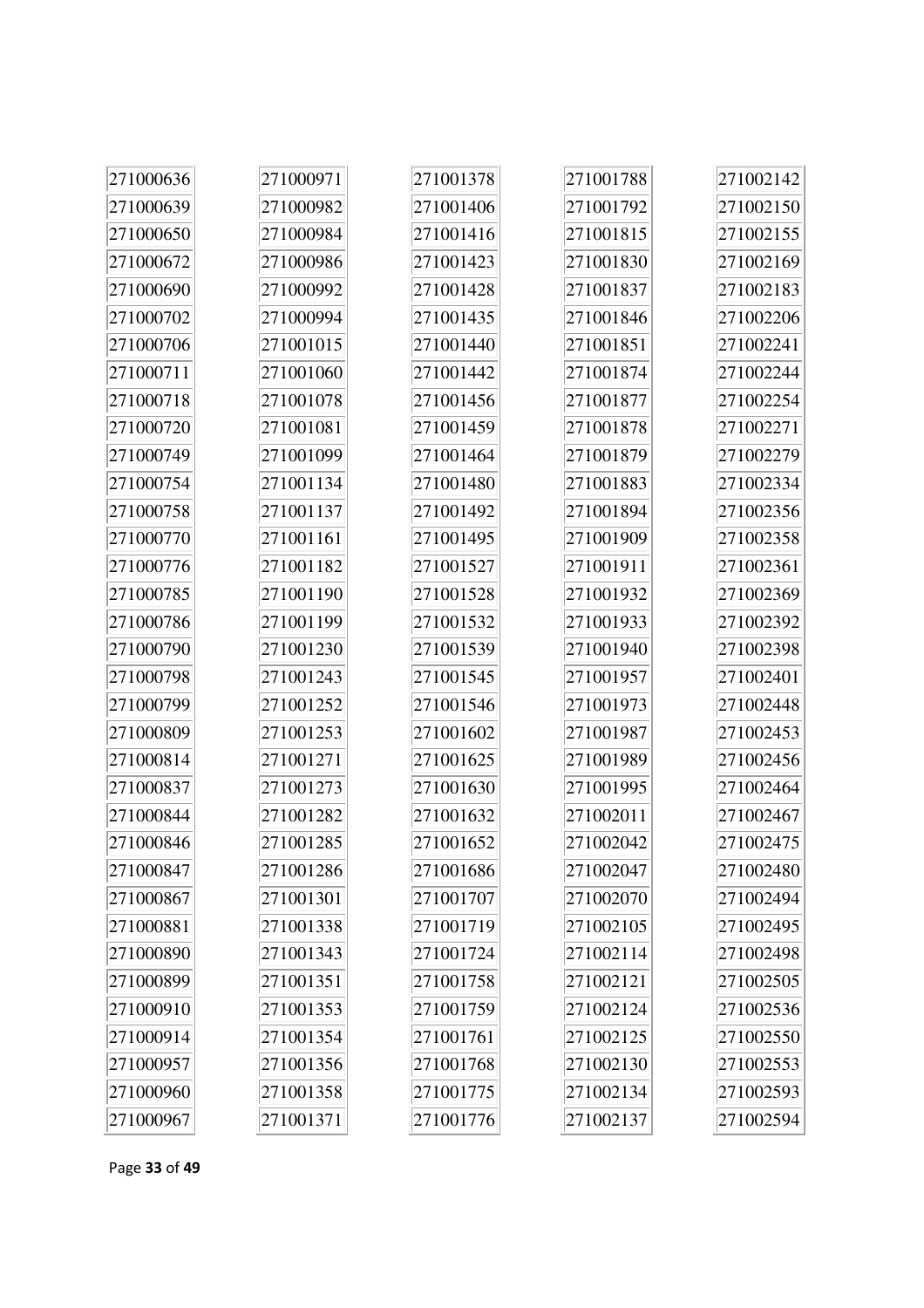| 271002606 | 271003123 | 271003480 | 271004164 | 271004540 |
|-----------|-----------|-----------|-----------|-----------|
| 271002612 | 271003128 | 271003495 | 271004174 | 271004543 |
| 271002622 | 271003139 | 271003501 | 271004184 | 271004591 |
| 271002635 | 271003152 | 271003533 | 271004189 | 271004616 |
| 271002665 | 271003159 | 271003573 | 271004214 | 271004640 |
| 271002672 | 271003160 | 271003583 | 271004217 | 271004649 |
| 271002712 | 271003175 | 271003597 | 271004220 | 271004689 |
| 271002714 | 271003178 | 271003621 | 271004235 | 271004693 |
| 271002732 | 271003186 | 271003653 | 271004243 | 271004700 |
| 271002735 | 271003187 | 271003667 | 271004245 | 271004715 |
| 271002750 | 271003191 | 271003674 | 271004261 | 271004725 |
| 271002774 | 271003199 | 271003709 | 271004282 | 271004742 |
| 271002804 | 271003209 | 271003711 | 271004306 | 271004773 |
| 271002835 | 271003210 | 271003715 | 271004309 | 271004796 |
| 271002838 | 271003216 | 271003750 | 271004321 | 271004812 |
| 271002864 | 271003222 | 271003789 | 271004323 | 271004824 |
| 271002901 | 271003225 | 271003808 | 271004327 | 271004847 |
| 271002948 | 271003235 | 271003818 | 271004347 | 271004857 |
| 271002956 | 271003238 | 271003839 | 271004392 | 271004864 |
| 271002965 | 271003240 | 271003845 | 271004393 | 271004869 |
| 271002975 | 271003243 | 271003848 | 271004396 | 271004878 |
| 271002993 | 271003257 | 271003854 | 271004412 | 271004887 |
| 271003001 | 271003264 | 271003889 | 271004428 | 271004900 |
| 271003008 | 271003272 | 271003895 | 271004429 | 271004910 |
| 271003012 | 271003301 | 271003925 | 271004435 | 271004944 |
| 271003018 | 271003305 | 271003928 | 271004479 | 271004947 |
| 271003046 | 271003319 | 271003932 | 271004492 | 271004966 |
| 271003048 | 271003324 | 271003947 | 271004493 | 271004989 |
| 271003055 | 271003333 | 271004006 | 271004494 | 271004995 |
| 271003064 | 271003336 | 271004009 | 271004513 | 271005018 |
| 271003077 | 271003340 | 271004028 | 271004518 | 271005022 |
| 271003090 | 271003373 | 271004054 | 271004526 | 271005074 |
| 271003091 | 271003418 | 271004069 | 271004528 | 271005086 |
| 271003099 | 271003429 | 271004080 | 271004529 | 271005090 |
| 271003100 | 271003449 | 271004151 | 271004538 | 271005092 |

Page **34** of **49**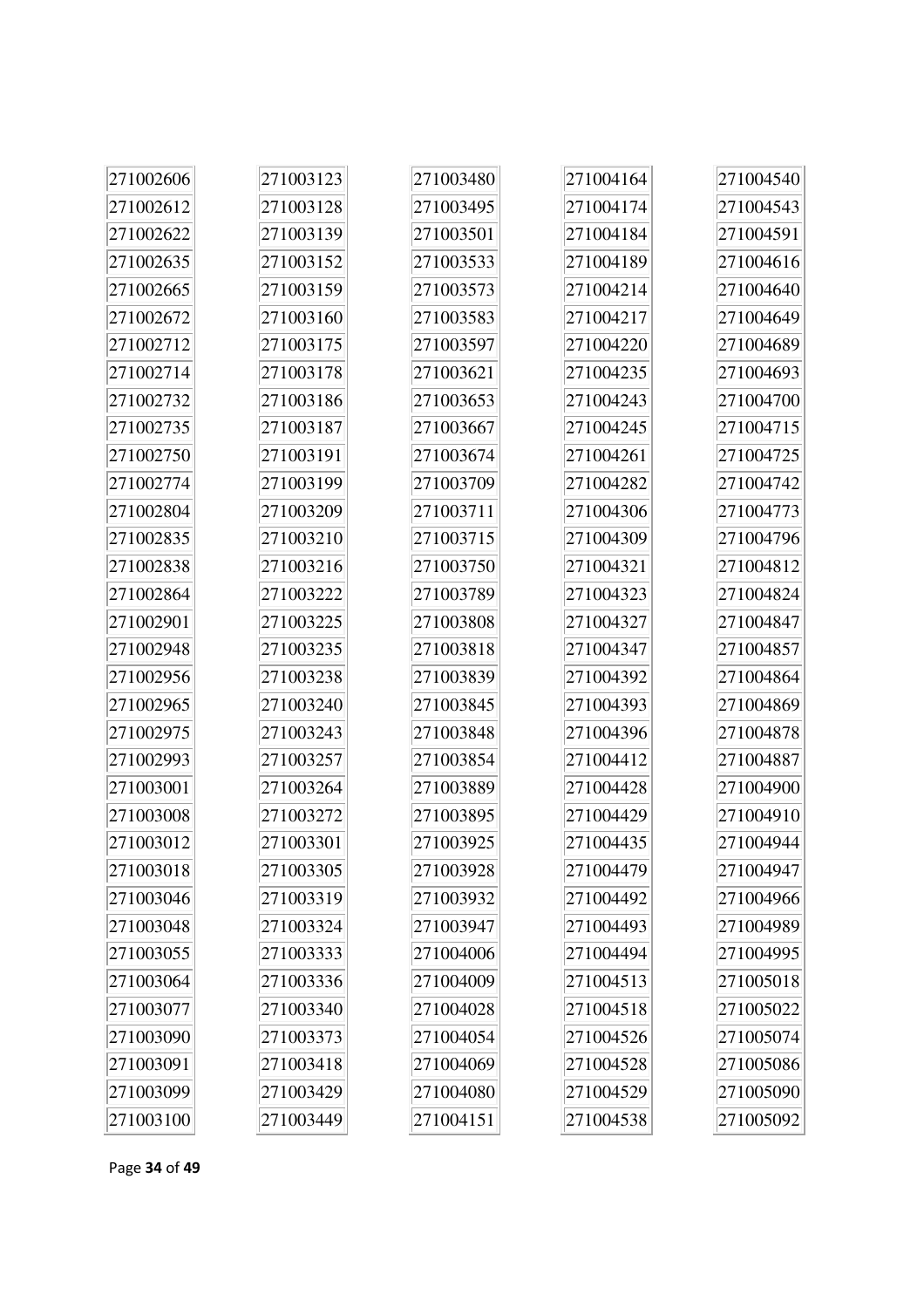| 271005098 | 271005643 | 271006161 | 271006565 | 271006960 |
|-----------|-----------|-----------|-----------|-----------|
| 271005113 | 271005646 | 271006186 | 271006631 | 271006968 |
| 271005121 | 271005647 | 271006197 | 271006650 | 271006992 |
| 271005123 | 271005656 | 271006213 | 271006653 | 271007001 |
| 271005135 | 271005661 | 271006219 | 271006697 | 271007006 |
| 271005141 | 271005685 | 271006221 | 271006699 | 271007020 |
| 271005169 | 271005700 | 271006225 | 271006708 | 271007021 |
| 271005173 | 271005705 | 271006273 | 271006714 | 271007033 |
| 271005182 | 271005734 | 271006286 | 271006716 | 271007046 |
| 271005184 | 271005736 | 271006289 | 271006719 | 271007051 |
| 271005192 | 271005744 | 271006309 | 271006728 | 271007103 |
| 271005209 | 271005782 | 271006327 | 271006746 | 271007122 |
| 271005225 | 271005826 | 271006337 | 271006755 | 271007146 |
| 271005230 | 271005875 | 271006340 | 271006756 | 271007158 |
| 271005244 | 271005895 | 271006344 | 271006758 | 271007166 |
| 271005245 | 271005916 | 271006346 | 271006760 | 271007169 |
| 271005253 | 271005928 | 271006350 | 271006772 | 271007184 |
| 271005265 | 271005957 | 271006363 | 271006782 | 271007185 |
| 271005273 | 271005966 | 271006371 | 271006786 | 271007224 |
| 271005294 | 271005979 | 271006375 | 271006791 | 271007227 |
| 271005297 | 271006029 | 271006391 | 271006808 | 271007237 |
| 271005360 | 271006051 | 271006422 | 271006827 | 271007250 |
| 271005370 | 271006065 | 271006438 | 271006833 | 271007255 |
| 271005373 | 271006076 | 271006440 | 271006839 | 271007266 |
| 271005380 | 271006093 | 271006463 | 271006896 | 271007272 |
| 271005385 | 271006098 | 271006504 | 271006902 | 271007276 |
| 271005439 | 271006107 | 271006511 | 271006921 | 271007288 |
| 271005460 | 271006127 | 271006512 | 271006924 | 271007291 |
| 271005489 | 271006134 | 271006518 | 271006926 | 271007305 |
| 271005503 | 271006143 | 271006551 | 271006929 | 271007336 |
| 271005535 | 271006149 | 271006553 | 271006934 | 271007358 |
| 271005540 | 271006151 | 271006554 | 271006941 | 271007361 |
| 271005610 | 271006153 | 271006558 | 271006944 | 271007365 |
| 271005638 | 271006156 | 271006560 | 271006946 | 271007382 |
| 271005639 | 271006157 | 271006564 | 271006956 | 271007383 |

Page **35** of **49**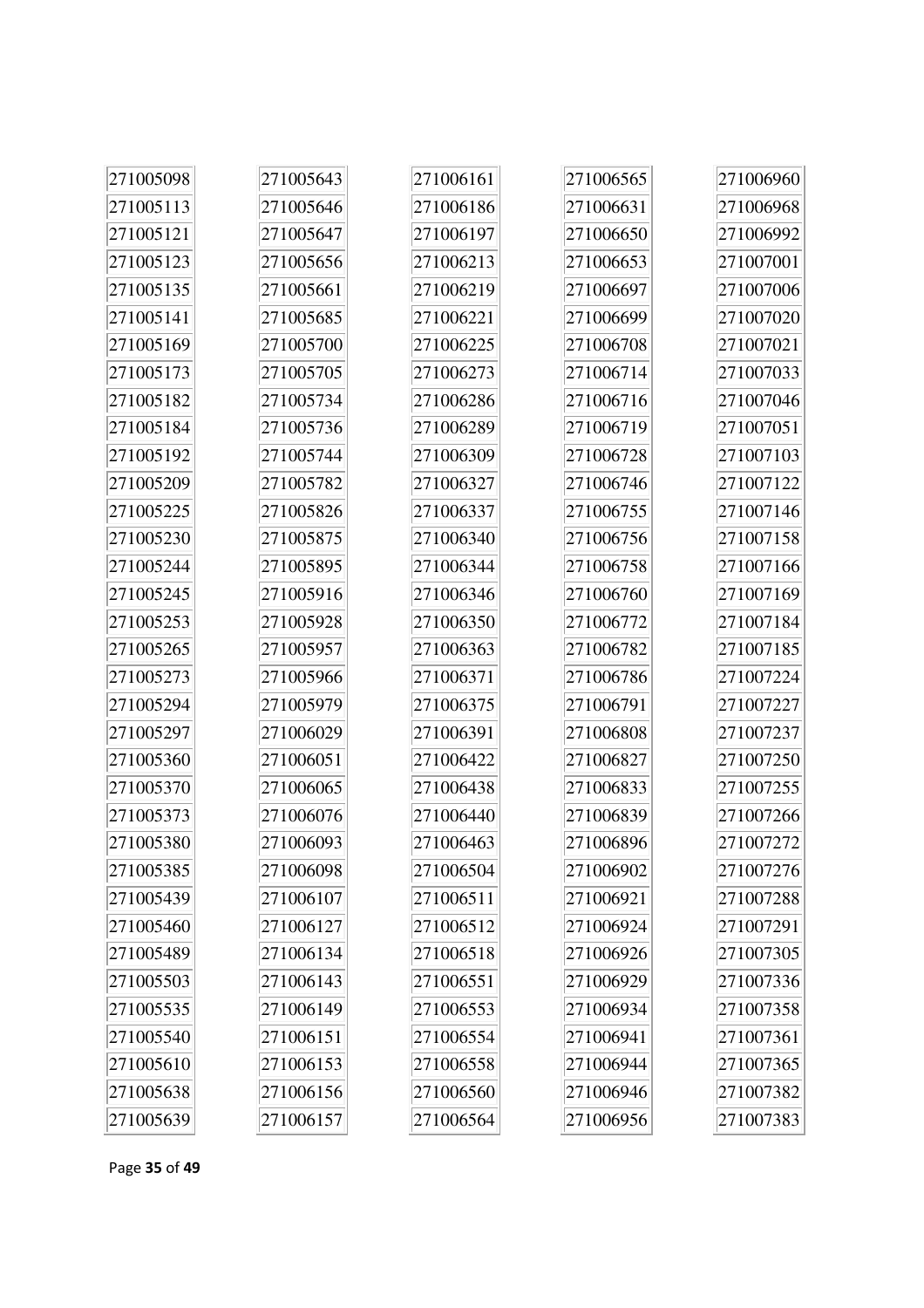| 271007398 | 271008026 | 271008468 | 271009109 | 271009476 |
|-----------|-----------|-----------|-----------|-----------|
| 271007403 | 271008041 | 271008489 | 271009131 | 271009480 |
| 271007421 | 271008079 | 271008529 | 271009150 | 271009498 |
| 271007427 | 271008094 | 271008536 | 271009162 | 271009509 |
| 271007447 | 271008099 | 271008541 | 271009175 | 271009514 |
| 271007456 | 271008101 | 271008549 | 271009181 | 271009520 |
| 271007465 | 271008102 | 271008554 | 271009183 | 271009533 |
| 271007472 | 271008129 | 271008555 | 271009188 | 271009534 |
| 271007475 | 271008149 | 271008558 | 271009233 | 271009590 |
| 271007496 | 271008156 | 271008575 | 271009234 | 271009592 |
| 271007510 | 271008165 | 271008591 | 271009237 | 271009605 |
| 271007521 | 271008170 | 271008608 | 271009240 | 271009613 |
| 271007526 | 271008208 | 271008651 | 271009243 | 271009614 |
| 271007541 | 271008211 | 271008660 | 271009248 | 271009622 |
| 271007545 | 271008246 | 271008662 | 271009259 | 271009663 |
| 271007548 | 271008265 | 271008686 | 271009277 | 271009669 |
| 271007556 | 271008275 | 271008694 | 271009281 | 271009766 |
| 271007601 | 271008281 | 271008714 | 271009291 | 271100006 |
| 271007620 | 271008282 | 271008742 | 271009303 | 271100033 |
| 271007634 | 271008284 | 271008762 | 271009311 | 271100038 |
| 271007641 | 271008293 | 271008775 | 271009318 | 271100079 |
| 271007647 | 271008346 | 271008781 | 271009328 | 271100099 |
| 271007670 | 271008358 | 271008784 | 271009343 | 271100101 |
| 271007689 | 271008359 | 271008797 | 271009351 | 271100106 |
| 271007704 | 271008366 | 271008806 | 271009352 | 271100113 |
| 271007724 | 271008369 | 271008814 | 271009379 | 271100117 |
| 271007754 | 271008371 | 271008820 | 271009395 | 271100120 |
| 271007794 | 271008380 | 271008879 | 271009416 | 271100127 |
| 271007823 | 271008382 | 271008880 | 271009421 | 271100129 |
| 271007921 | 271008386 | 271008900 | 271009428 | 271100136 |
| 271007922 | 271008390 | 271008953 | 271009441 | 271100149 |
| 271007927 | 271008393 | 271008956 | 271009446 | 271100160 |
| 271007956 | 271008401 | 271008997 | 271009458 | 271100204 |
| 271007958 | 271008414 | 271009094 | 271009460 | 271100209 |
| 271008017 | 271008418 | 271009102 | 271009474 | 271100234 |

Page **36** of **49**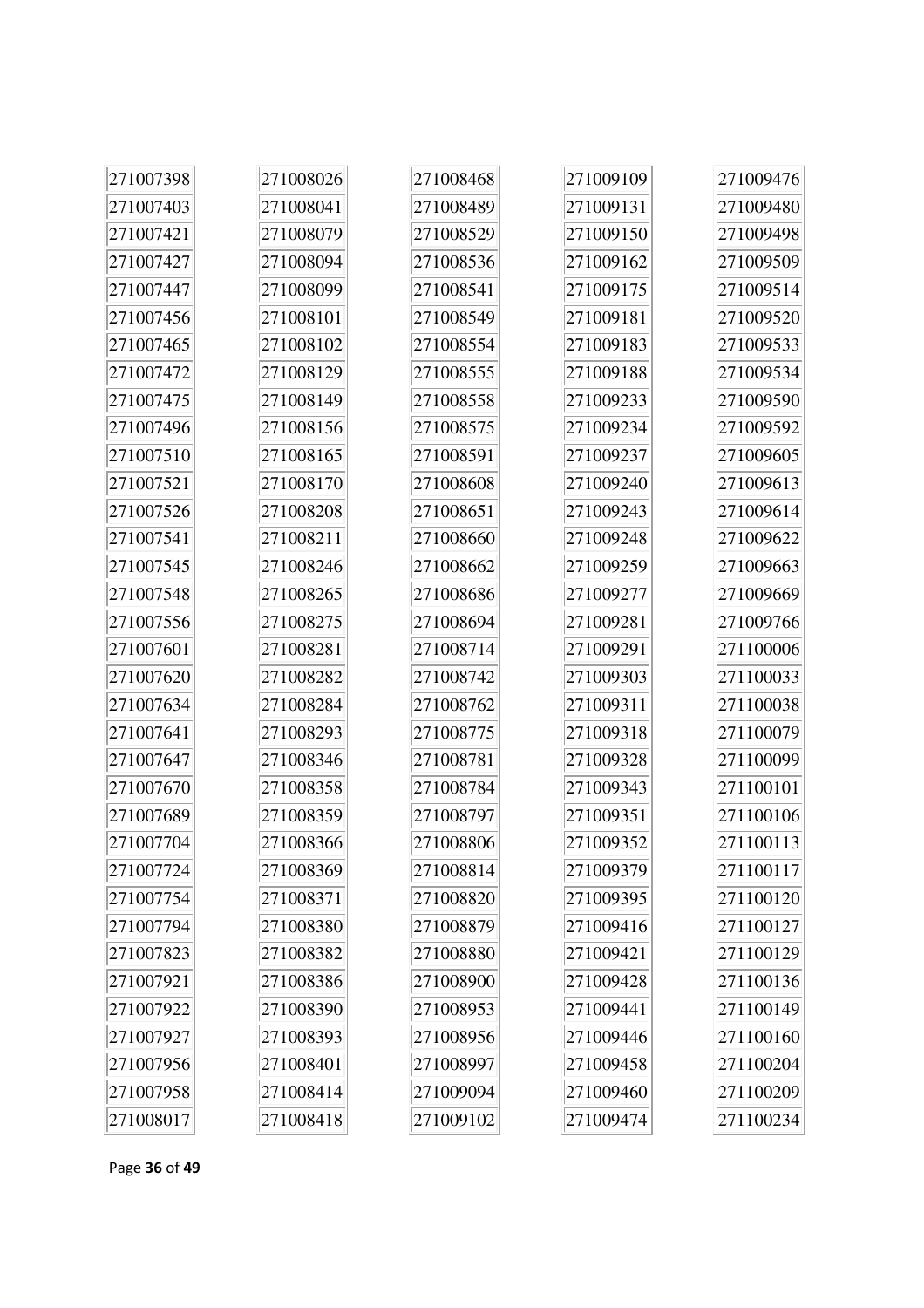| 271100237 | 271100811 | 271101227 | 271101557 | 271101874 |
|-----------|-----------|-----------|-----------|-----------|
| 271100258 | 271100828 | 271101229 | 271101558 | 271101884 |
| 271100264 | 271100830 | 271101232 | 271101609 | 271101889 |
| 271100280 | 271100852 | 271101240 | 271101619 | 271101894 |
| 271100287 | 271100865 | 271101249 | 271101626 | 271101916 |
| 271100302 | 271100867 | 271101251 | 271101628 | 271101919 |
| 271100323 | 271100879 | 271101253 | 271101642 | 271101928 |
| 271100326 | 271100883 | 271101261 | 271101654 | 271101950 |
| 271100366 | 271100891 | 271101277 | 271101670 | 271101953 |
| 271100373 | 271100903 | 271101286 | 271101677 | 271101964 |
| 271100378 | 271100923 | 271101289 | 271101683 | 271101985 |
| 271100395 | 271100929 | 271101297 | 271101684 | 271101994 |
| 271100447 | 271100942 | 271101299 | 271101690 | 271102000 |
| 271100456 | 271100947 | 271101302 | 271101693 | 271102003 |
| 271100461 | 271100953 | 271101304 | 271101694 | 271102030 |
| 271100509 | 271100962 | 271101310 | 271101711 | 271102067 |
| 271100634 | 271100963 | 271101327 | 271101725 | 271102135 |
| 271100638 | 271100964 | 271101333 | 271101731 | 271102144 |
| 271100639 | 271100969 | 271101336 | 271101733 | 271102156 |
| 271100643 | 271100972 | 271101342 | 271101736 | 271102165 |
| 271100644 | 271100977 | 271101352 | 271101751 | 271102208 |
| 271100670 | 271100995 | 271101354 | 271101779 | 271102242 |
| 271100676 | 271101000 | 271101366 | 271101788 | 271102245 |
| 271100710 | 271101012 | 271101390 | 271101789 | 271102248 |
| 271100716 | 271101030 | 271101394 | 271101792 | 271102259 |
| 271100721 | 271101033 | 271101395 | 271101805 | 271102262 |
| 271100722 | 271101055 | 271101402 | 271101809 | 271102264 |
| 271100723 | 271101059 | 271101411 | 271101812 | 271102281 |
| 271100743 | 271101109 | 271101423 | 271101825 | 271102297 |
| 271100747 | 271101145 | 271101428 | 271101827 | 271102299 |
| 271100749 | 271101154 | 271101453 | 271101838 | 271102315 |
| 271100755 | 271101155 | 271101468 | 271101839 | 271102351 |
| 271100781 | 271101170 | 271101472 | 271101841 | 271102366 |
| 271100788 | 271101187 | 271101515 | 271101842 | 271102374 |
| 271100802 | 271101191 | 271101528 | 271101851 | 271102397 |

Page **37** of **49**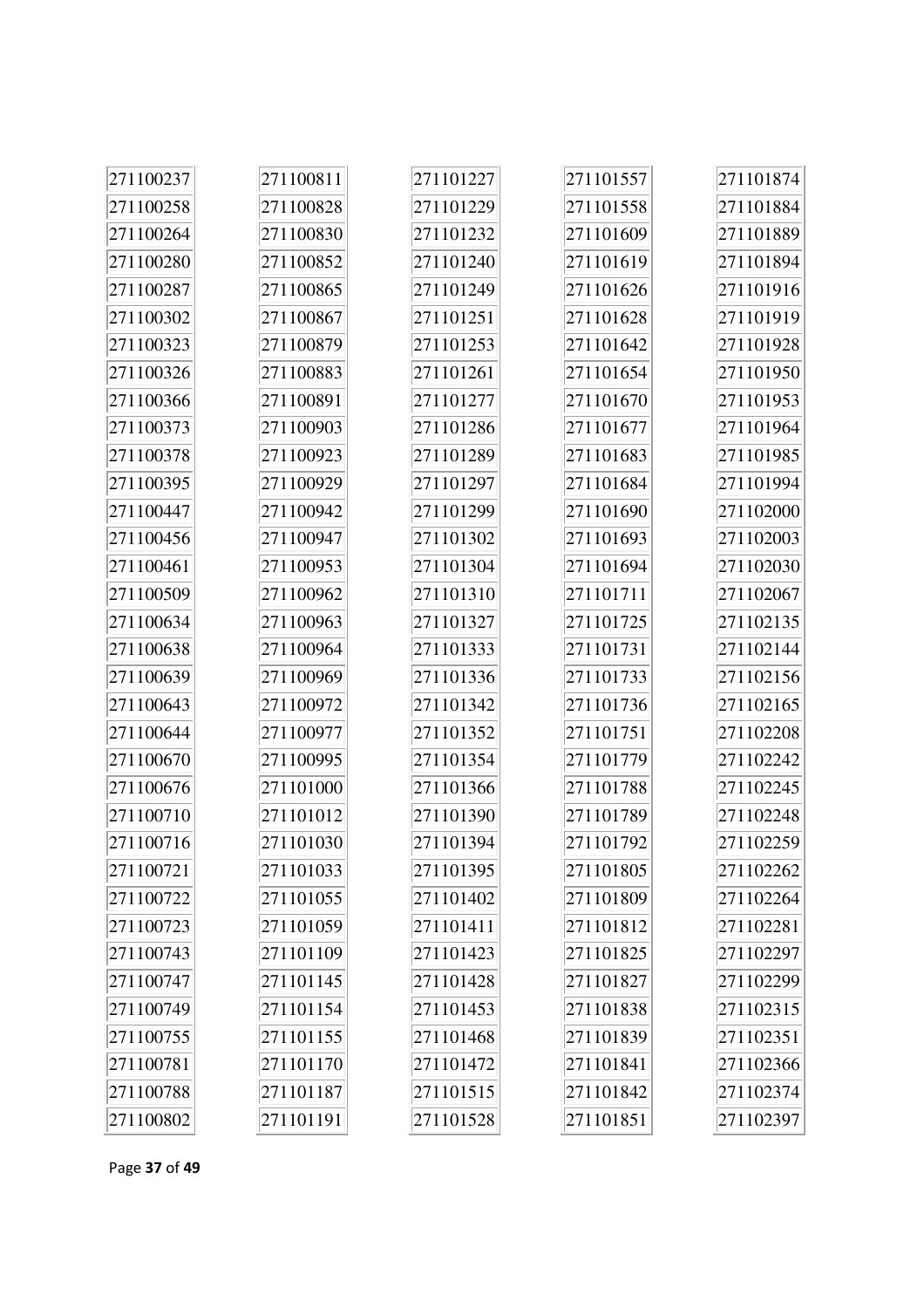| 271102430 | 271102907 | 271103281 | 271103573 | 271103939 |
|-----------|-----------|-----------|-----------|-----------|
| 271102441 | 271102912 | 271103286 | 271103574 | 271103951 |
| 271102448 | 271102918 | 271103305 | 271103580 | 271103954 |
| 271102459 | 271102929 | 271103308 | 271103609 | 271103967 |
| 271102464 | 271102934 | 271103322 | 271103629 | 271103977 |
| 271102477 | 271102941 | 271103326 | 271103639 | 271104023 |
| 271102483 | 271102944 | 271103341 | 271103672 | 271104049 |
| 271102510 | 271102948 | 271103354 | 271103673 | 271104057 |
| 271102577 | 271102962 | 271103361 | 271103683 | 271104061 |
| 271102585 | 271102968 | 271103364 | 271103687 | 271104066 |
| 271102586 | 271102982 | 271103368 | 271103689 | 271104075 |
| 271102610 | 271102986 | 271103377 | 271103690 | 271104080 |
| 271102632 | 271102995 | 271103379 | 271103707 | 271104082 |
| 271102638 | 271103012 | 271103390 | 271103708 | 271104086 |
| 271102709 | 271103014 | 271103391 | 271103716 | 271104097 |
| 271102713 | 271103018 | 271103409 | 271103724 | 271104098 |
| 271102745 | 271103059 | 271103443 | 271103734 | 271104114 |
| 271102746 | 271103063 | 271103445 | 271103750 | 271104115 |
| 271102751 | 271103078 | 271103453 | 271103763 | 271104122 |
| 271102757 | 271103082 | 271103455 | 271103772 | 271104160 |
| 271102770 | 271103086 | 271103463 | 271103787 | 271104161 |
| 271102778 | 271103092 | 271103467 | 271103813 | 271104165 |
| 271102786 | 271103105 | 271103468 | 271103818 | 271104225 |
| 271102797 | 271103130 | 271103482 | 271103835 | 271104233 |
| 271102808 | 271103142 | 271103485 | 271103841 | 271104234 |
| 271102809 | 271103150 | 271103501 | 271103852 | 271104279 |
| 271102810 | 271103151 | 271103514 | 271103860 | 271104293 |
| 271102825 | 271103152 | 271103519 | 271103861 | 271104339 |
| 271102835 | 271103159 | 271103537 | 271103863 | 271104356 |
| 271102844 | 271103164 | 271103543 | 271103866 | 271104359 |
| 271102849 | 271103219 | 271103548 | 271103867 | 271104396 |
| 271102880 | 271103238 | 271103553 | 271103871 | 271104399 |
| 271102883 | 271103244 | 271103559 | 271103875 | 271104416 |
| 271102897 | 271103258 | 271103560 | 271103922 | 271104432 |
| 271102902 | 271103260 | 271103561 | 271103926 | 271104437 |

Page **38** of **49**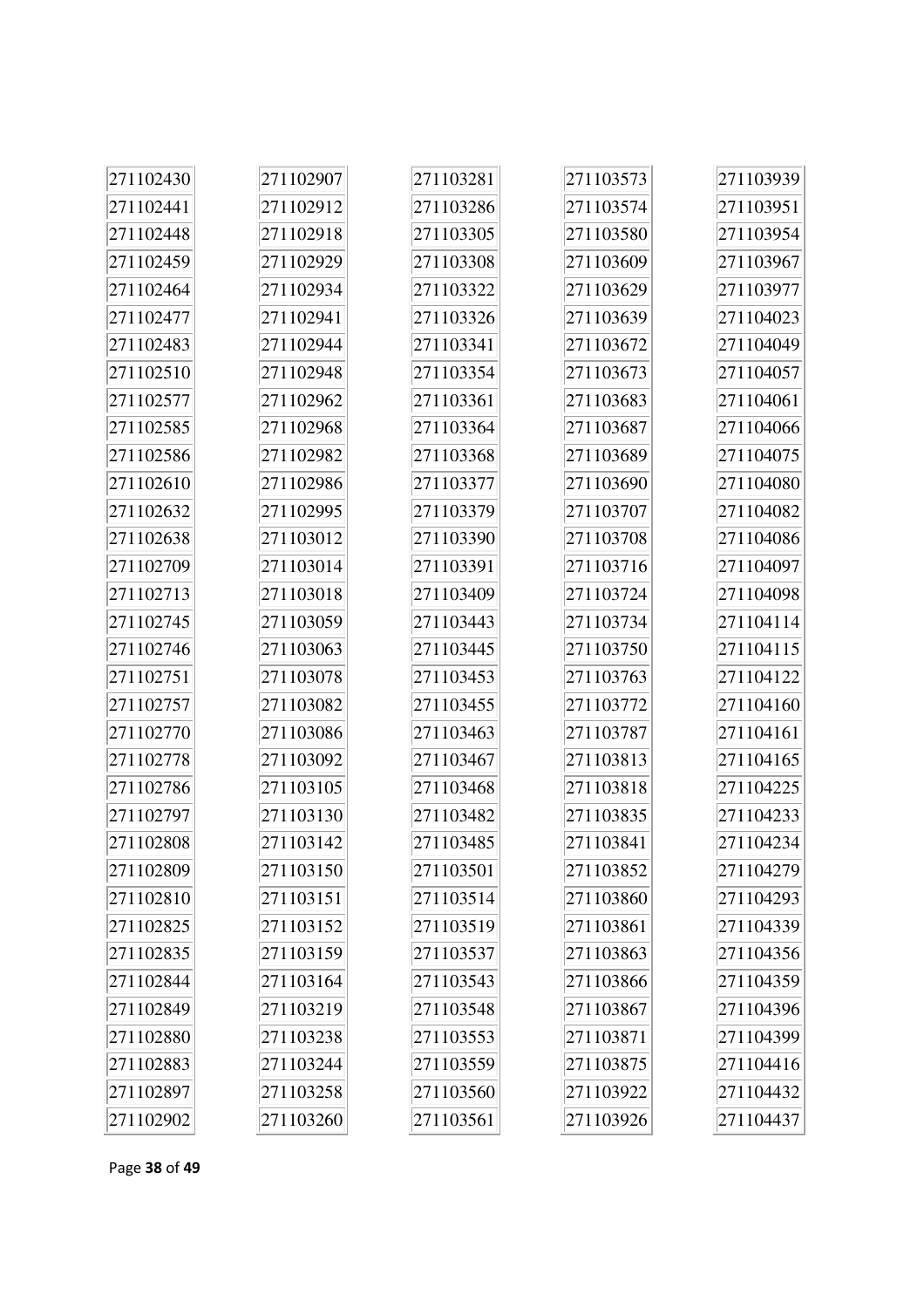| 271104445 | 271104863 | 271105266 | 271105645 | 271106063 |
|-----------|-----------|-----------|-----------|-----------|
| 271104472 | 271104884 | 271105268 | 271105656 | 271106072 |
| 271104474 | 271104922 | 271105286 | 271105699 | 271106076 |
| 271104477 | 271104931 | 271105287 | 271105728 | 271106077 |
| 271104484 | 271104938 | 271105301 | 271105759 | 271106099 |
| 271104492 | 271104963 | 271105328 | 271105761 | 271106121 |
| 271104501 | 271104983 | 271105333 | 271105771 | 271106143 |
| 271104510 | 271104984 | 271105346 | 271105785 | 271106150 |
| 271104525 | 271105001 | 271105350 | 271105828 | 271106164 |
| 271104548 | 271105014 | 271105353 | 271105834 | 271106167 |
| 271104550 | 271105036 | 271105354 | 271105838 | 271106178 |
| 271104554 | 271105051 | 271105361 | 271105840 | 271200001 |
| 271104569 | 271105058 | 271105372 | 271105851 | 271200006 |
| 271104585 | 271105090 | 271105377 | 271105857 | 271200041 |
| 271104607 | 271105105 | 271105387 | 271105870 | 271200064 |
| 271104621 | 271105108 | 271105394 | 271105872 | 271200078 |
| 271104635 | 271105109 | 271105395 | 271105873 | 271200085 |
| 271104639 | 271105115 | 271105400 | 271105874 | 271200104 |
| 271104641 | 271105129 | 271105425 | 271105878 | 271200107 |
| 271104643 | 271105143 | 271105448 | 271105882 | 271200117 |
| 271104644 | 271105153 | 271105471 | 271105889 | 271200132 |
| 271104645 | 271105161 | 271105477 | 271105900 | 271200138 |
| 271104662 | 271105166 | 271105487 | 271105928 | 271200144 |
| 271104667 | 271105171 | 271105501 | 271105950 | 271200165 |
| 271104668 | 271105172 | 271105508 | 271105953 | 271200194 |
| 271104674 | 271105176 | 271105511 | 271105954 | 271200215 |
| 271104709 | 271105179 | 271105514 | 271105955 | 271200216 |
| 271104723 | 271105193 | 271105515 | 271105966 | 271200221 |
| 271104756 | 271105215 | 271105575 | 271105970 | 271200223 |
| 271104777 | 271105230 | 271105578 | 271106006 | 271200232 |
| 271104778 | 271105238 | 271105586 | 271106022 | 271200250 |
| 271104781 | 271105239 | 271105605 | 271106027 | 271200260 |
| 271104808 | 271105252 | 271105607 | 271106029 | 271200277 |
| 271104860 | 271105255 | 271105619 | 271106046 | 271200305 |
| 271104862 | 271105259 | 271105626 | 271106061 | 271200311 |

Page **39** of **49**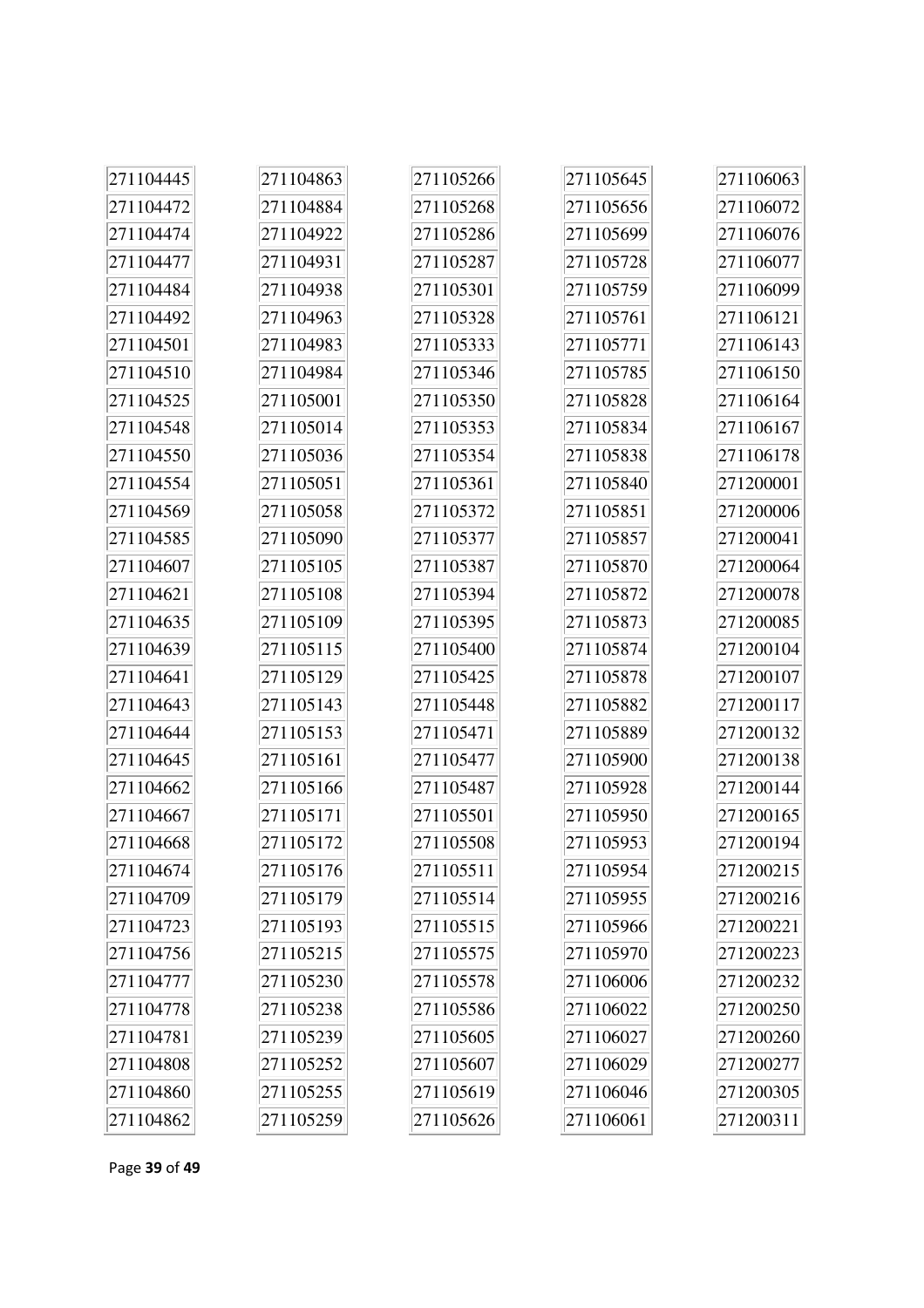| 271200312 | 271200678 | 271201182 | 271201619 | 271202123 |
|-----------|-----------|-----------|-----------|-----------|
| 271200329 | 271200707 | 271201184 | 271201654 | 271202125 |
| 271200345 | 271200731 | 271201187 | 271201656 | 271202127 |
| 271200347 | 271200749 | 271201192 | 271201660 | 271202128 |
| 271200370 | 271200758 | 271201203 | 271201701 | 271202130 |
| 271200379 | 271200764 | 271201204 | 271201798 | 271202134 |
| 271200382 | 271200772 | 271201212 | 271201802 | 271202141 |
| 271200383 | 271200788 | 271201213 | 271201814 | 271202147 |
| 271200387 | 271200795 | 271201223 | 271201821 | 271202160 |
| 271200396 | 271200807 | 271201230 | 271201842 | 271202167 |
| 271200399 | 271200816 | 271201233 | 271201847 | 271202173 |
| 271200409 | 271200855 | 271201250 | 271201854 | 271202174 |
| 271200429 | 271200864 | 271201266 | 271201872 | 271202224 |
| 271200438 | 271200870 | 271201330 | 271201882 | 271202225 |
| 271200450 | 271200889 | 271201347 | 271201902 | 271202229 |
| 271200463 | 271200919 | 271201352 | 271201912 | 271202235 |
| 271200468 | 271200926 | 271201361 | 271201926 | 271202244 |
| 271200469 | 271200941 | 271201375 | 271201938 | 271202252 |
| 271200471 | 271200948 | 271201414 | 271201969 | 271202308 |
| 271200479 | 271200954 | 271201415 | 271201986 | 271202314 |
| 271200490 | 271200969 | 271201424 | 271201996 | 271202326 |
| 271200501 | 271200985 | 271201436 | 271201997 | 271202327 |
| 271200520 | 271200988 | 271201444 | 271202003 | 271202335 |
| 271200535 | 271200989 | 271201453 | 271202006 | 271202336 |
| 271200549 | 271201011 | 271201457 | 271202024 | 271202337 |
| 271200576 | 271201045 | 271201458 | 271202028 | 271202362 |
| 271200588 | 271201056 | 271201494 | 271202036 | 271202471 |
| 271200613 | 271201057 | 271201498 | 271202038 | 271202495 |
| 271200616 | 271201070 | 271201515 | 271202047 | 271202567 |
| 271200618 | 271201083 | 271201521 | 271202054 | 271202579 |
| 271200624 | 271201090 | 271201526 | 271202086 | 271202596 |
| 271200626 | 271201100 | 271201530 | 271202089 | 271202619 |
| 271200627 | 271201138 | 271201553 | 271202106 | 271202620 |
| 271200637 | 271201170 | 271201567 | 271202114 | 271202623 |
| 271200676 | 271201175 | 271201585 | 271202119 | 271202626 |

Page **40** of **49**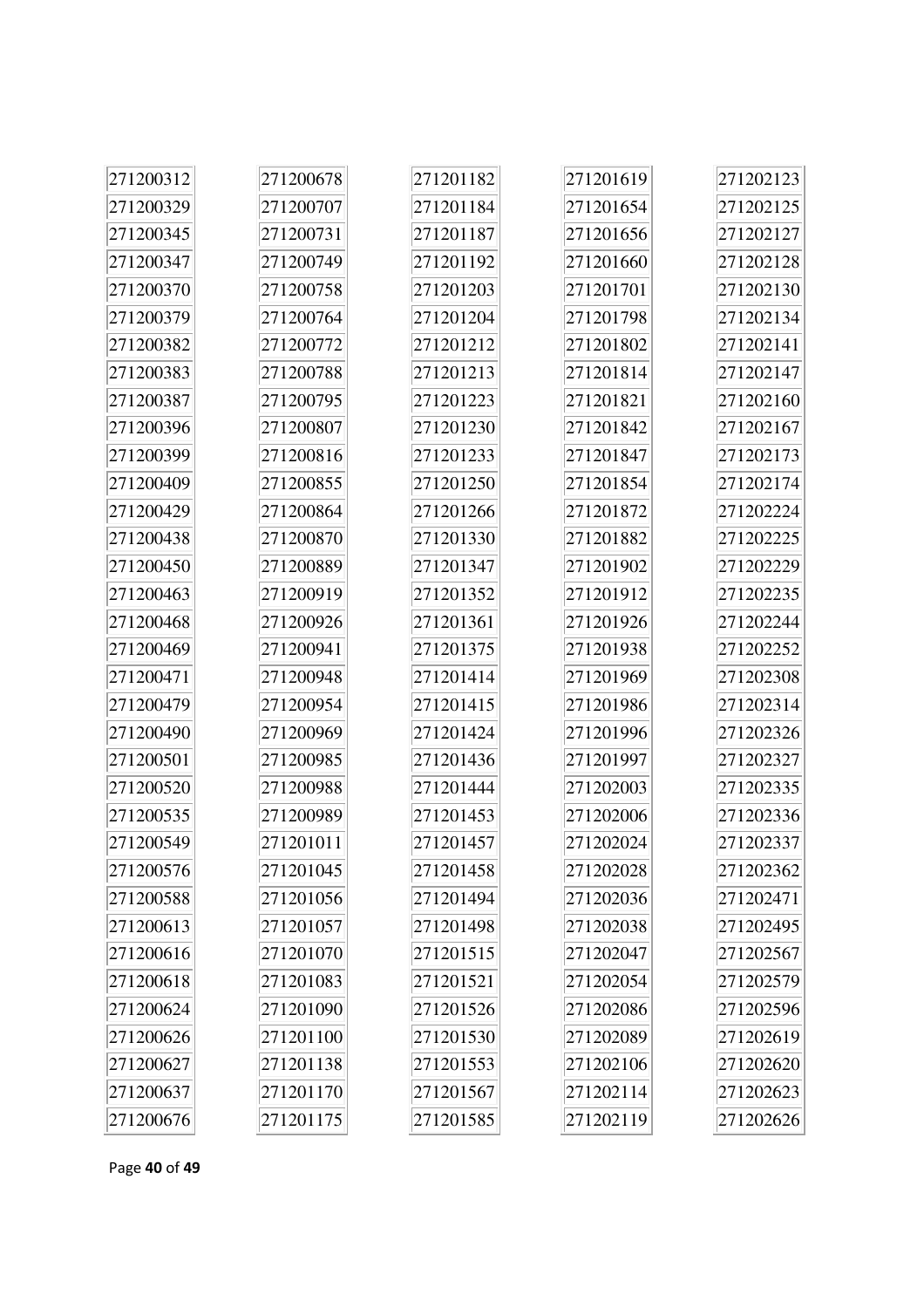| 271202667 | 271203056 | 271203549 | 271203954 | 271204805 |
|-----------|-----------|-----------|-----------|-----------|
| 271202679 | 271203079 | 271203551 | 271203968 | 271204812 |
| 271202684 | 271203084 | 271203563 | 271203987 | 271204814 |
| 271202730 | 271203085 | 271203574 | 271203991 | 271204882 |
| 271202810 | 271203086 | 271203596 | 271204078 | 271204886 |
| 271202811 | 271203121 | 271203600 | 271204083 | 271204910 |
| 271202813 | 271203126 | 271203608 | 271204087 | 271204911 |
| 271202818 | 271203127 | 271203623 | 271204088 | 271204917 |
| 271202823 | 271203129 | 271203627 | 271204141 | 271204939 |
| 271202825 | 271203159 | 271203629 | 271204145 | 271204955 |
| 271202837 | 271203166 | 271203636 | 271204154 | 271204961 |
| 271202847 | 271203178 | 271203653 | 271204168 | 271204973 |
| 271202856 | 271203226 | 271203663 | 271204214 | 271204975 |
| 271202857 | 271203251 | 271203670 | 271204246 | 271204977 |
| 271202885 | 271203265 | 271203675 | 271204250 | 271205007 |
| 271202886 | 271203301 | 271203684 | 271204262 | 271205008 |
| 271202904 | 271203319 | 271203711 | 271204284 | 271205017 |
| 271202919 | 271203323 | 271203722 | 271204315 | 271205031 |
| 271202926 | 271203337 | 271203736 | 271204321 | 271205032 |
| 271202941 | 271203351 | 271203748 | 271204333 | 271205106 |
| 271202948 | 271203382 | 271203750 | 271204357 | 271205122 |
| 271202954 | 271203397 | 271203754 | 271204400 | 271205133 |
| 271202962 | 271203402 | 271203755 | 271204412 | 271205136 |
| 271202980 | 271203421 | 271203759 | 271204432 | 271205152 |
| 271202998 | 271203431 | 271203762 | 271204485 | 271205159 |
| 271203005 | 271203442 | 271203769 | 271204496 | 271205160 |
| 271203009 | 271203451 | 271203789 | 271204514 | 271205166 |
| 271203019 | 271203453 | 271203816 | 271204608 | 271205184 |
| 271203024 | 271203480 | 271203827 | 271204609 | 271205187 |
| 271203039 | 271203482 | 271203852 | 271204627 | 271205189 |
| 271203044 | 271203484 | 271203853 | 271204640 | 271205208 |
| 271203046 | 271203486 | 271203880 | 271204692 | 271205222 |
| 271203049 | 271203511 | 271203894 | 271204701 | 271205229 |
| 271203051 | 271203514 | 271203944 | 271204762 | 271205247 |
| 271203054 | 271203544 | 271203946 | 271204794 | 271205259 |

Page **41** of **49**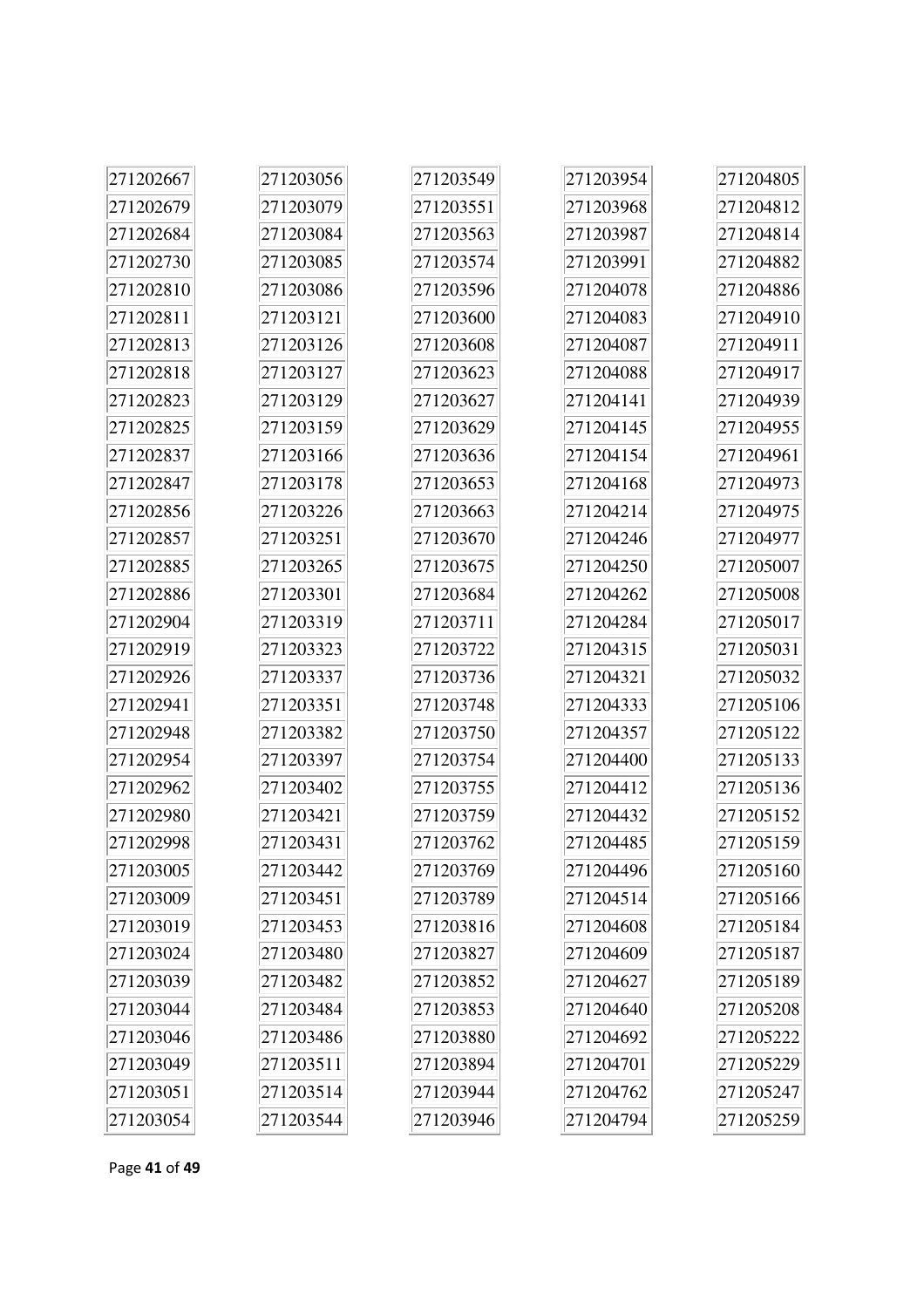| 271205260 | 271205722 | 271206231 | 271206708 | 271207145 |
|-----------|-----------|-----------|-----------|-----------|
| 271205262 | 271205755 | 271206236 | 271206709 | 271207167 |
| 271205273 | 271205781 | 271206240 | 271206710 | 271207178 |
| 271205294 | 271205789 | 271206265 | 271206711 | 271207182 |
| 271205304 | 271205798 | 271206270 | 271206712 | 271207190 |
| 271205307 | 271205818 | 271206311 | 271206713 | 271207193 |
| 271205313 | 271205824 | 271206312 | 271206719 | 271207194 |
| 271205314 | 271205857 | 271206314 | 271206721 | 271207198 |
| 271205318 | 271205870 | 271206327 | 271206723 | 271207209 |
| 271205334 | 271205889 | 271206334 | 271206742 | 271207232 |
| 271205343 | 271205892 | 271206335 | 271206769 | 271207239 |
| 271205352 | 271205900 | 271206339 | 271206780 | 271207240 |
| 271205388 | 271205935 | 271206358 | 271206790 | 271207249 |
| 271205411 | 271205939 | 271206373 | 271206797 | 271207269 |
| 271205415 | 271205942 | 271206375 | 271206831 | 271207270 |
| 271205437 | 271205955 | 271206393 | 271206843 | 271207276 |
| 271205474 | 271205958 | 271206412 | 271206854 | 271207277 |
| 271205502 | 271206006 | 271206456 | 271206855 | 271207294 |
| 271205507 | 271206018 | 271206464 | 271206861 | 271207301 |
| 271205518 | 271206027 | 271206472 | 271206869 | 271207309 |
| 271205541 | 271206032 | 271206505 | 271206873 | 271207314 |
| 271205544 | 271206063 | 271206509 | 271206878 | 271207328 |
| 271205548 | 271206081 | 271206513 | 271206917 | 271207346 |
| 271205554 | 271206084 | 271206524 | 271206940 | 271207355 |
| 271205566 | 271206087 | 271206527 | 271206990 | 271207360 |
| 271205583 | 271206091 | 271206531 | 271207001 | 271207365 |
| 271205584 | 271206101 | 271206544 | 271207013 | 271207367 |
| 271205598 | 271206102 | 271206549 | 271207042 | 271207370 |
| 271205601 | 271206132 | 271206557 | 271207053 | 271207374 |
| 271205603 | 271206143 | 271206584 | 271207054 | 271207398 |
| 271205637 | 271206195 | 271206607 | 271207085 | 271207401 |
| 271205647 | 271206220 | 271206629 | 271207105 | 271207424 |
| 271205679 | 271206223 | 271206646 | 271207112 | 271207426 |
| 271205701 | 271206227 | 271206667 | 271207118 | 271207436 |
| 271205715 | 271206229 | 271206705 | 271207134 | 271207455 |

Page **42** of **49**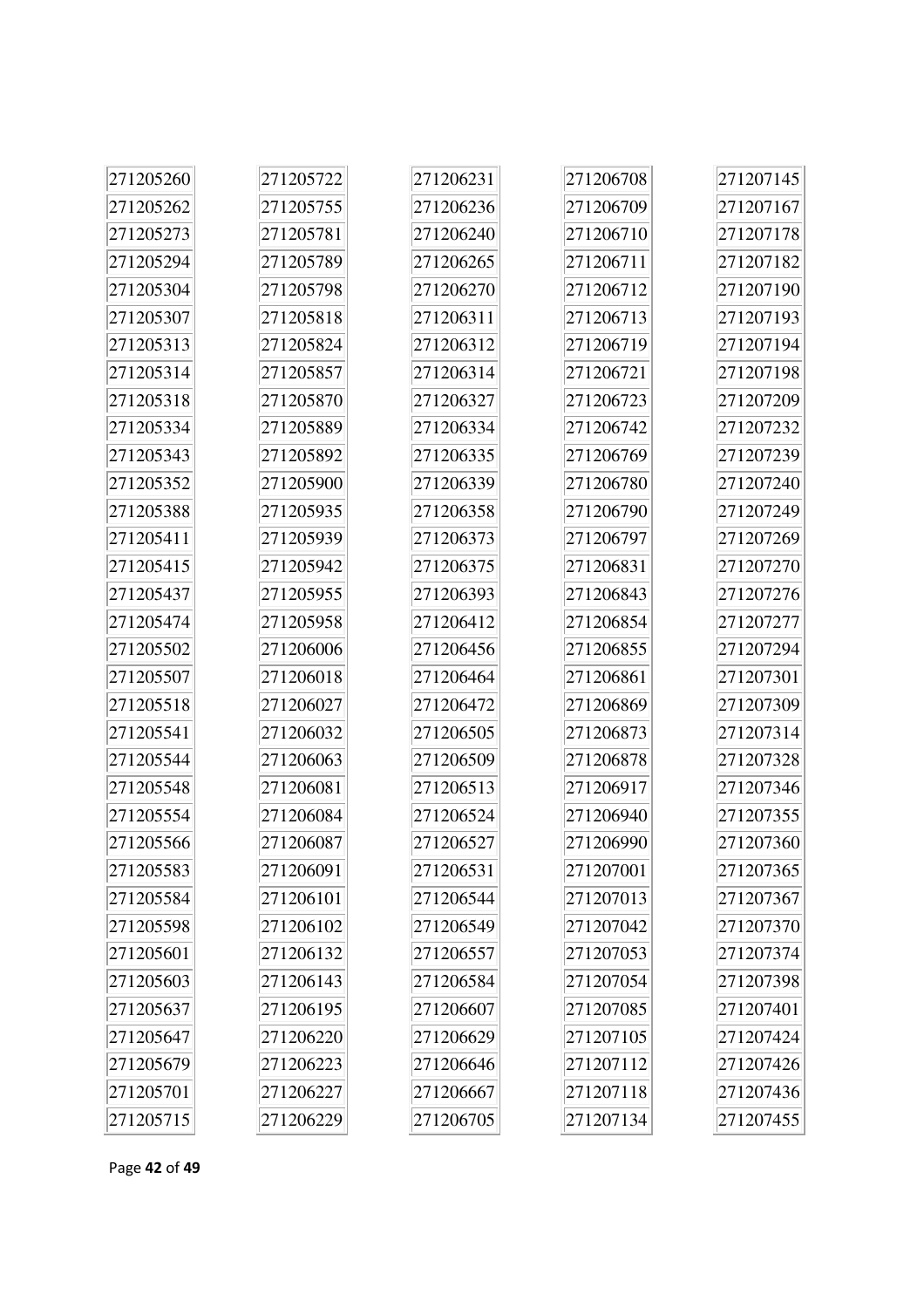| 271207482 | 271207828 | 271300168 | 271300565 | 271300858 |
|-----------|-----------|-----------|-----------|-----------|
| 271207498 | 271207830 | 271300174 | 271300567 | 271300869 |
| 271207507 | 271207836 | 271300187 | 271300571 | 271300879 |
| 271207512 | 271207844 | 271300206 | 271300602 | 271300906 |
| 271207527 | 271207846 | 271300219 | 271300606 | 271300920 |
| 271207532 | 271207888 | 271300225 | 271300609 | 271300934 |
| 271207535 | 271207891 | 271300229 | 271300614 | 271300940 |
| 271207546 | 271207906 | 271300237 | 271300626 | 271300955 |
| 271207547 | 271207918 | 271300243 | 271300628 | 271300969 |
| 271207554 | 271207928 | 271300245 | 271300634 | 271300994 |
| 271207560 | 271207933 | 271300257 | 271300645 | 271300997 |
| 271207564 | 271207946 | 271300258 | 271300647 | 271301010 |
| 271207575 | 271207955 | 271300259 | 271300649 | 271301022 |
| 271207578 | 271207968 | 271300260 | 271300650 | 271301026 |
| 271207579 | 271207971 | 271300270 | 271300658 | 271301031 |
| 271207583 | 271207973 | 271300279 | 271300665 | 271301042 |
| 271207618 | 271207983 | 271300295 | 271300679 | 271301044 |
| 271207634 | 271208003 | 271300317 | 271300703 | 271301045 |
| 271207642 | 271208015 | 271300330 | 271300718 | 271301047 |
| 271207647 | 271208041 | 271300348 | 271300719 | 271301055 |
| 271207685 | 271300017 | 271300361 | 271300720 | 271301063 |
| 271207695 | 271300040 | 271300366 | 271300744 | 271301075 |
| 271207710 | 271300046 | 271300368 | 271300752 | 271301078 |
| 271207716 | 271300050 | 271300394 | 271300758 | 271301114 |
| 271207721 | 271300055 | 271300407 | 271300771 | 271301119 |
| 271207722 | 271300061 | 271300427 | 271300772 | 271301129 |
| 271207738 | 271300062 | 271300440 | 271300774 | 271301160 |
| 271207745 | 271300083 | 271300441 | 271300776 | 271301162 |
| 271207752 | 271300098 | 271300512 | 271300780 | 271301164 |
| 271207761 | 271300107 | 271300513 | 271300783 | 271301181 |
| 271207774 | 271300120 | 271300527 | 271300821 | 271301183 |
| 271207787 | 271300132 | 271300540 | 271300831 | 271301188 |
| 271207789 | 271300137 | 271300546 | 271300838 | 271301192 |
| 271207814 | 271300140 | 271300548 | 271300847 | 271301195 |
| 271207815 | 271300144 | 271300562 | 271300853 | 271301197 |

Page **43** of **49**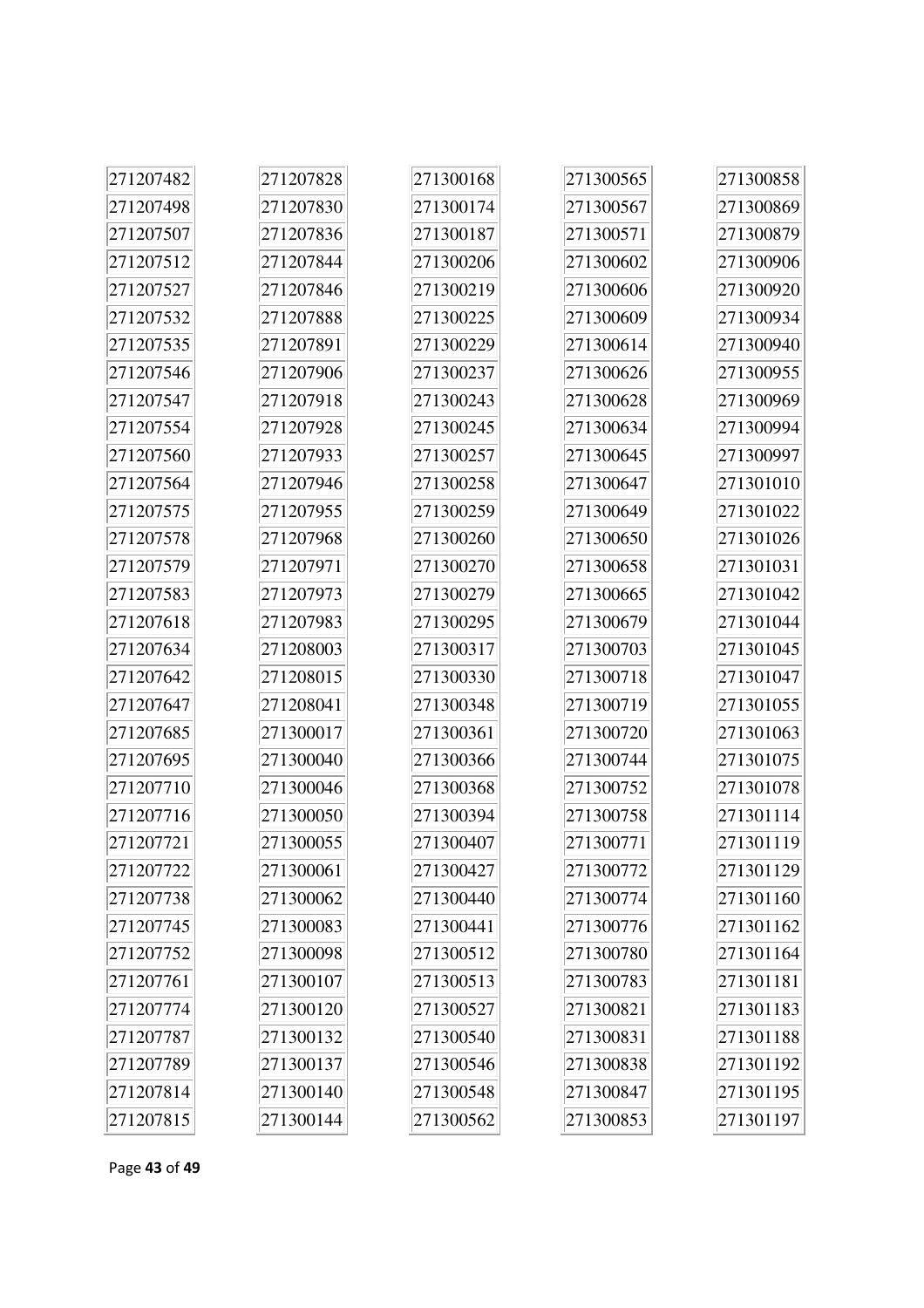| 271301230 | 271301673 | 271302046 | 271302454 | 271302718 |
|-----------|-----------|-----------|-----------|-----------|
| 271301233 | 271301690 | 271302060 | 271302460 | 271302722 |
| 271301234 | 271301704 | 271302061 | 271302471 | 271302724 |
| 271301242 | 271301712 | 271302065 | 271302485 | 271302737 |
| 271301243 | 271301742 | 271302082 | 271302510 | 271302765 |
| 271301262 | 271301757 | 271302119 | 271302511 | 271302766 |
| 271301271 | 271301766 | 271302132 | 271302518 | 271302773 |
| 271301297 | 271301803 | 271302168 | 271302519 | 271302785 |
| 271301323 | 271301809 | 271302183 | 271302523 | 271302788 |
| 271301335 | 271301837 | 271302191 | 271302539 | 271302789 |
| 271301369 | 271301856 | 271302194 | 271302546 | 271302793 |
| 271301391 | 271301861 | 271302195 | 271302551 | 271302798 |
| 271301392 | 271301868 | 271302203 | 271302552 | 271302815 |
| 271301398 | 271301870 | 271302215 | 271302554 | 271302827 |
| 271301399 | 271301885 | 271302217 | 271302556 | 271302840 |
| 271301417 | 271301893 | 271302219 | 271302557 | 271302855 |
| 271301439 | 271301894 | 271302224 | 271302560 | 271302857 |
| 271301460 | 271301897 | 271302233 | 271302567 | 271302863 |
| 271301461 | 271301903 | 271302241 | 271302570 | 271302866 |
| 271301494 | 271301905 | 271302266 | 271302572 | 271302868 |
| 271301536 | 271301914 | 271302269 | 271302576 | 271302902 |
| 271301556 | 271301930 | 271302293 | 271302579 | 271302911 |
| 271301557 | 271301938 | 271302299 | 271302603 | 271302917 |
| 271301560 | 271301952 | 271302302 | 271302628 | 271302918 |
| 271301566 | 271301957 | 271302362 | 271302666 | 271302927 |
| 271301568 | 271301959 | 271302365 | 271302673 | 271302932 |
| 271301569 | 271301964 | 271302378 | 271302674 | 271302941 |
| 271301572 | 271301965 | 271302380 | 271302682 | 271303049 |
| 271301573 | 271301967 | 271302388 | 271302685 | 271303055 |
| 271301583 | 271301970 | 271302409 | 271302688 | 271303057 |
| 271301584 | 271301983 | 271302418 | 271302700 | 271303060 |
| 271301604 | 271302019 | 271302424 | 271302701 | 271303063 |
| 271301630 | 271302023 | 271302426 | 271302706 | 271303069 |
| 271301652 | 271302034 | 271302451 | 271302711 | 271303081 |
| 271301653 | 271302040 | 271302452 | 271302714 | 271303142 |

Page **44** of **49**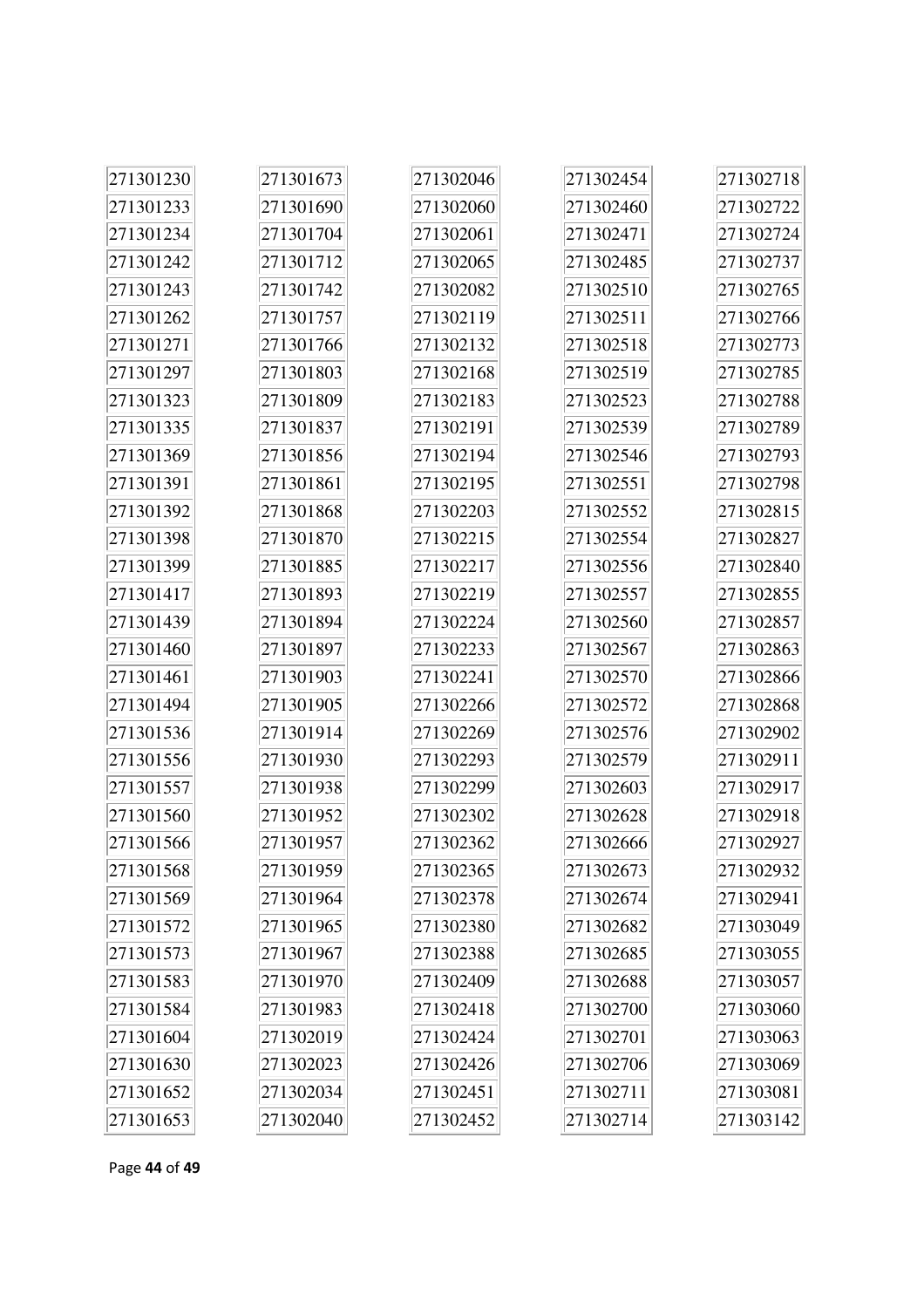| 271303145 | 271303585 | 271304068 | 271304386 | 271304835 |
|-----------|-----------|-----------|-----------|-----------|
| 271303158 | 271303589 | 271304084 | 271304408 | 271304860 |
| 271303176 | 271303594 | 271304093 | 271304412 | 271304882 |
| 271303220 | 271303603 | 271304109 | 271304414 | 271304904 |
| 271303224 | 271303623 | 271304110 | 271304422 | 271304907 |
| 271303227 | 271303635 | 271304111 | 271304424 | 271304915 |
| 271303232 | 271303641 | 271304118 | 271304448 | 271304923 |
| 271303280 | 271303643 | 271304138 | 271304449 | 271304924 |
| 271303290 | 271303647 | 271304151 | 271304456 | 271304933 |
| 271303301 | 271303652 | 271304165 | 271304461 | 271304935 |
| 271303332 | 271303656 | 271304179 | 271304475 | 271304953 |
| 271303354 | 271303669 | 271304182 | 271304521 | 271304964 |
| 271303356 | 271303684 | 271304190 | 271304547 | 271304984 |
| 271303357 | 271303767 | 271304196 | 271304551 | 271305030 |
| 271303364 | 271303795 | 271304210 | 271304557 | 271305069 |
| 271303367 | 271303801 | 271304219 | 271304567 | 271305082 |
| 271303372 | 271303809 | 271304231 | 271304570 | 271305100 |
| 271303376 | 271303814 | 271304239 | 271304573 | 271305103 |
| 271303377 | 271303821 | 271304253 | 271304584 | 271305113 |
| 271303407 | 271303825 | 271304255 | 271304598 | 271305114 |
| 271303409 | 271303828 | 271304259 | 271304605 | 271305120 |
| 271303432 | 271303830 | 271304273 | 271304621 | 271305123 |
| 271303466 | 271303834 | 271304276 | 271304672 | 271305131 |
| 271303472 | 271303843 | 271304277 | 271304718 | 271305132 |
| 271303478 | 271303888 | 271304294 | 271304740 | 271305152 |
| 271303501 | 271303897 | 271304299 | 271304756 | 271305156 |
| 271303511 | 271303910 | 271304305 | 271304767 | 271305179 |
| 271303520 | 271303945 | 271304325 | 271304769 | 271305186 |
| 271303522 | 271303956 | 271304339 | 271304783 | 271305190 |
| 271303525 | 271303958 | 271304341 | 271304790 | 271305192 |
| 271303527 | 271304027 | 271304343 | 271304797 | 271305220 |
| 271303541 | 271304049 | 271304347 | 271304812 | 271305227 |
| 271303543 | 271304053 | 271304352 | 271304815 | 271305240 |
| 271303547 | 271304063 | 271304379 | 271304816 | 271305251 |
| 271303568 | 271304066 | 271304383 | 271304829 | 271305283 |

Page **45** of **49**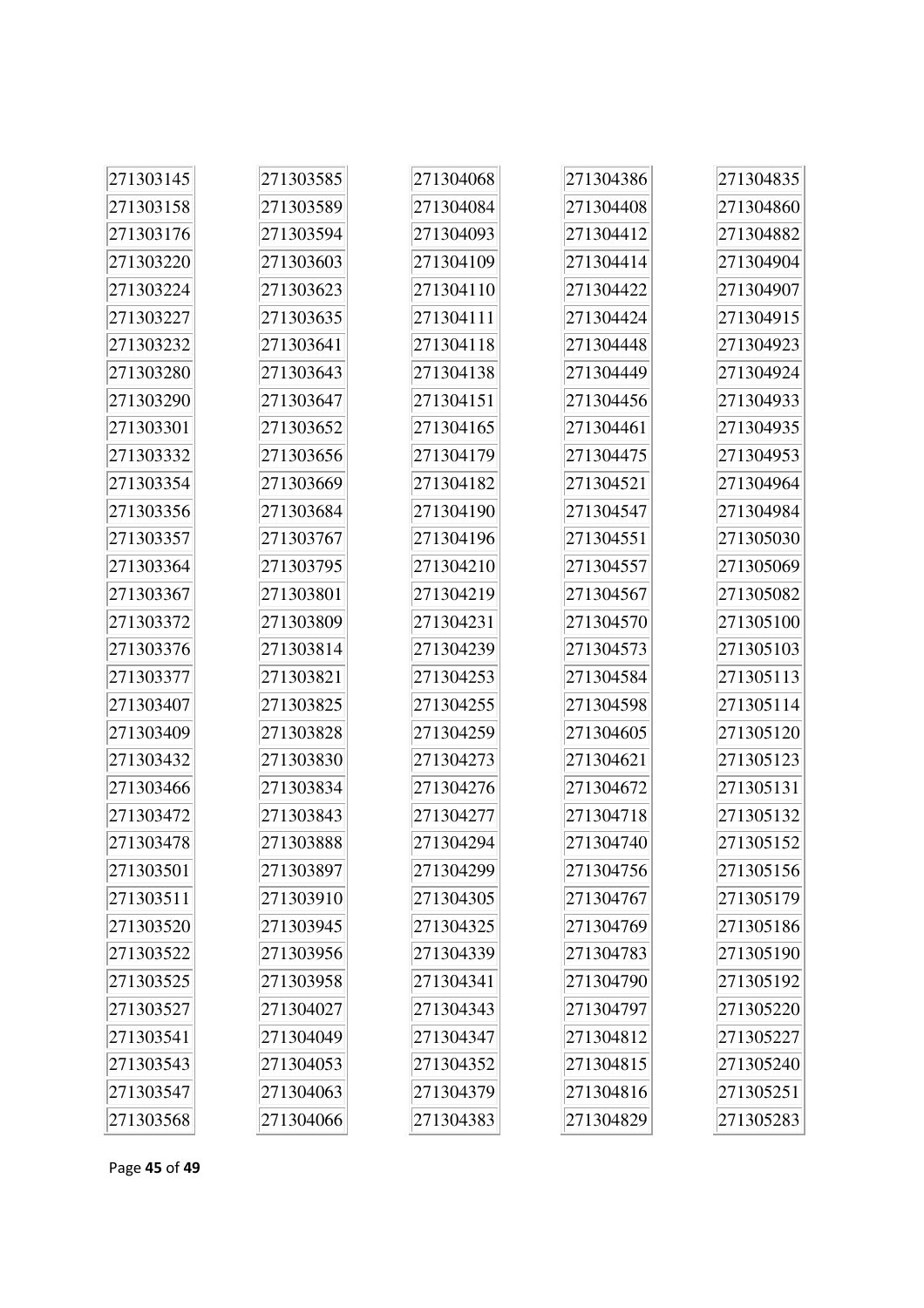| 271305323 | 271305803 | 271306046 | 271306704 | 271307100 |
|-----------|-----------|-----------|-----------|-----------|
| 271305324 | 271305806 | 271306082 | 271306707 | 271307101 |
| 271305330 | 271305814 | 271306093 | 271306710 | 271307112 |
| 271305333 | 271305815 | 271306094 | 271306747 | 271307137 |
| 271305341 | 271305819 | 271306108 | 271306784 | 271307171 |
| 271305368 | 271305833 | 271306111 | 271306800 | 271307183 |
| 271305369 | 271305840 | 271306127 | 271306863 | 271307185 |
| 271305370 | 271305841 | 271306136 | 271306866 | 271307218 |
| 271305400 | 271305870 | 271306161 | 271306882 | 271307224 |
| 271305408 | 271305871 | 271306201 | 271306909 | 271307248 |
| 271305414 | 271305878 | 271306208 | 271306917 | 271307258 |
| 271305415 | 271305880 | 271306210 | 271306918 | 271307260 |
| 271305449 | 271305884 | 271306213 | 271306921 | 271307275 |
| 271305463 | 271305886 | 271306229 | 271306966 | 271307280 |
| 271305475 | 271305894 | 271306230 | 271306974 | 271307299 |
| 271305502 | 271305896 | 271306240 | 271306981 | 271307316 |
| 271305505 | 271305901 | 271306242 | 271306982 | 271307337 |
| 271305507 | 271305902 | 271306258 | 271306986 | 271307357 |
| 271305519 | 271305916 | 271306262 | 271306995 | 271307381 |
| 271305523 | 271305938 | 271306269 | 271307000 | 271307400 |
| 271305543 | 271305969 | 271306322 | 271307004 | 271307411 |
| 271305594 | 271305978 | 271306388 | 271307009 | 271307415 |
| 271305595 | 271305983 | 271306404 | 271307019 | 271307421 |
| 271305607 | 271305984 | 271306436 | 271307048 | 271307425 |
| 271305619 | 271305986 | 271306457 | 271307052 | 271307431 |
| 271305623 | 271305996 | 271306474 | 271307056 | 271307477 |
| 271305631 | 271306006 | 271306510 | 271307065 | 271307503 |
| 271305637 | 271306015 | 271306537 | 271307068 | 271307517 |
| 271305653 | 271306020 | 271306547 | 271307075 | 271307535 |
| 271305673 | 271306026 | 271306587 | 271307077 | 271307540 |
| 271305731 | 271306028 | 271306595 | 271307082 | 271307541 |
| 271305739 | 271306032 | 271306604 | 271307085 | 271307551 |
| 271305770 | 271306034 | 271306668 | 271307086 | 271307556 |
| 271305780 | 271306040 | 271306672 | 271307089 | 271307560 |
| 271305785 | 271306045 | 271306689 | 271307099 | 271307564 |

Page **46** of **49**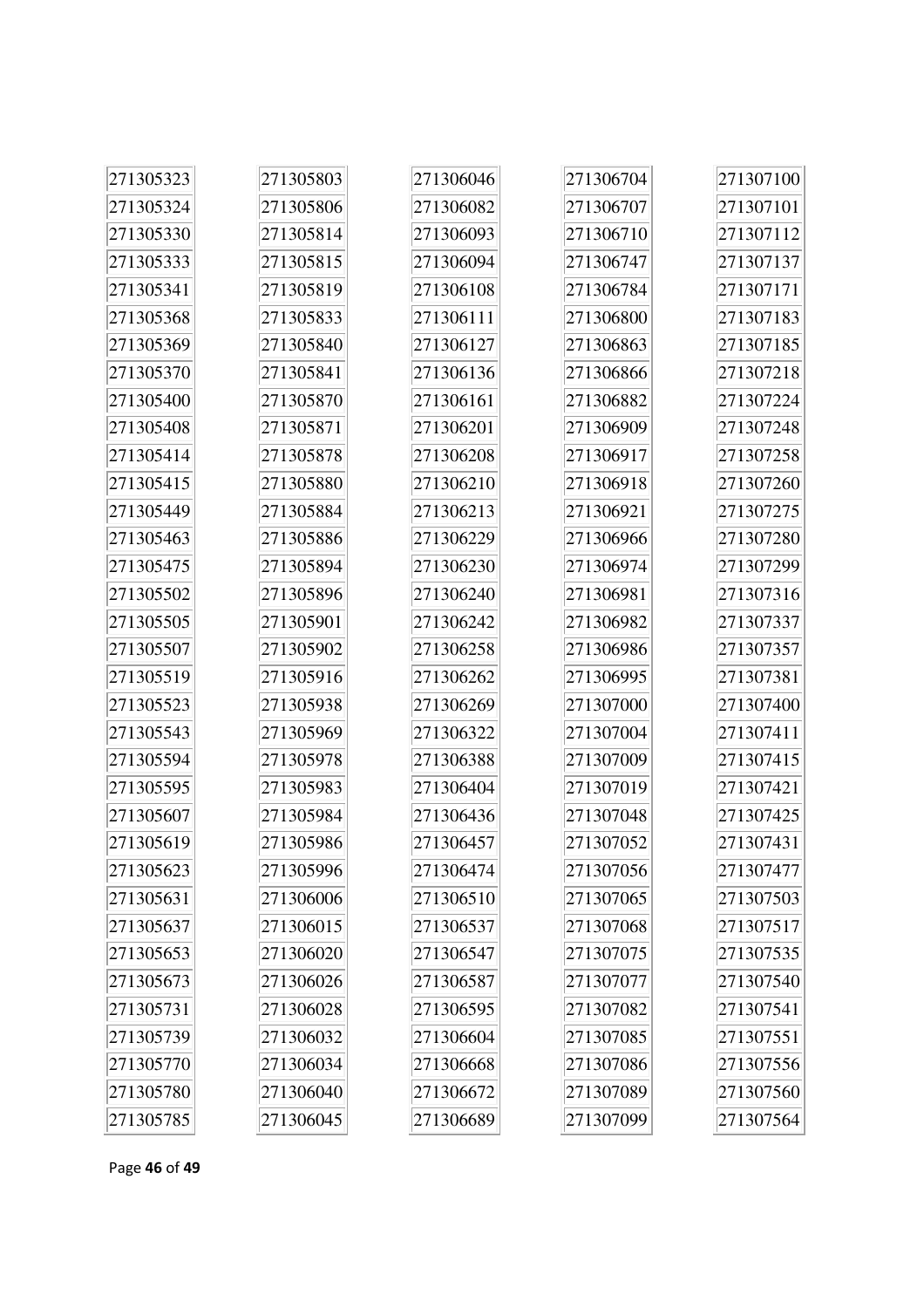| 271307572 | 271307989 | 271308327 | 271308753 | 271309033 |
|-----------|-----------|-----------|-----------|-----------|
| 271307573 | 271307996 | 271308329 | 271308755 | 271309059 |
| 271307584 | 271308039 | 271308351 | 271308760 | 271309064 |
| 271307602 | 271308053 | 271308368 | 271308778 | 271309073 |
| 271307609 | 271308061 | 271308380 | 271308786 | 271309074 |
| 271307620 | 271308064 | 271308383 | 271308791 | 271309092 |
| 271307623 | 271308071 | 271308406 | 271308792 | 271309109 |
| 271307627 | 271308081 | 271308408 | 271308806 | 271309112 |
| 271307629 | 271308112 | 271308443 | 271308809 | 271309113 |
| 271307641 | 271308117 | 271308469 | 271308812 | 271309115 |
| 271307647 | 271308118 | 271308483 | 271308814 | 271309118 |
| 271307656 | 271308129 | 271308493 | 271308840 | 271309122 |
| 271307676 | 271308140 | 271308502 | 271308855 | 271309130 |
| 271307695 | 271308142 | 271308514 | 271308861 | 271309134 |
| 271307700 | 271308149 | 271308528 | 271308865 | 271309143 |
| 271307707 | 271308160 | 271308539 | 271308868 | 271309149 |
| 271307709 | 271308162 | 271308541 | 271308870 | 271309164 |
| 271307713 | 271308183 | 271308542 | 271308879 | 271309180 |
| 271307714 | 271308187 | 271308583 | 271308894 | 271309193 |
| 271307716 | 271308189 | 271308587 | 271308945 | 271309199 |
| 271307717 | 271308191 | 271308603 | 271308946 | 271309261 |
| 271307725 | 271308198 | 271308605 | 271308963 | 271309263 |
| 271307730 | 271308199 | 271308606 | 271308969 | 271309266 |
| 271307731 | 271308206 | 271308607 | 271308972 | 271309277 |
| 271307739 | 271308209 | 271308617 | 271308975 | 271309327 |
| 271307743 | 271308213 | 271308622 | 271308979 | 271309348 |
| 271307746 | 271308248 | 271308628 | 271308984 | 271309361 |
| 271307756 | 271308255 | 271308632 | 271308995 | 271309363 |
| 271307769 | 271308264 | 271308636 | 271309002 | 271309368 |
| 271307781 | 271308271 | 271308651 | 271309010 | 271309374 |
| 271307797 | 271308282 | 271308657 | 271309021 | 271309383 |
| 271307849 | 271308307 | 271308663 | 271309024 | 271309384 |
| 271307888 | 271308308 | 271308739 | 271309025 | 271309388 |
| 271307924 | 271308313 | 271308743 | 271309028 | 271309391 |
| 271307925 | 271308315 | 271308748 | 271309031 | 271309403 |

Page **47** of **49**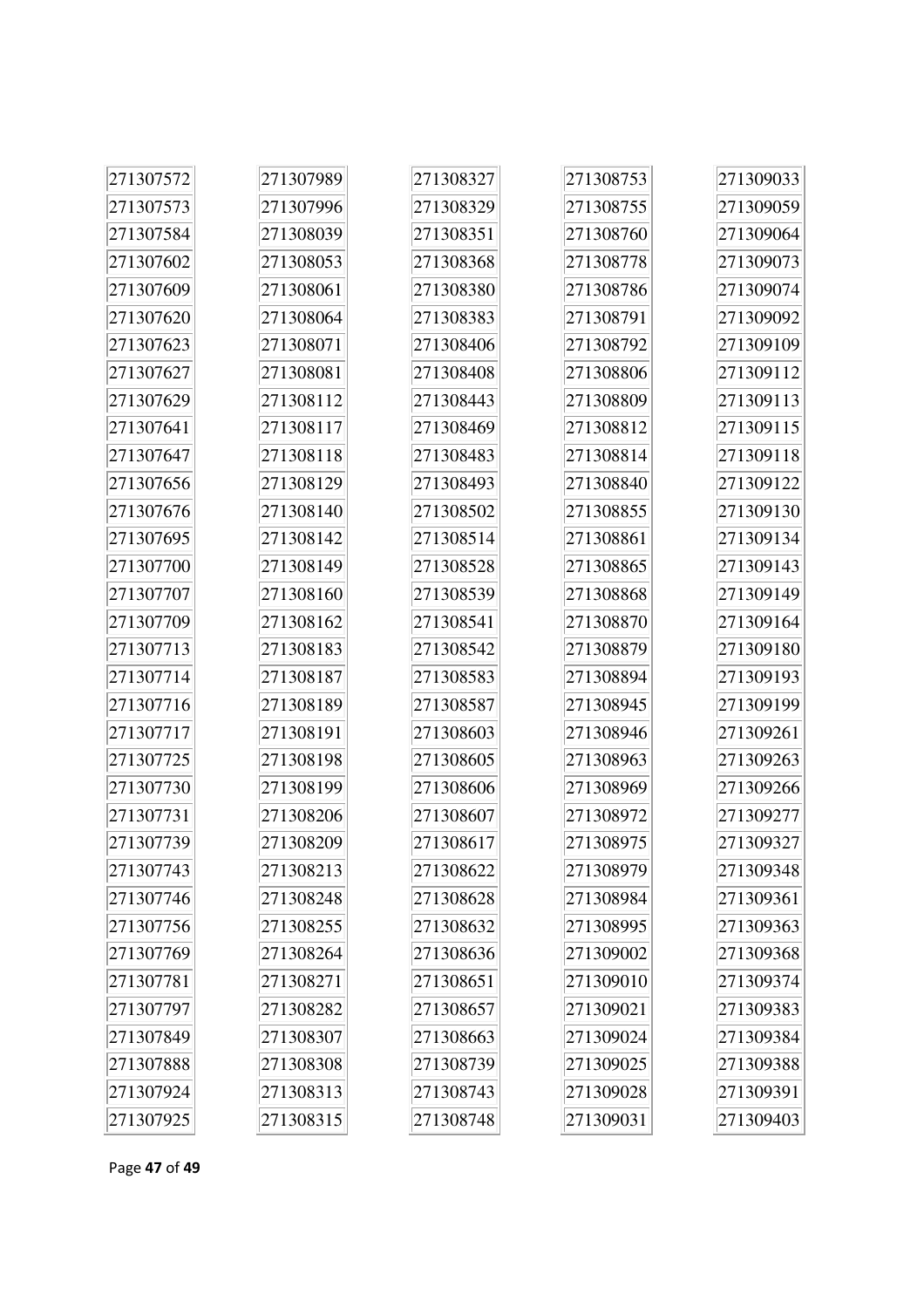| 271309409 | 271309730 | 271310128 | 271310463 | 271310837 |
|-----------|-----------|-----------|-----------|-----------|
| 271309419 | 271309732 | 271310131 | 271310467 | 271310857 |
| 271309426 | 271309741 | 271310138 | 271310469 | 271310900 |
| 271309430 | 271309748 | 271310157 | 271310481 | 271310918 |
| 271309431 | 271309766 | 271310159 | 271310489 | 271310925 |
| 271309449 | 271309772 | 271310164 | 271310498 | 271310946 |
| 271309455 | 271309783 | 271310165 | 271310550 | 271310978 |
| 271309463 | 271309807 | 271310169 | 271310572 | 271311019 |
| 271309478 | 271309820 | 271310177 | 271310574 | 271311023 |
| 271309487 | 271309831 | 271310178 | 271310588 | 271311027 |
| 271309493 | 271309841 | 271310196 | 271310589 | 271311028 |
| 271309502 | 271309862 | 271310197 | 271310615 | 271311031 |
| 271309518 | 271309874 | 271310212 | 271310627 | 271311046 |
| 271309520 | 271309886 | 271310214 | 271310630 | 271311048 |
| 271309526 | 271309891 | 271310219 | 271310639 | 271311051 |
| 271309528 | 271309902 | 271310228 | 271310654 | 271311063 |
| 271309533 | 271309920 | 271310235 | 271310656 | 271311066 |
| 271309537 | 271309924 | 271310243 | 271310668 | 271311074 |
| 271309566 | 271309926 | 271310274 | 271310683 | 271311079 |
| 271309571 | 271309929 | 271310310 | 271310719 | 271311097 |
| 271309582 | 271309940 | 271310319 | 271310721 | 271311132 |
| 271309613 | 271309943 | 271310335 | 271310734 | 271311145 |
| 271309633 | 271309960 | 271310339 | 271310747 | 271311178 |
| 271309647 | 271310001 | 271310363 | 271310769 | 271311202 |
| 271309649 | 271310019 | 271310376 | 271310779 | 271311204 |
| 271309650 | 271310026 | 271310377 | 271310791 | 271311214 |
| 271309665 | 271310028 | 271310378 | 271310792 | 271311216 |
| 271309674 | 271310061 | 271310384 | 271310796 | 271311222 |
| 271309682 | 271310066 | 271310385 | 271310802 | 271311225 |
| 271309692 | 271310077 | 271310395 | 271310803 | 271311229 |
| 271309695 | 271310085 | 271310396 | 271310808 | 271311235 |
| 271309698 | 271310088 | 271310414 | 271310810 | 271311236 |
| 271309709 | 271310090 | 271310429 | 271310812 | 271311244 |
| 271309713 | 271310107 | 271310432 | 271310814 | 271311270 |
| 271309715 | 271310120 | 271310461 | 271310826 | 271311277 |

Page **48** of **49**